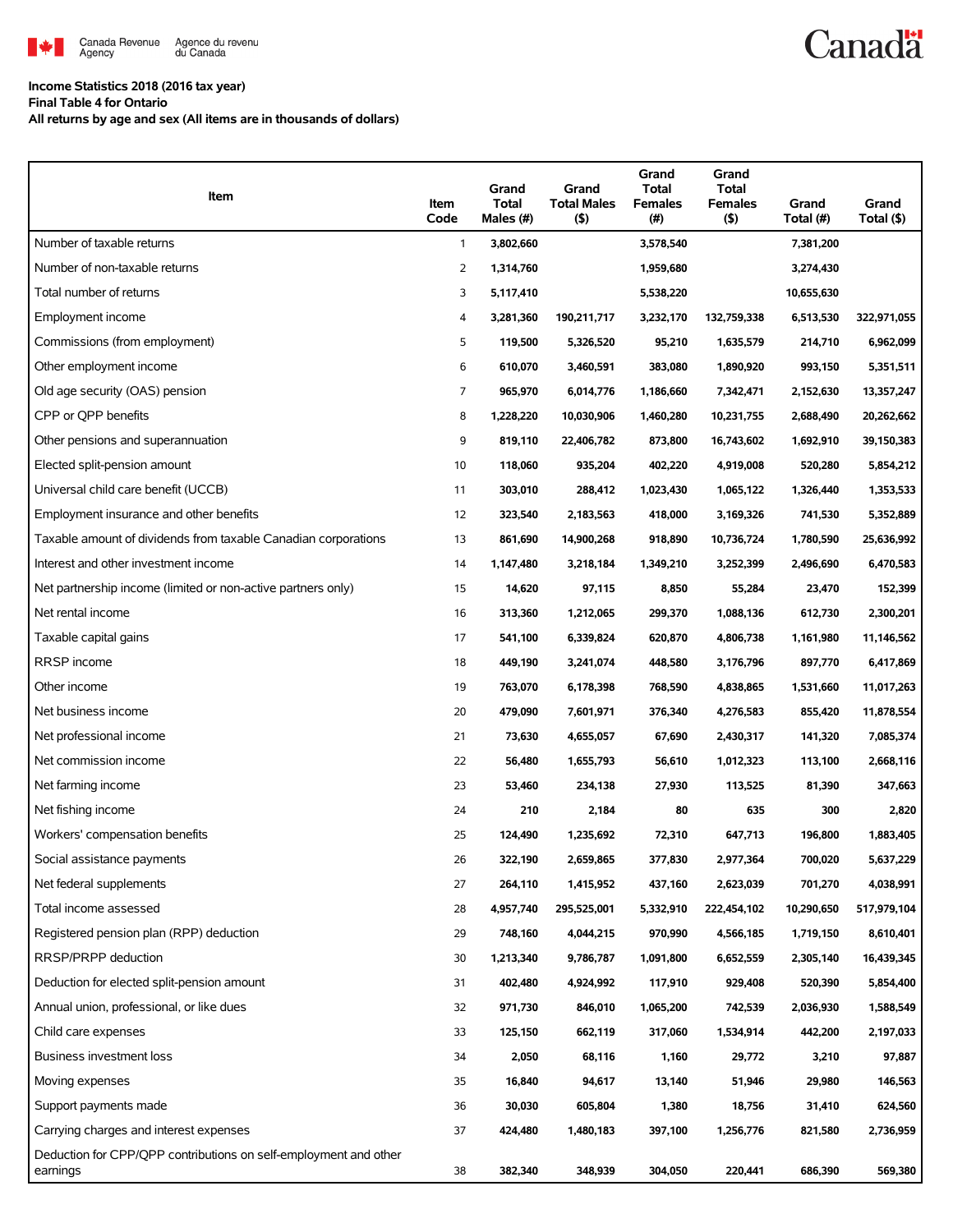

#### **Income Statistics 2018 (2016 tax year)**

**Final Table 4 for Ontario**

**All returns by age and sex (All items are in thousands of dollars)**

| Item                                                                                          | <b>Item</b><br>Code | Grand<br><b>Total</b><br>Males (#) | Grand<br><b>Total Males</b><br>(5) | Grand<br>Total<br><b>Females</b><br>$(\#)$ | Grand<br>Total<br><b>Females</b><br>$($ \$) | Grand<br>Total (#) | Grand<br>Total (\$) |
|-----------------------------------------------------------------------------------------------|---------------------|------------------------------------|------------------------------------|--------------------------------------------|---------------------------------------------|--------------------|---------------------|
| Deduction for provincial parental insurance plan (PPIP) premiums<br>on self-employment income | 39                  |                                    |                                    |                                            |                                             |                    |                     |
| Exploration and development expenses                                                          | 40                  | 11,210                             | 202,307                            | 5,180                                      | 56,334                                      | 16,390             | 258,641             |
| Other employment expenses                                                                     | 41                  | 218,560                            | 1,212,811                          | 123,490                                    | 438,889                                     | 342,050            | 1,651,700           |
| Clergy residence deduction                                                                    | 42                  | 8,730                              | 137,623                            | 2,470                                      | 33,612                                      | 11,200             | 171,235             |
| Other deductions                                                                              | 43                  | 138,220                            | 387,322                            | 160,970                                    | 595,735                                     | 299,180            | 983,057             |
| Total deductions before adjustments                                                           | 44                  | 2,901,580                          | 24,804,982                         | 2,657,930                                  | 17,137,074                                  | 5,559,510          | 41,942,056          |
| Social benefits repayment                                                                     | 45                  | 127,950                            | 398,896                            | 93,470                                     | 302,060                                     | 221,420            | 700,956             |
| Net income                                                                                    | 46                  | 4,943,510                          | 270,659,925                        | 5,316,440                                  | 205,146,023                                 | 10,259,950         | 475,805,948         |
| Canadian Forces personnel and police deduction                                                | 47                  | 1,440                              | 27,332                             | 250                                        | 3,128                                       | 1,700              | 30,460              |
| Security options deductions                                                                   | 48                  | 9,670                              | 692,913                            | 3,810                                      | 142,251                                     | 13,470             | 835,164             |
| Other payments deduction                                                                      | 49                  | 635,600                            | 5,310,428                          | 780,930                                    | 6,247,359                                   | 1,416,530          | 11,557,787          |
| Non-capital losses of other years                                                             | 50                  | 8,550                              | 99,966                             | 7,880                                      | 53,190                                      | 16,430             | 153,156             |
| Net capital losses of other years                                                             | 51                  | 123,540                            | 516,682                            | 109,820                                    | 306,598                                     | 233,370            | 823,280             |
| Capital gains deduction                                                                       | 52                  | 10,160                             | 1,072,752                          | 7,790                                      | 701,224                                     | 17,960             | 1,773,975           |
| Northern residents deductions                                                                 | 53                  | 3,220                              | 12,067                             | 2,010                                      | 7,515                                       | 5,230              | 19,582              |
| Additional deductions                                                                         | 54                  | 28,360                             | 185,139                            | 36,380                                     | 177,139                                     | 64,740             | 362,278             |
| Farming/fishing losses of prior years                                                         | 55                  | 2,070                              | 24,216                             | 920                                        | 15,061                                      | 2,990              | 39,277              |
| Total deductions from net income                                                              | 56                  | 805,190                            | 7,950,157                          | 931,120                                    | 7,654,695                                   | 1,736,310          | 15,604,852          |
| Taxable income assessed                                                                       | 57                  | 4,795,910                          | 262,728,889                        | 5,190,370                                  | 197,509,209                                 | 9,986,280          | 460,238,098         |
| Basic personal amount                                                                         | 58                  | 5,117,210                          | 58,494,610                         | 5,538,030                                  | 63,355,195                                  | 10,655,230         | 121,849,805         |
| Age amount                                                                                    | 59                  | 958,540                            | 5,865,077                          | 1,194,930                                  | 7,581,101                                   | 2,153,470          | 13,446,178          |
| Spouse or common-law partner amount                                                           | 60                  | 603,500                            | 4,863,394                          | 218,960                                    | 1,749,369                                   | 822,460            | 6,612,763           |
| Amount for an eligible dependant                                                              | 61                  | 48,230                             | 506,485                            | 315,240                                    | 3,385,716                                   | 363,470            | 3,892,201           |
| Family caregiver amount for children under 18 years of age                                    | 62                  | 28,090                             | 69,922                             | 24,890                                     | 61,927                                      | 52,990             | 131,849             |
| Amount for infirm dependants age 18 or older                                                  | 63                  | 5,290                              | 23,776                             | 4,650                                      | 20,267                                      | 9,940              | 44,043              |
| CPP or QPP contributions through employment                                                   | 64                  | 3,104,980                          | 5,590,858                          | 3,065,750                                  | 4,633,289                                   | 6,170,740          | 10,224,147          |
| CPP or OPP contributions on self-employment and other earnings                                | 65                  | 382,340                            | 348,939                            | 304,050                                    | 220,441                                     | 686,390            | 569,380             |
| Employment insurance premiums                                                                 | 66                  | 2,916,890                          | 2,025,199                          | 2,936,120                                  | 1,771,811                                   | 5,853,010          | 3,797,009           |
| PPIP premiums paid                                                                            | 67                  |                                    |                                    |                                            |                                             |                    |                     |
| PPIP premiums payable on employment income                                                    | 68                  |                                    |                                    |                                            |                                             |                    |                     |
| PPIP premiums payable on self-employment income                                               | 69                  |                                    |                                    |                                            |                                             |                    |                     |
| Volunteer firefighters' amount/search and rescue volunteers' amount                           | 70                  | 8,230                              | 24,696                             | 660                                        | 1,983                                       | 8,890              | 26,679              |
| Canada employment amount                                                                      | 71                  | 3,518,110                          | 3,885,396                          | 3,361,180                                  | 3,762,711                                   | 6,879,290          | 7,648,107           |
| Public transit amount                                                                         | 72                  | 343,460                            | 422,178                            | 389,510                                    | 458,145                                     | 732,970            | 880,323             |
| Children's arts amount                                                                        | 73                  | 142,590                            | 49,042                             | 116,350                                    | 37,876                                      | 258,940            | 86,918              |
| Home accessibility expenses                                                                   | 74                  | 8,000                              | 34,416                             | 7,130                                      | 29,260                                      | 15,130             | 63,675              |
| Home buyers' amount                                                                           | 75                  | 42,740                             | 194,561                            | 29,590                                     | 129,118                                     | 72,330             | 323,679             |
| Pension income amount                                                                         | 76                  | 872,860                            | 1,681,751                          | 1,080,840                                  | 2,070,795                                   | 1,953,700          | 3,752,546           |

**Canadä**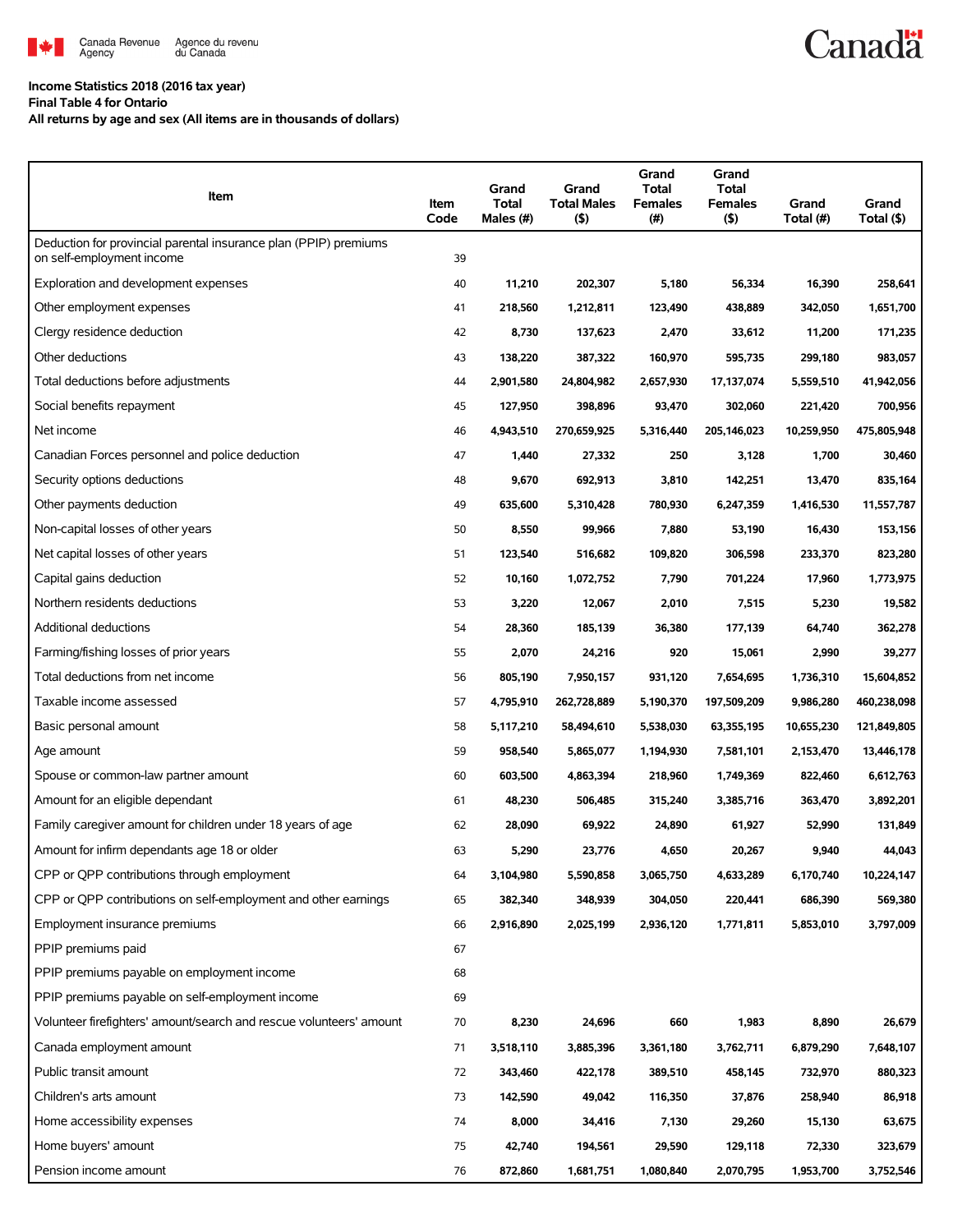

# **Canadä**

### **Income Statistics 2018 (2016 tax year)**

**Final Table 4 for Ontario**

**All returns by age and sex (All items are in thousands of dollars)**

| Item                                                              | Item<br>Code | Grand<br><b>Total</b><br>Males (#) | Grand<br><b>Total Males</b><br>(5) | Grand<br>Total<br><b>Females</b><br>(#) | Grand<br><b>Total</b><br><b>Females</b><br>(5) | Grand<br>Total (#) | Grand<br>Total (\$) |
|-------------------------------------------------------------------|--------------|------------------------------------|------------------------------------|-----------------------------------------|------------------------------------------------|--------------------|---------------------|
| Caregiver amount                                                  | 77           | 68,020                             | 391,653                            | 53,650                                  | 289,409                                        | 121,670            | 681,062             |
| Disability amount                                                 | 78           | 173,240                            | 1,388,724                          | 198,570                                 | 1,588,017                                      | 371,810            | 2,976,741           |
| Disability amount transferred from a dependant                    | 79           | 61,450                             | 656,643                            | 60,880                                  | 641,141                                        | 122,330            | 1,297,784           |
| Interest paid on student loans                                    | 80           | 75,530                             | 45,967                             | 114,970                                 | 70,076                                         | 190,490            | 116,043             |
| Tuition, education, and textbook amounts                          | 81           | 322,160                            | 2,486,181                          | 408,250                                 | 2,813,003                                      | 730,410            | 5,299,184           |
| Tuition, education, and textbook amounts transferred from a child | 82           | 172,580                            | 952,166                            | 127,020                                 | 665,754                                        | 299,610            | 1,617,920           |
| Amounts transferred from spouse or common-law partner             | 83           | 270,910                            | 1,488,908                          | 197,690                                 | 1,088,043                                      | 468,600            | 2,576,951           |
| Medical expenses                                                  | 84           | 513,250                            | 1,621,427                          | 748,870                                 | 2,330,233                                      | 1,262,120          | 3,951,661           |
| Total tax credits on personal amounts                             | 85           | 5,117,290                          | 13,967,130                         | 5,538,090                               | 14,813,578                                     | 10,655,380         | 28,780,708          |
| Allowable charitable donations and government gifts               | 86           | 1,163,210                          | 2,723,367                          | 1,066,830                               | 1,637,001                                      | 2,230,030          | 4,360,368           |
| Eligible cultural and ecological gifts                            | 87           | 1,350                              | 11,053                             | 1,230                                   | 5,649                                          | 2,580              | 16,702              |
| Total tax credit on donations and gifts                           | 88           | 1,158,180                          | 805,062                            | 1,062,380                               | 466,027                                        | 2,220,550          | 1,271,089           |
| Total federal non-refundable tax credits                          | 89           | 5,117,290                          | 14,772,192                         | 5,538,090                               | 15,279,604                                     | 10,655,380         | 30,051,796          |
| Federal dividend tax credit                                       | 90           | 788,210                            | 1,833,370                          | 804,810                                 | 1,328,502                                      | 1,593,020          | 3,161,872           |
| Minimum tax carryover                                             | 91           | 7,760                              | 28,775                             | 5,530                                   | 18,247                                         | 13,280             | 47,021              |
| Basic federal tax                                                 | 92           | 3,469,560                          | 35,689,587                         | 3,219,800                               | 20,700,588                                     | 6,689,360          | 56,390,174          |
| Federal foreign tax credit                                        | 93           | 342,440                            | 578,431                            | 360,820                                 | 228,923                                        | 703,260            | 807,355             |
| Federal political contribution tax credit                         | 94           | 38,590                             | 7,427                              | 24,870                                  | 4,232                                          | 63,460             | 11,659              |
| Investment tax credit                                             | 95           | 5,230                              | 20,266                             | 2,290                                   | 4,779                                          | 7,530              | 25,045              |
| Labour-sponsored funds tax credit (federally registered)          | 96           | 20                                 | $\overline{2}$                     | 20                                      | $\overline{2}$                                 | 40                 | 3                   |
| Labour-sponsored funds tax credit (provincially registered)       | 97           | 50                                 | 14                                 | 30                                      | 12                                             | 80                 | 26                  |
| Alternative minimum tax payable                                   | 98           | 6,770                              | 47,741                             | 5,600                                   | 32,302                                         | 12,370             | 80,043              |
| Net federal tax                                                   | 99           | 3,458,240                          | 35,102,520                         | 3,210,840                               | 20,467,625                                     | 6,669,090          | 55,570,145          |
| CPP contributions on self-employment                              | 100          | 382,340                            | 697,877                            | 304,050                                 | 440,883                                        | 686,380            | 1,138,760           |
| Social Benefits repayment                                         | 101          | 127,950                            | 398,896                            | 93,470                                  | 302,060                                        | 221,420            | 700,956             |
| Working income tax benefit (WITB)                                 | 102          | 307,020                            | 245,769                            | 296,520                                 | 246,533                                        | 603,550            | 492,302             |
| Children's fitness tax credit                                     | 103          | 344,260                            | 32,790                             | 303,980                                 | 27,200                                         | 648,240            | 59,990              |
| Eligible educator school supply tax credit                        | 104          | 4,060                              | 276                                | 18,400                                  | 1,234                                          | 22,460             | 1,510               |
| Net provincial or territorial tax                                 | 105          | 3,607,600                          | 20,235,905                         | 3,378,270                               | 11,430,447                                     | 6,985,870          | 31,666,352          |
| Total tax payable                                                 | 106          | 3,802,660                          | 56,435,364                         | 3,578,540                               | 32,642,042                                     | 7,381,200          | 89,077,406          |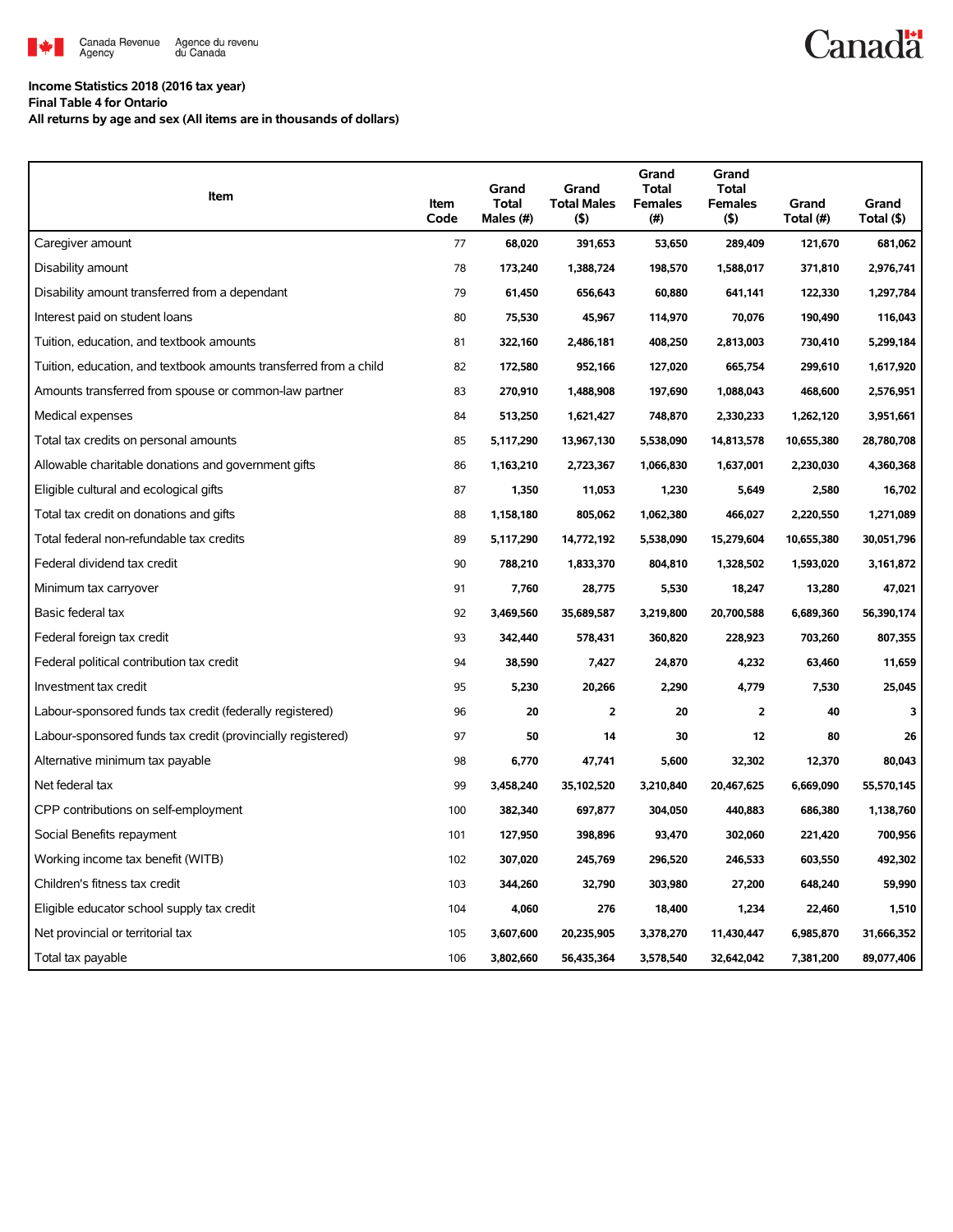| Item                                                                                          | Item<br>Code | Age<br>Group:<br>Under 20<br>Males (#) | Age<br>Group:<br>Under 20<br>Males (\$) | Age<br>Group:<br>Under 20<br>Females (#) | Age<br>Group:<br>Under 20<br>Females (\$) |
|-----------------------------------------------------------------------------------------------|--------------|----------------------------------------|-----------------------------------------|------------------------------------------|-------------------------------------------|
| Number of taxable returns                                                                     | $\mathbf{1}$ | 33,380                                 |                                         | 21,560                                   |                                           |
| Number of non-taxable returns                                                                 | 2            | 178,690                                |                                         | 189,370                                  |                                           |
| Total number of returns                                                                       | 3            | 212,070                                |                                         | 210,920                                  |                                           |
| Employment income                                                                             | 4            | 163,130                                | 1,324,307                               | 165,090                                  | 1,125,575                                 |
| Commissions (from employment)                                                                 | 5            | 1,630                                  | 2,478                                   | 2,680                                    | 2,575                                     |
| Other employment income                                                                       | 6            | 4,480                                  | 12,122                                  | 4,960                                    | 11,516                                    |
| Old age security (OAS) pension                                                                | 7            |                                        |                                         |                                          |                                           |
| CPP or QPP benefits                                                                           | 8            | 10,570                                 | 29,409                                  | 10,900                                   | 30,981                                    |
| Other pensions and superannuation                                                             | 9            | 310                                    | 2,905                                   | 290                                      | 2,166                                     |
| Elected split-pension amount                                                                  | 10           |                                        |                                         |                                          |                                           |
| Universal child care benefit (UCCB)                                                           | 11           | 2,350                                  | 1,149                                   | 3,960                                    | 2,800                                     |
| Employment insurance and other benefits                                                       | 12           | 1,730                                  | 5,776                                   | 690                                      | 2,597                                     |
| Taxable amount of dividends from taxable Canadian corporations                                | 13           | 8,750                                  | 153,516                                 | 8,220                                    | 148,572                                   |
| Interest and other investment income                                                          | 14           | 13,270                                 | 12,891                                  | 12,560                                   | 12,924                                    |
| Net partnership income (limited or non-active partners only)                                  | 15           |                                        |                                         | 20                                       | $-28$                                     |
| Net rental income                                                                             | 16           | 240                                    | 726                                     | 230                                      | 1,030                                     |
| Taxable capital gains                                                                         | 17           | 5,290                                  | 58,802                                  | 4,730                                    | 62,369                                    |
| <b>RRSP</b> income                                                                            | 18           |                                        |                                         | 140                                      | 1,008                                     |
| Other income                                                                                  | 19           | 40,830                                 | 200,913                                 | 45,370                                   | 211,419                                   |
| Net business income                                                                           | 20           | 6,880                                  | 44,121                                  | 5,670                                    | 31,963                                    |
| Net professional income                                                                       | 21           | 470                                    | 2,827                                   | 480                                      | 5,106                                     |
| Net commission income                                                                         | 22           | 420                                    | 1,982                                   | 400                                      | 1,397                                     |
| Net farming income                                                                            | 23           | 410                                    | 2,695                                   | 180                                      | 1,076                                     |
| Net fishing income                                                                            | 24           |                                        |                                         |                                          |                                           |
| Workers' compensation benefits                                                                | 25           | 780                                    | 1,071                                   | 550                                      | 736                                       |
| Social assistance payments                                                                    | 26           | 5,510                                  | 36,931                                  | 5,860                                    | 37,332                                    |
| Net federal supplements                                                                       | 27           |                                        |                                         |                                          |                                           |
| Total income assessed                                                                         | 28           | 187,540                                | 1,903,228                               | 187,830                                  | 1,693,191                                 |
| Registered pension plan (RPP) deduction                                                       | 29           | 2,270                                  | 1,360                                   | 1,670                                    | 440                                       |
| RRSP/PRPP deduction                                                                           | 30           | 1,640                                  | 10,114                                  | 870                                      | 1,615                                     |
| Deduction for elected split-pension amount                                                    | 31           |                                        |                                         |                                          |                                           |
| Annual union, professional, or like dues                                                      | 32           | 22,010                                 | 4,661                                   | 19,120                                   | 3,548                                     |
| Child care expenses                                                                           | 33           |                                        |                                         |                                          |                                           |
| Business investment loss                                                                      | 34           |                                        |                                         |                                          |                                           |
| Moving expenses                                                                               | 35           | 640                                    | 348                                     | 940                                      | 552                                       |
| Support payments made                                                                         | 36           |                                        |                                         |                                          |                                           |
| Carrying charges and interest expenses                                                        | 37           | 1,320                                  | 1,390                                   | 1,210                                    | 1,334                                     |
| Deduction for CPP/QPP contributions on self-employment and other earnings                     | 38           | 3,370                                  | 853                                     | 2,580                                    | 518                                       |
| Deduction for provincial parental insurance plan (PPIP) premiums on self-employment<br>income | 39           |                                        |                                         |                                          |                                           |
| Exploration and development expenses                                                          | 40           |                                        |                                         |                                          |                                           |
| Other employment expenses                                                                     | 41           | 940                                    | 1,468                                   | 310                                      | 252                                       |
| Clergy residence deduction                                                                    | 42           |                                        |                                         |                                          |                                           |
| Other deductions                                                                              | 43           | 1,060                                  | 4,446                                   | 950                                      | 3,049                                     |
| Total deductions before adjustments                                                           | 44           | 30,230                                 | 24,722                                  | 25,350                                   | 11,509                                    |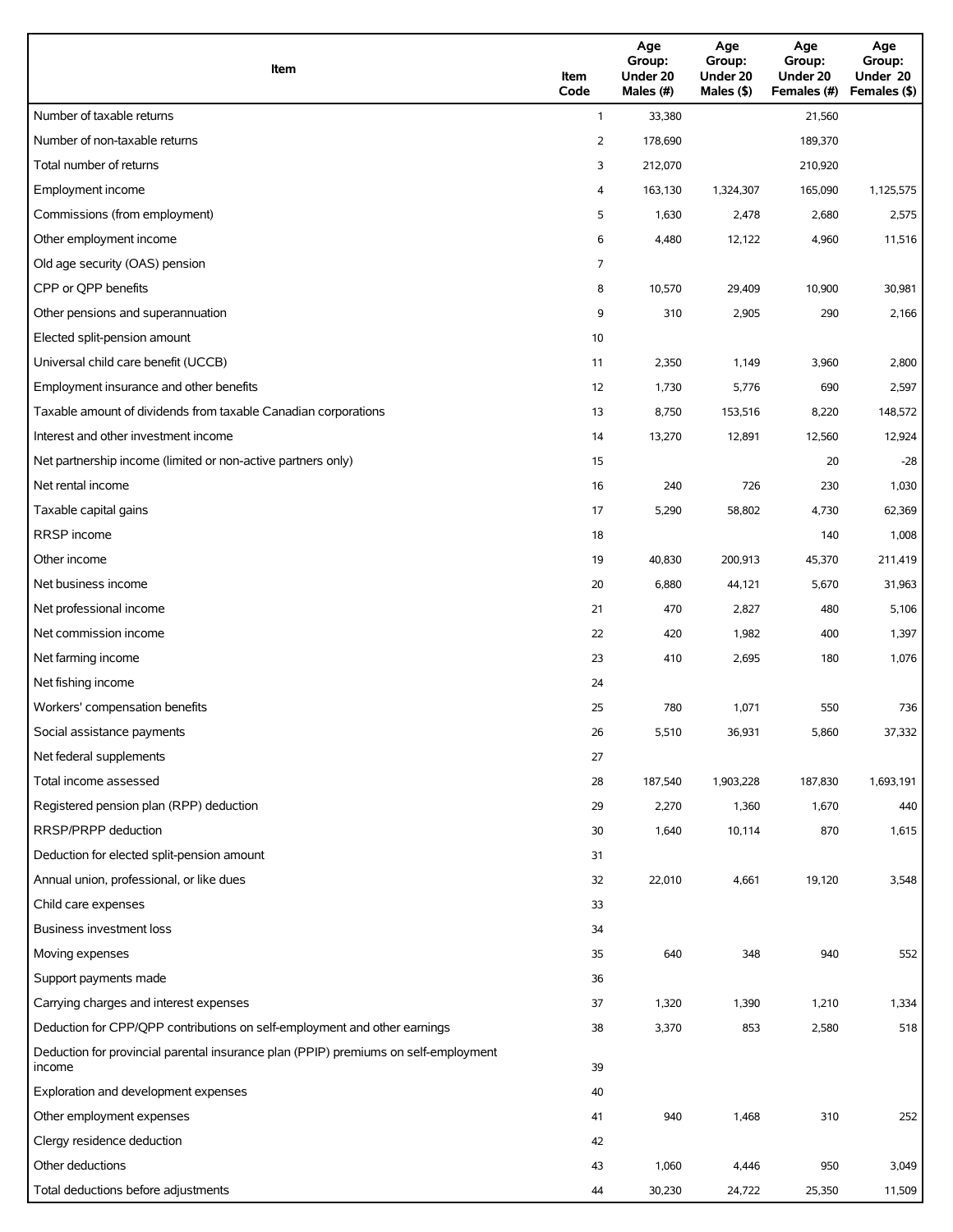| Item                                                                | <b>Item Code</b> | <b>Age Group:</b><br>Under 20<br>Males (#) | <b>Age Group:</b><br>Under 20<br>Males (\$) | Age Group: Age Group:<br>Under 20<br>Females (#) | Under 20<br>Females (\$) |
|---------------------------------------------------------------------|------------------|--------------------------------------------|---------------------------------------------|--------------------------------------------------|--------------------------|
| Social benefits repayment                                           | 45               |                                            |                                             |                                                  |                          |
| Net income                                                          | 46               | 187,370                                    | 1,878,991                                   | 187,670                                          | 1,681,927                |
| Canadian Forces personnel and police deduction                      | 47               |                                            |                                             |                                                  |                          |
| Security options deductions                                         | 48               |                                            |                                             |                                                  |                          |
| Other payments deduction                                            | 49               | 6,250                                      | 38,002                                      | 6,370                                            | 38,648                   |
| Non-capital losses of other years                                   | 50               | 20                                         | 26                                          | 10                                               | 40                       |
| Net capital losses of other years                                   | 51               | 110                                        | 317                                         | 100                                              | 238                      |
| Capital gains deduction                                             | 52               | 180                                        | 30,802                                      | 180                                              | 33,296                   |
| Northern residents deductions                                       | 53               |                                            |                                             |                                                  |                          |
| <b>Additional deductions</b>                                        | 54               | 90                                         | 243                                         | 90                                               | 216                      |
| Farming/fishing losses of prior years                               | 55               |                                            |                                             |                                                  |                          |
| Total deductions from net income                                    | 56               | 6,670                                      | 69,410                                      | 6,760                                            | 72,467                   |
| Taxable income assessed                                             | 57               | 184,210                                    | 1,809,602                                   | 184,950                                          | 1,610,053                |
| Basic personal amount                                               | 58               | 212,060                                    | 2,425,939                                   | 210,920                                          | 2,414,113                |
| Age amount                                                          | 59               |                                            |                                             |                                                  |                          |
| Spouse or common-law partner amount                                 | 60               | 280                                        | 2,600                                       | 340                                              | 3,310                    |
| Amount for an eligible dependant                                    | 61               | 60                                         | 639                                         | 1,680                                            | 18,998                   |
| Family caregiver amount for children under 18 years of age          | 62               |                                            |                                             | 20                                               | 40                       |
| Amount for infirm dependants age 18 or older                        | 63               |                                            |                                             |                                                  |                          |
| CPP or QPP contributions through employment                         | 64               | 100,560                                    | 34,024                                      | 99,370                                           | 24,530                   |
| CPP or QPP contributions on self-employment and other earnings      | 65               | 3,370                                      | 853                                         | 2,580                                            | 518                      |
| Employment insurance premiums                                       | 66               | 130,500                                    | 22,744                                      | 132,450                                          | 19,327                   |
| PPIP premiums paid                                                  | 67               |                                            |                                             |                                                  |                          |
| PPIP premiums payable on employment income                          | 68               |                                            |                                             |                                                  |                          |
| PPIP premiums payable on self-employment income                     | 69               |                                            |                                             |                                                  |                          |
| Volunteer firefighters' amount/search and rescue volunteers' amount | 70               | 60                                         | 174                                         | 10                                               | 36                       |
| Canada employment amount                                            | 71               | 164,760                                    | 182,861                                     | 166,590                                          | 184,920                  |
| Public transit amount                                               | 72               | 14,280                                     | 7,183                                       | 18,380                                           | 9,636                    |
| Children's arts amount                                              | 73               |                                            |                                             |                                                  |                          |
| Home accessibility expenses                                         | 74               |                                            |                                             |                                                  |                          |
| Home buyers' amount                                                 | 75               | 90                                         | 431                                         | 70                                               | 303                      |
| Pension income amount                                               | 76               | 310                                        | 502                                         | 280                                              | 474                      |
| Caregiver amount                                                    | 77               |                                            |                                             |                                                  |                          |
| Disability amount                                                   | 78               | 4,100                                      | 37,955                                      | 2,190                                            | 20,200                   |
| Disability amount transferred from a dependant                      | 79               |                                            |                                             | 10                                               | 126                      |
| Interest paid on student loans                                      | 80               | 140                                        | 39                                          |                                                  |                          |
| Tuition, education, and textbook amounts                            | 81               | 18,700                                     | 88,741                                      | 18,710                                           | 85,632                   |
| Tuition, education, and textbook amounts transferred from a child   | 82               | 40                                         | 176                                         | 40                                               | 147                      |
| Amounts transferred from spouse or common-law partner               | 83               | 10                                         | 51                                          |                                                  |                          |
| Medical expenses                                                    | 84               | 2,570                                      | 2,301                                       | 3,780                                            | 3,137                    |
| Total tax credits on personal amounts                               | 85               | 212,060                                    | 421,097                                     | 210,920                                          | 417,839                  |
| Allowable charitable donations and government gifts                 | 86               | 2,400                                      | 869                                         | 1,930                                            | 482                      |
| Eligible cultural and ecological gifts                              | 87               |                                            |                                             |                                                  |                          |
| Total tax credit on donations and gifts                             | 88               | 2,330                                      | 256                                         | 1,870                                            | 135                      |
| Total federal non-refundable tax credits                            | 89               | 212,060                                    | 421,353                                     | 210,920                                          | 417,974                  |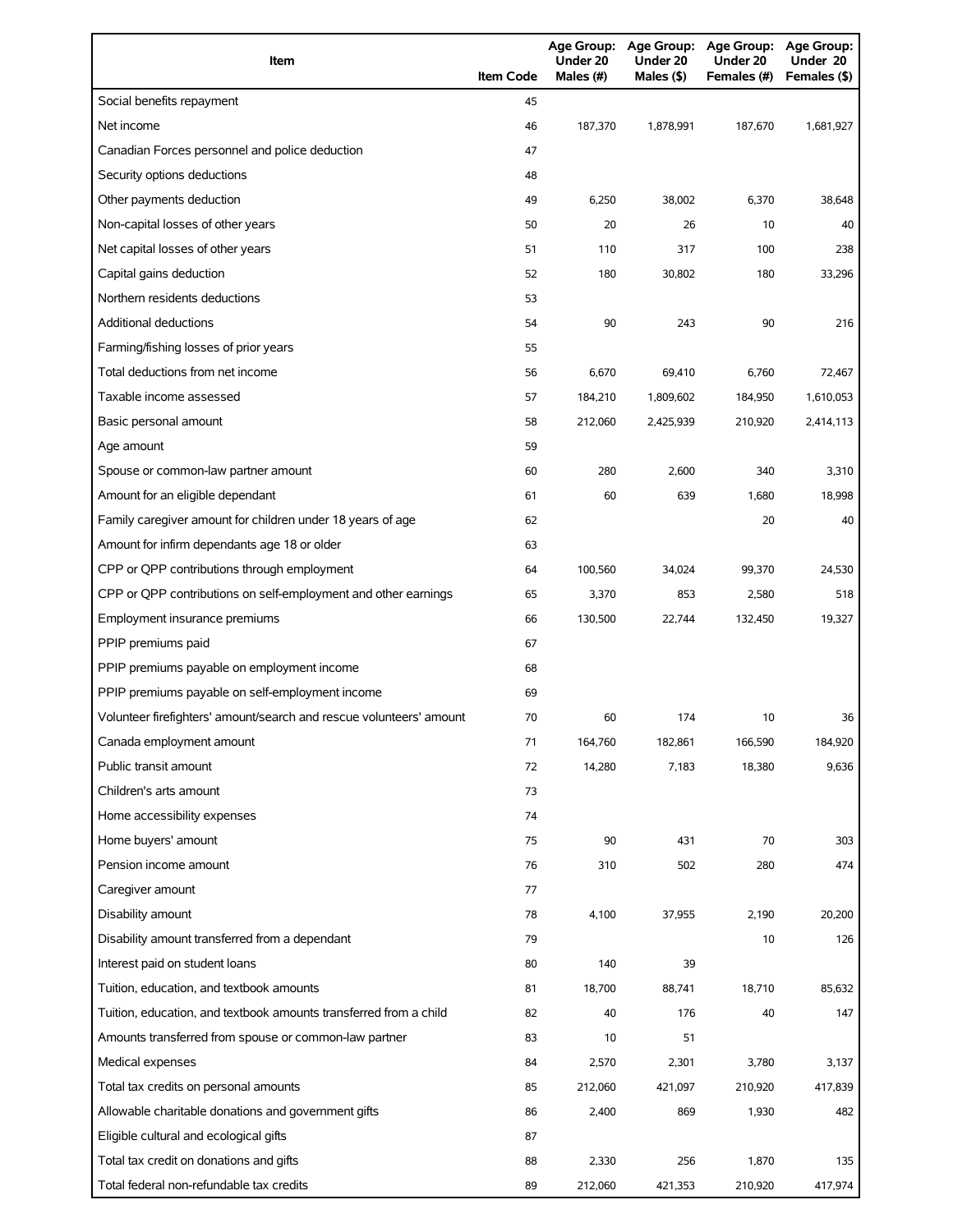| <b>Item</b>                                                 | <b>Item Code</b> | <b>Age Group:</b><br>Under 20<br>Males (#) | <b>Age Group:</b><br>Under 20<br>Males $($ \$) | Age Group:<br>Under 20<br>Females (#) | <b>Age Group:</b><br>Under 20<br>Females (\$) |
|-------------------------------------------------------------|------------------|--------------------------------------------|------------------------------------------------|---------------------------------------|-----------------------------------------------|
| Federal dividend tax credit                                 | 90               | 5,110                                      | 16,417                                         | 4,740                                 | 15,807                                        |
| Minimum tax carryover                                       | 91               | 100                                        | 257                                            | 90                                    | 311                                           |
| Basic federal tax                                           | 92               | 28.770                                     | 48,083                                         | 17,390                                | 27,626                                        |
| Federal foreign tax credit                                  | 93               | 940                                        | 1,822                                          | 770                                   | 1,204                                         |
| Federal political contribution tax credit                   | 94               | 10                                         | 3                                              |                                       |                                               |
| Investment tax credit                                       | 95               |                                            |                                                |                                       |                                               |
| Labour-sponsored funds tax credit (federally registered)    | 96               |                                            |                                                |                                       |                                               |
| Labour-sponsored funds tax credit (provincially registered) | 97               |                                            |                                                |                                       |                                               |
| Alternative minimum tax payable                             | 98               | 200                                        | 2,121                                          | 210                                   | 2,154                                         |
| Net federal tax                                             | 99               | 28,550                                     | 46,270                                         | 17,160                                | 26,882                                        |
| CPP contributions on self-employment                        | 100              | 3,370                                      | 1,705                                          | 2,580                                 | 1,036                                         |
| Social Benefits repayment                                   | 101              |                                            |                                                |                                       |                                               |
| Working income tax benefit (WITB)                           | 102              | 12,970                                     | 8,810                                          | 10,530                                | 7,333                                         |
| Children's fitness tax credit                               | 103              | 10                                         | 1                                              | 30                                    |                                               |
| Eligible educator school supply tax credit                  | 104              | 20                                         | 1                                              | 20                                    |                                               |
| Net provincial or territorial tax                           | 105              | 24,950                                     | 25,938                                         | 14,860                                | 15,150                                        |
| Total tax payable                                           | 106              | 33,380                                     | 73,917                                         | 21,560                                | 43,068                                        |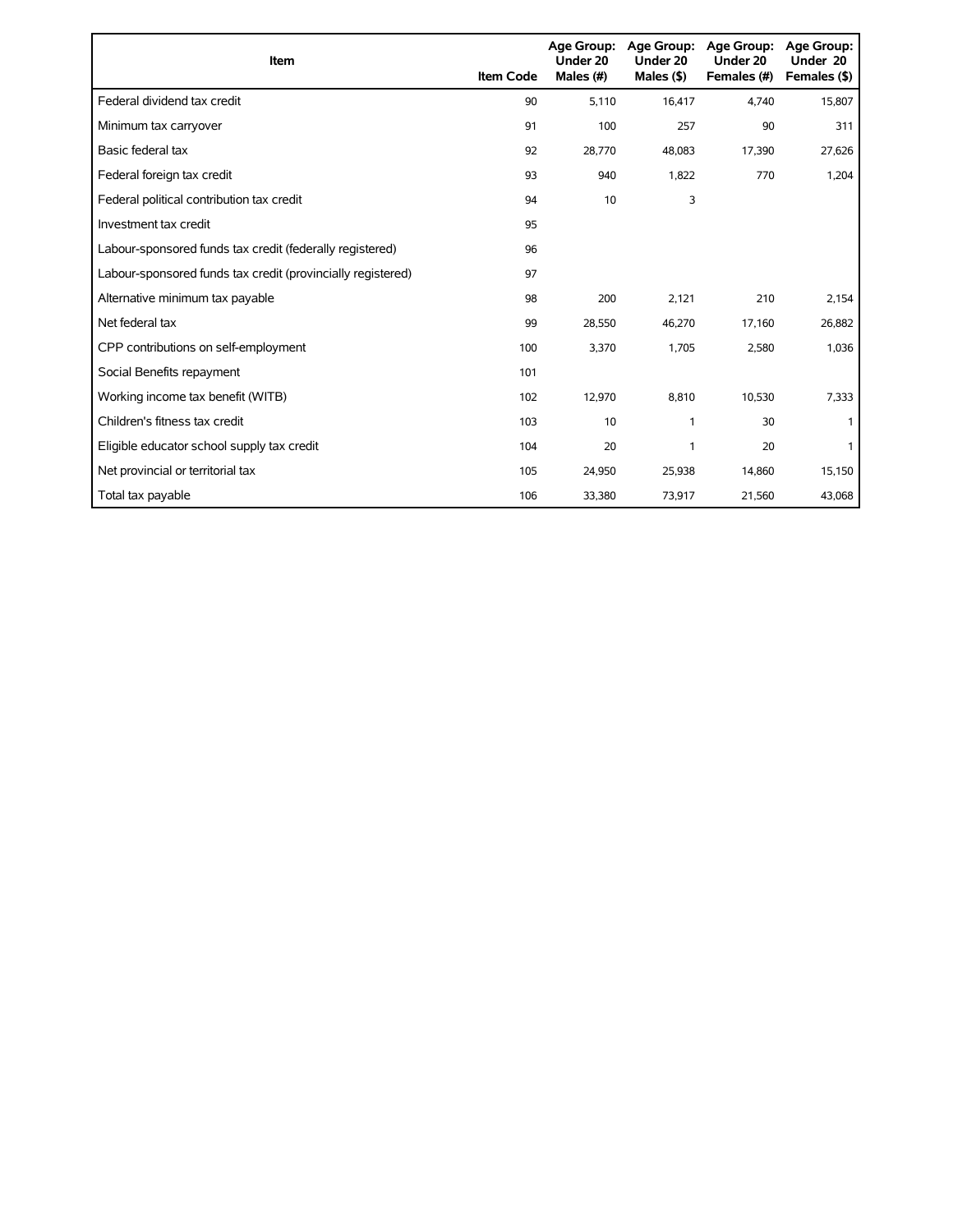| Item                                                                                          | Item<br>Code   | Age<br>Group:<br>20 to 24<br>Males (#) | Age<br>Group:<br>20 to 24<br>Males (\$) | Age<br>Group:<br>20 to 24<br>Females (#) | Age<br>Group:<br>20 to 24<br>Females (\$) |
|-----------------------------------------------------------------------------------------------|----------------|----------------------------------------|-----------------------------------------|------------------------------------------|-------------------------------------------|
| Number of taxable returns                                                                     | $\mathbf{1}$   | 200,140                                |                                         | 151,480                                  |                                           |
| Number of non-taxable returns                                                                 | 2              | 234,140                                |                                         | 273,090                                  |                                           |
| Total number of returns                                                                       | 3              | 434,290                                |                                         | 424,570                                  |                                           |
| Employment income                                                                             | 4              | 354,230                                | 7,269,047                               | 348,080                                  | 5,722,502                                 |
| Commissions (from employment)                                                                 | 5              | 11,060                                 | 64,919                                  | 15,240                                   | 43,061                                    |
| Other employment income                                                                       | 6              | 23,870                                 | 134,762                                 | 20,560                                   | 87,269                                    |
| Old age security (OAS) pension                                                                | $\overline{7}$ |                                        |                                         |                                          |                                           |
| CPP or OPP benefits                                                                           | 8              | 8,450                                  | 22,891                                  | 11,290                                   | 31,044                                    |
| Other pensions and superannuation                                                             | 9              | 310                                    | 1,493                                   | 400                                      | 1,798                                     |
| Elected split-pension amount                                                                  | 10             |                                        |                                         |                                          |                                           |
| Universal child care benefit (UCCB)                                                           | 11             | 1,310                                  | 1,506                                   | 24,120                                   | 29,704                                    |
| Employment insurance and other benefits                                                       | 12             | 27,630                                 | 154,016                                 | 17,900                                   | 106,371                                   |
| Taxable amount of dividends from taxable Canadian corporations                                | 13             | 21,180                                 | 343,610                                 | 19,240                                   | 352,539                                   |
| Interest and other investment income                                                          | 14             | 30,440                                 | 24,325                                  | 30,630                                   | 21,006                                    |
| Net partnership income (limited or non-active partners only)                                  | 15             |                                        |                                         | 50                                       | 684                                       |
| Net rental income                                                                             | 16             | 3,610                                  | 10,876                                  | 2,580                                    | 8,955                                     |
| Taxable capital gains                                                                         | 17             | 11,220                                 | 55,002                                  | 9,090                                    | 38,988                                    |
| <b>RRSP</b> income                                                                            | 18             |                                        |                                         | 2,030                                    | 2,948                                     |
| Other income                                                                                  | 19             | 67,610                                 | 257,615                                 | 67,310                                   | 262,046                                   |
| Net business income                                                                           | 20             | 22,870                                 | 194,714                                 | 17,860                                   | 111,285                                   |
| Net professional income                                                                       | 21             | 2,040                                  | 14,025                                  | 2,370                                    | 14,288                                    |
| Net commission income                                                                         | 22             | 2,440                                  | 18,654                                  | 2,430                                    | 11,174                                    |
| Net farming income                                                                            | 23             | 1,280                                  | 8,193                                   | 560                                      | 2,827                                     |
| Net fishing income                                                                            | 24             |                                        |                                         |                                          |                                           |
| Workers' compensation benefits                                                                | 25             | 2,970                                  | 7,041                                   | 2,030                                    | 4,332                                     |
| Social assistance payments                                                                    | 26             | 26,630                                 | 213,046                                 | 28,630                                   | 231,151                                   |
| Net federal supplements                                                                       | 27             |                                        |                                         |                                          |                                           |
| Total income assessed                                                                         | 28             | 395,300                                | 8,803,015                               | 389,960                                  | 7,084,469                                 |
| Registered pension plan (RPP) deduction                                                       | 29             | 21,700                                 | 37,426                                  | 24,270                                   | 38,324                                    |
| RRSP/PRPP deduction                                                                           | 30             | 27,930                                 | 80,401                                  | 20,480                                   | 46,578                                    |
| Deduction for elected split-pension amount                                                    | 31             |                                        |                                         |                                          |                                           |
| Annual union, professional, or like dues                                                      | 32             | 70,420                                 | 28,939                                  | 71,220                                   | 21,866                                    |
| Child care expenses                                                                           | 33             | 310                                    | 765                                     | 3,060                                    | 6,703                                     |
| Business investment loss                                                                      | 34             |                                        |                                         |                                          |                                           |
| Moving expenses                                                                               | 35             | 2,950                                  | 2,735                                   | 3,060                                    | 2,757                                     |
| Support payments made                                                                         | 36             |                                        |                                         |                                          |                                           |
| Carrying charges and interest expenses                                                        | 37             | 5,100                                  | 3,783                                   | 4,170                                    | 3,566                                     |
| Deduction for CPP/QPP contributions on self-employment and other earnings                     | 38             | 19,960                                 | 8,379                                   | 15,820                                   | 5,151                                     |
| Deduction for provincial parental insurance plan (PPIP) premiums on self-employment<br>income | 39             |                                        |                                         |                                          |                                           |
| Exploration and development expenses                                                          | 40             |                                        |                                         |                                          |                                           |
| Other employment expenses                                                                     | 41             | 7,160                                  | 16,835                                  | 3,700                                    | 6,268                                     |
| Clergy residence deduction                                                                    | 42             |                                        |                                         | 20                                       | 133                                       |
| Other deductions                                                                              | 43             | 4,510                                  | 3,187                                   | 4,320                                    | 2,104                                     |
| Total deductions before adjustments                                                           | 44             | 127,480                                | 183,076                                 | 115,130                                  | 133,827                                   |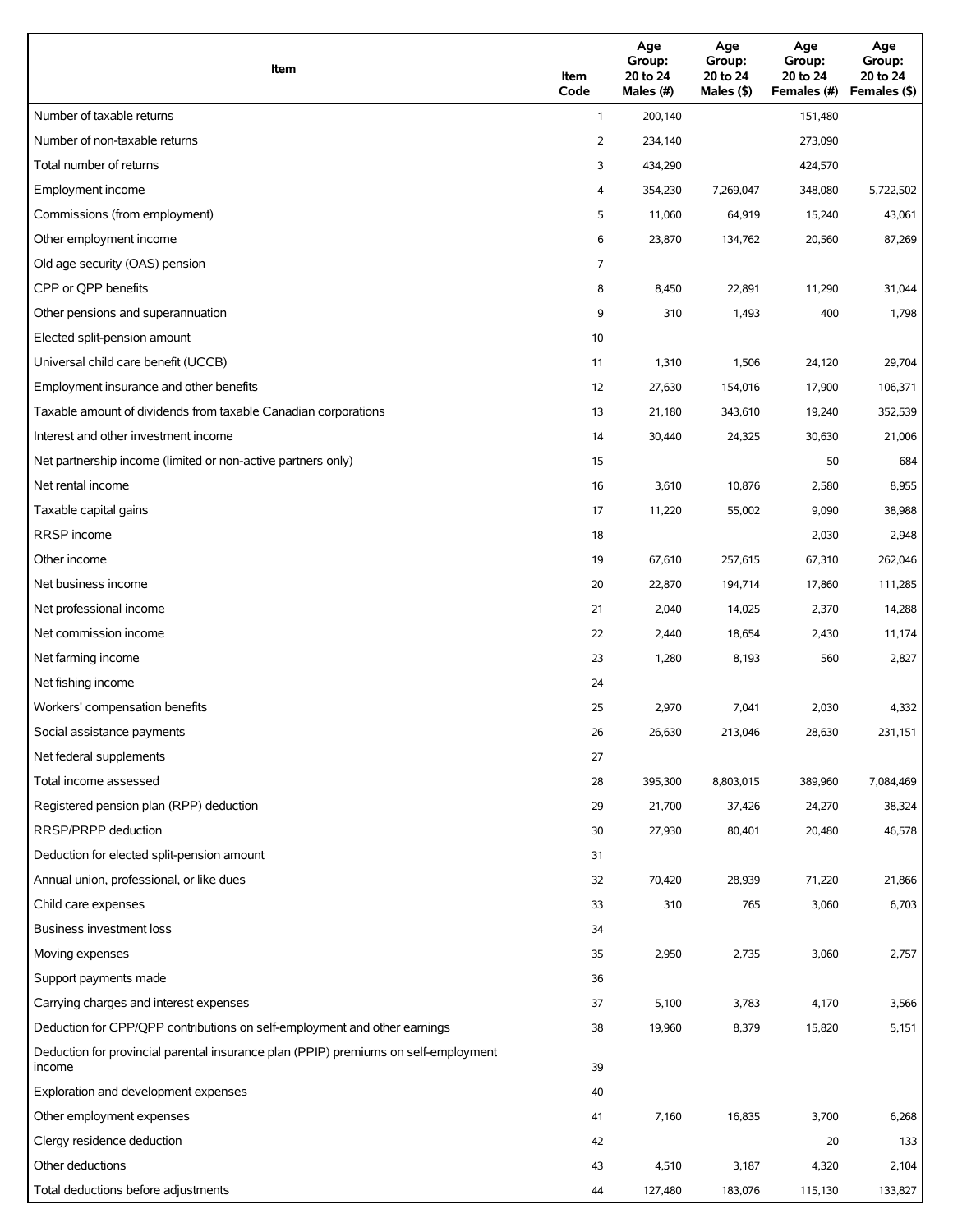| Item                                                                | <b>Item Code</b> | 20 to 24<br>Males (#) | Age Group: Age Group:<br>20 to 24<br>Males $(§)$ | <b>Age Group:</b><br>20 to 24<br>Females (#) | <b>Age Group:</b><br>20 to 24<br>Females (\$) |
|---------------------------------------------------------------------|------------------|-----------------------|--------------------------------------------------|----------------------------------------------|-----------------------------------------------|
| Social benefits repayment                                           | 45               |                       |                                                  | 20                                           | 25                                            |
| Net income                                                          | 46               | 394,910               | 8,622,132                                        | 389,580                                      | 6,952,421                                     |
| Canadian Forces personnel and police deduction                      | 47               |                       |                                                  |                                              |                                               |
| Security options deductions                                         | 48               |                       |                                                  | 30                                           | 75                                            |
| Other payments deduction                                            | 49               | 29,390                | 220.094                                          | 30,500                                       | 235,483                                       |
| Non-capital losses of other years                                   | 50               | 100                   | 500                                              | 70                                           | 145                                           |
| Net capital losses of other years                                   | 51               | 660                   | 968                                              | 440                                          | 747                                           |
| Capital gains deduction                                             | 52               | 150                   | 22,858                                           | 150                                          | 16,918                                        |
| Northern residents deductions                                       | 53               | 180                   | 508                                              |                                              |                                               |
| <b>Additional deductions</b>                                        | 54               | 120                   | 685                                              | 140                                          | 992                                           |
| Farming/fishing losses of prior years                               | 55               | 10                    | 39                                               |                                              |                                               |
| Total deductions from net income                                    | 56               | 30.660                | 246,497                                          | 31,440                                       | 254,778                                       |
| Taxable income assessed                                             | 57               | 382,060               | 8,375,844                                        | 379,720                                      | 6,697,762                                     |
| Basic personal amount                                               | 58               | 434,270               | 4,960,485                                        | 424,550                                      | 4,852,082                                     |
| Age amount                                                          | 59               |                       |                                                  |                                              |                                               |
| Spouse or common-law partner amount                                 | 60               | 7,390                 | 62,819                                           | 5,140                                        | 45,999                                        |
| Amount for an eligible dependant                                    | 61               | 830                   | 8,662                                            | 15,620                                       | 174,342                                       |
| Family caregiver amount for children under 18 years of age          | 62               | 60                    | 125                                              | 270                                          | 672                                           |
| Amount for infirm dependants age 18 or older                        | 63               |                       |                                                  | 10                                           | 36                                            |
| CPP or QPP contributions through employment                         | 64               | 347,750               | 301,031                                          | 341,340                                      | 230,546                                       |
| CPP or QPP contributions on self-employment and other earnings      | 65               | 19,960                | 8,379                                            | 15,820                                       | 5,151                                         |
| Employment insurance premiums                                       | 66               | 327,700               | 127,057                                          | 322,270                                      | 103,471                                       |
| PPIP premiums paid                                                  | 67               |                       |                                                  |                                              |                                               |
| PPIP premiums payable on employment income                          | 68               |                       |                                                  |                                              |                                               |
| PPIP premiums payable on self-employment income                     | 69               |                       |                                                  |                                              |                                               |
| Volunteer firefighters' amount/search and rescue volunteers' amount | 70               | 590                   | 1,782                                            | 60                                           | 183                                           |
| Canada employment amount                                            | 71               | 358,070               | 407,731                                          | 351,040                                      | 399,171                                       |
| Public transit amount                                               | 72               | 54,250                | 41,263                                           | 68,090                                       | 49,361                                        |
| Children's arts amount                                              | 73               | 70                    | 16                                               | 220                                          | 52                                            |
| Home accessibility expenses                                         | 74               |                       |                                                  |                                              |                                               |
| Home buyers' amount                                                 | 75               | 3,940                 | 18,032                                           | 2,770                                        | 11,748                                        |
| Pension income amount                                               | 76               | 300                   | 420                                              | 390                                          | 559                                           |
| Caregiver amount                                                    | 77               |                       |                                                  |                                              |                                               |
| Disability amount                                                   | 78               | 7,130                 | 56,779                                           | 4,170                                        | 33,255                                        |
| Disability amount transferred from a dependant                      | 79               | 150                   | 1,389                                            | 350                                          | 4,099                                         |
| Interest paid on student loans                                      | 80               | 11,070                | 5,258                                            | 15,930                                       | 8,025                                         |
| Tuition, education, and textbook amounts                            | 81               | 118,840               | 895,603                                          | 132,820                                      | 957,575                                       |
| Tuition, education, and textbook amounts transferred from a child   | 82               | 110                   | 449                                              | 110                                          | 579                                           |
| Amounts transferred from spouse or common-law partner               | 83               | 1,050                 | 4,133                                            |                                              |                                               |
| Medical expenses                                                    | 84               | 12,440                | 13,272                                           | 19,000                                       | 18,608                                        |
| Total tax credits on personal amounts                               | 85               | 434,270               | 1,037,406                                        | 424,560                                      | 1,034,691                                     |
| Allowable charitable donations and government gifts                 | 86               | 19,810                | 10,384                                           | 18,420                                       | 8,348                                         |
| Eligible cultural and ecological gifts                              | 87               | 30                    | 9                                                |                                              |                                               |
| Total tax credit on donations and gifts                             | 88               | 19,090                | 2,858                                            | 17,920                                       | 2,287                                         |
| Total federal non-refundable tax credits                            | 89               | 434,270               | 1,040,264                                        | 424,560                                      | 1,036,978                                     |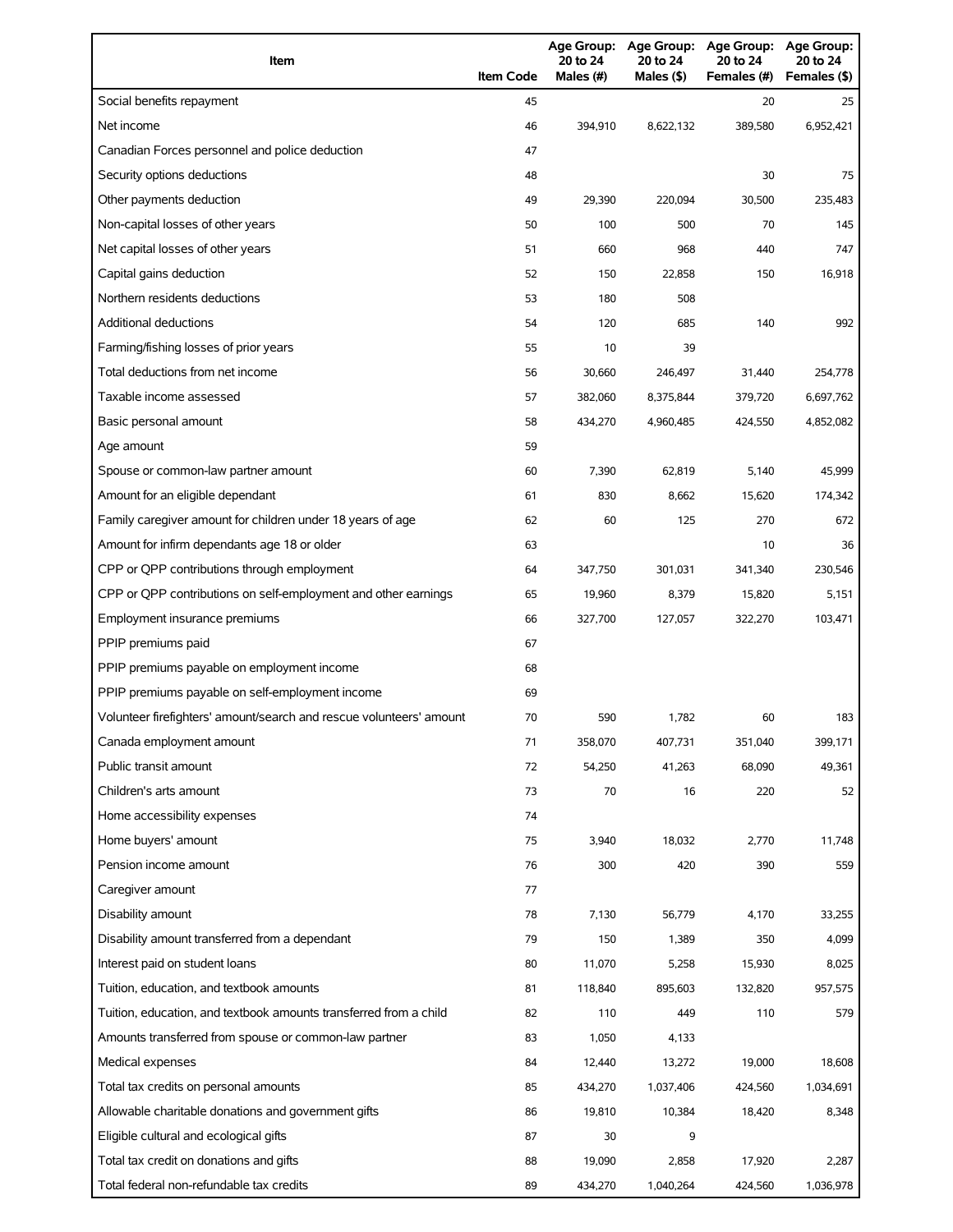| <b>Item</b>                                                 | <b>Item Code</b> | Age Group:<br>20 to 24<br>Males (#) | Age Group:<br>20 to 24<br>Males $(§)$ | Age Group:<br>20 to 24<br>Females (#) | Age Group:<br>20 to 24<br>Females (\$) |
|-------------------------------------------------------------|------------------|-------------------------------------|---------------------------------------|---------------------------------------|----------------------------------------|
| Federal dividend tax credit                                 | 90               | 16,770                              | 35,607                                | 14,640                                | 36,141                                 |
| Minimum tax carryover                                       | 91               | 120                                 | 347                                   | 120                                   | 261                                    |
| Basic federal tax                                           | 92               | 156,910                             | 467,627                               | 104,120                               | 231,289                                |
| Federal foreign tax credit                                  | 93               | 4,310                               | 9,355                                 | 2,600                                 | 2,625                                  |
| Federal political contribution tax credit                   | 94               | 170                                 | 25                                    |                                       |                                        |
| Investment tax credit                                       | 95               |                                     |                                       |                                       |                                        |
| Labour-sponsored funds tax credit (federally registered)    | 96               |                                     |                                       |                                       |                                        |
| Labour-sponsored funds tax credit (provincially registered) | 97               |                                     |                                       |                                       |                                        |
| Alternative minimum tax payable                             | 98               | 200                                 | 1,558                                 | 180                                   | 1,103                                  |
| Net federal tax                                             | 99               | 156,100                             | 458,281                               | 103,380                               | 228,693                                |
| CPP contributions on self-employment                        | 100              | 19,960                              | 16,758                                | 15,820                                | 10,301                                 |
| Social Benefits repayment                                   | 101              |                                     |                                       | 20                                    | 25                                     |
| Working income tax benefit (WITB)                           | 102              | 64,100                              | 42,553                                | 58,800                                | 41,581                                 |
| Children's fitness tax credit                               | 103              | 340                                 | 13                                    | 1,450                                 | 61                                     |
| Eligible educator school supply tax credit                  | 104              | 70                                  | 4                                     | 490                                   | 27                                     |
| Net provincial or territorial tax                           | 105              | 181,410                             | 261,255                               | 135,700                               | 143,344                                |
| Total tax payable                                           | 106              | 200,140                             | 737,033                               | 151,480                               | 382,369                                |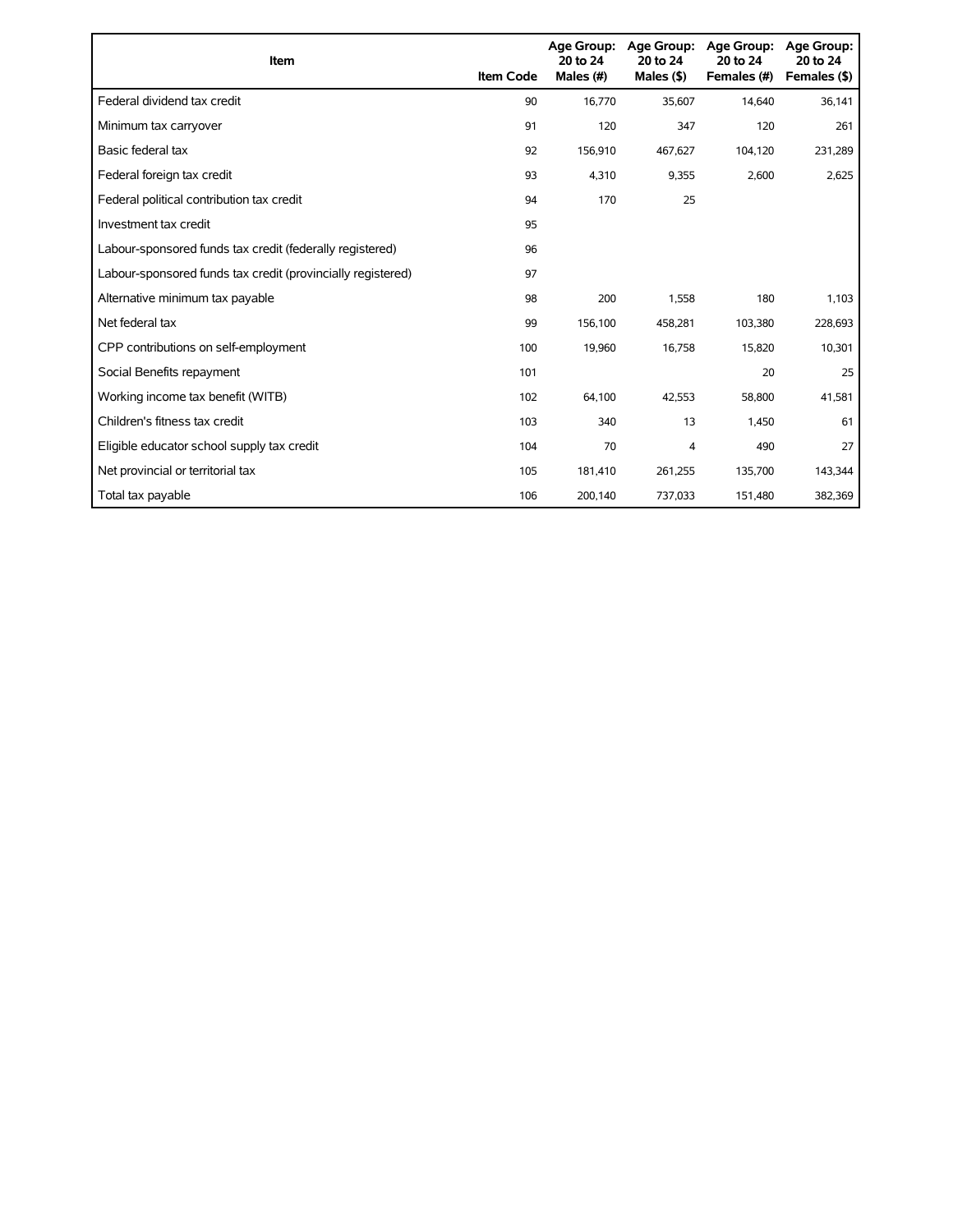| Item                                                                                          | Item<br>Code | Age<br>Group:<br>25 to 29<br>Males (#) | Age<br>Group:<br>25 to 29<br>Males $($ \$) | Age<br>Group:<br>25 to 29<br>Females (#) | Age<br>Group:<br>25 to 29<br>Females (\$) |
|-----------------------------------------------------------------------------------------------|--------------|----------------------------------------|--------------------------------------------|------------------------------------------|-------------------------------------------|
| Number of taxable returns                                                                     | $\mathbf{1}$ | 322,950                                |                                            | 290,370                                  |                                           |
| Number of non-taxable returns                                                                 | 2            | 111,550                                |                                            | 152,570                                  |                                           |
| Total number of returns                                                                       | 3            | 434,500                                |                                            | 442,940                                  |                                           |
| Employment income                                                                             | 4            | 365,640                                | 14,570,019                                 | 356,710                                  | 11,568,354                                |
| Commissions (from employment)                                                                 | 5            | 15,910                                 | 270,483                                    | 15,750                                   | 133,859                                   |
| Other employment income                                                                       | 6            | 39,920                                 | 208,781                                    | 30,180                                   | 161,825                                   |
| Old age security (OAS) pension                                                                | 7            |                                        |                                            |                                          |                                           |
| CPP or QPP benefits                                                                           | 8            | 1,040                                  | 3,992                                      | 1,370                                    | 4,497                                     |
| Other pensions and superannuation                                                             | 9            | 230                                    | 3,465                                      | 210                                      | 1,758                                     |
| Elected split-pension amount                                                                  | 10           |                                        |                                            |                                          |                                           |
| Universal child care benefit (UCCB)                                                           | 11           | 7,770                                  | 9,454                                      | 81,690                                   | 108,693                                   |
| Employment insurance and other benefits                                                       | 12           | 44,500                                 | 284,179                                    | 61,130                                   | 489,380                                   |
| Taxable amount of dividends from taxable Canadian corporations                                | 13           | 33,130                                 | 336,819                                    | 27,750                                   | 258,612                                   |
| Interest and other investment income                                                          | 14           | 45,310                                 | 35,019                                     | 45,140                                   | 35,825                                    |
| Net partnership income (limited or non-active partners only)                                  | 15           | 160                                    | 695                                        | 80                                       | 106                                       |
| Net rental income                                                                             | 16           | 13,160                                 | 30,905                                     | 10,670                                   | 24,976                                    |
| Taxable capital gains                                                                         | 17           | 18,340                                 | 87,167                                     | 14,320                                   | 61,772                                    |
| <b>RRSP</b> income                                                                            | 18           | 15,320                                 | 41,444                                     | 10,860                                   | 22,691                                    |
| Other income                                                                                  | 19           | 39,230                                 | 154,255                                    | 30,000                                   | 118,229                                   |
| Net business income                                                                           | 20           | 37,280                                 | 477,288                                    | 29,820                                   | 280,301                                   |
| Net professional income                                                                       | 21           | 4,420                                  | 73,856                                     | 5,760                                    | 100,853                                   |
| Net commission income                                                                         | 22           | 4,090                                  | 64,458                                     | 4,870                                    | 38,552                                    |
| Net farming income                                                                            | 23           | 2,020                                  | 13,477                                     | 870                                      | 3,728                                     |
| Net fishing income                                                                            | 24           | 20                                     | 234                                        |                                          |                                           |
| Workers' compensation benefits                                                                | 25           | 3,500                                  | 13,437                                     | 2,340                                    | 7,005                                     |
| Social assistance payments                                                                    | 26           | 31,040                                 | 260,072                                    | 34,350                                   | 305,788                                   |
| Net federal supplements                                                                       | 27           |                                        |                                            |                                          |                                           |
| Total income assessed                                                                         | 28           | 414,700                                | 16,939,717                                 | 421,750                                  | 13,729,708                                |
| Registered pension plan (RPP) deduction                                                       | 29           | 59,020                                 | 192,645                                    | 81,460                                   | 252,220                                   |
| RRSP/PRPP deduction                                                                           | 30           | 83,970                                 | 378,232                                    | 79,140                                   | 274,711                                   |
| Deduction for elected split-pension amount                                                    | 31           | 20                                     | 91                                         |                                          |                                           |
| Annual union, professional, or like dues                                                      | 32           | 91,850                                 | 69,636                                     | 109,080                                  | 65,124                                    |
| Child care expenses                                                                           | 33           | 3,070                                  | 11,512                                     | 21,510                                   | 72,414                                    |
| Business investment loss                                                                      | 34           | 60                                     | 706                                        | 30                                       | 201                                       |
| Moving expenses                                                                               | 35           | 3,650                                  | 8,749                                      | 3,140                                    | 5,787                                     |
| Support payments made                                                                         | 36           | 190                                    | 220                                        |                                          |                                           |
| Carrying charges and interest expenses                                                        | 37           | 9,350                                  | 9,456                                      | 7,150                                    | 7,033                                     |
| Deduction for CPP/QPP contributions on self-employment and other earnings                     | 38           | 33,270                                 | 22,316                                     | 26,940                                   | 15,378                                    |
| Deduction for provincial parental insurance plan (PPIP) premiums on self-employment<br>income | 39           |                                        |                                            |                                          |                                           |
| Exploration and development expenses                                                          | 40           |                                        |                                            |                                          |                                           |
| Other employment expenses                                                                     | 41           | 16,120                                 | 56,480                                     | 10,650                                   | 25,303                                    |
| Clergy residence deduction                                                                    | 42           | 340                                    | 3,666                                      | 110                                      | 864                                       |
| Other deductions                                                                              | 43           | 8,590                                  | 7,267                                      | 10,010                                   | 15,086                                    |
| Total deductions before adjustments                                                           | 44           | 213,710                                | 761,810                                    | 217,320                                  | 734,968                                   |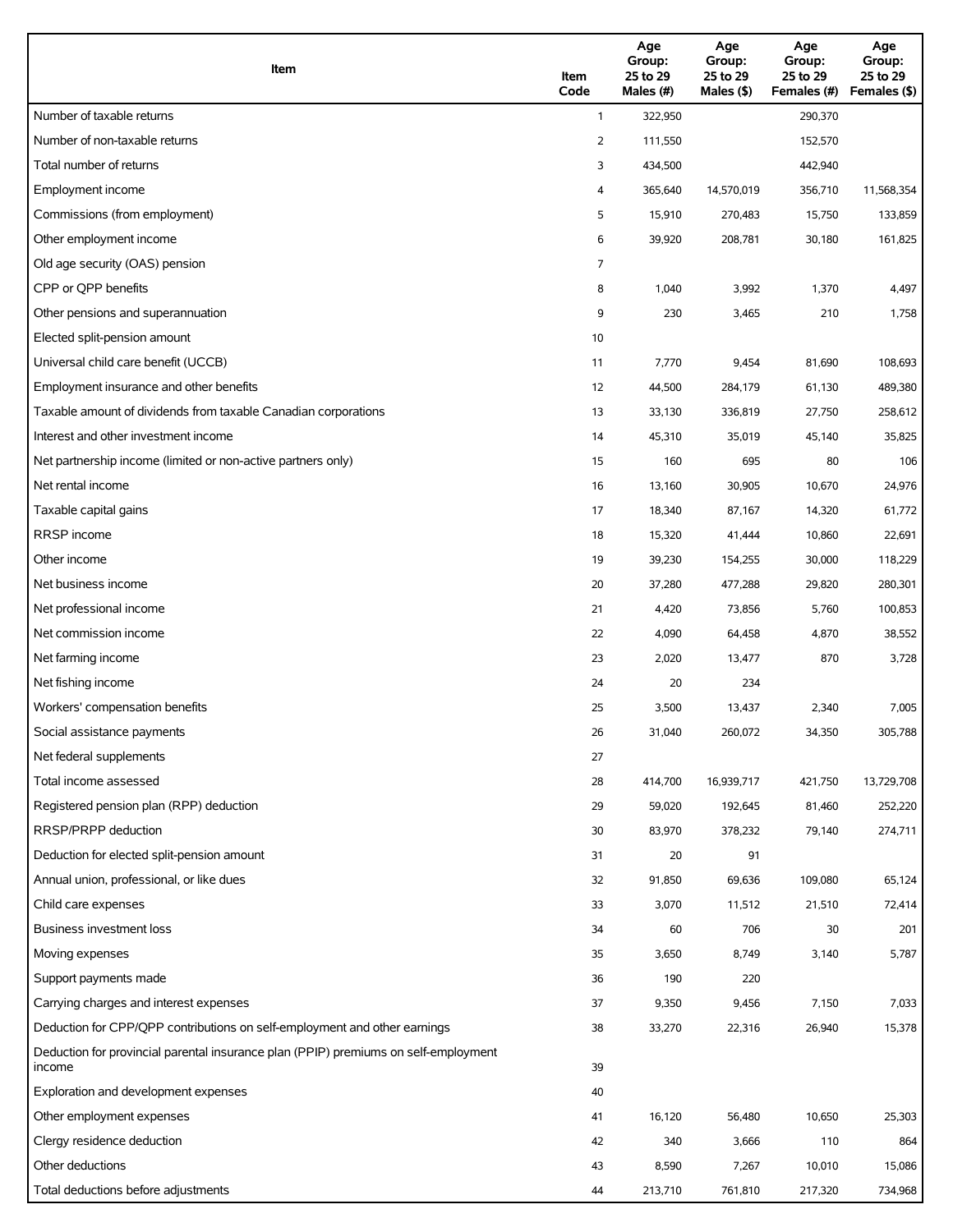| Item                                                                | <b>Item Code</b> | 25 to 29<br>Males (#) | 25 to 29<br>Males (\$) | Age Group: Age Group: Age Group:<br>25 to 29<br>Females (#) | <b>Age Group:</b><br>25 to 29<br>Females (\$) |
|---------------------------------------------------------------------|------------------|-----------------------|------------------------|-------------------------------------------------------------|-----------------------------------------------|
| Social benefits repayment                                           | 45               | 2,890                 | 3,399                  | 330                                                         | 261                                           |
| Net income                                                          | 46               | 413,950               | 16,181,264             | 420,790                                                     | 13,000,358                                    |
| Canadian Forces personnel and police deduction                      | 47               | 260                   | 4,701                  | 40                                                          | 500                                           |
| Security options deductions                                         | 48               | 360                   | 12,794                 | 180                                                         | 3,350                                         |
| Other payments deduction                                            | 49               | 34,250                | 273,519                | 36,480                                                      | 312,793                                       |
| Non-capital losses of other years                                   | 50               | 390                   | 2,076                  | 330                                                         | 1,053                                         |
| Net capital losses of other years                                   | 51               | 2,030                 | 2,844                  | 1,230                                                       | 1,637                                         |
| Capital gains deduction                                             | 52               | 250                   | 20,824                 | 240                                                         | 21,647                                        |
| Northern residents deductions                                       | 53               | 400                   | 1,383                  | 320                                                         | 1,069                                         |
| Additional deductions                                               | 54               | 200                   | 4,683                  | 240                                                         | 4,204                                         |
| Farming/fishing losses of prior years                               | 55               | 60                    | 273                    |                                                             |                                               |
| Total deductions from net income                                    | 56               | 38,110                | 323,118                | 39,020                                                      | 346,306                                       |
| Taxable income assessed                                             | 57               | 399,540               | 15,858,432             | 410,530                                                     | 12,654,670                                    |
| Basic personal amount                                               | 58               | 434,460               | 4,953,391              | 442,900                                                     | 5,048,607                                     |
| Age amount                                                          | 59               |                       |                        |                                                             |                                               |
| Spouse or common-law partner amount                                 | 60               | 31,560                | 268,377                | 15,830                                                      | 133,294                                       |
| Amount for an eligible dependant                                    | 61               | 2,740                 | 28,712                 | 33,120                                                      | 366,451                                       |
| Family caregiver amount for children under 18 years of age          | 62               | 500                   | 1,158                  | 1,200                                                       | 3,025                                         |
| Amount for infirm dependants age 18 or older                        | 63               | 70                    | 312                    | 50                                                          | 224                                           |
| CPP or QPP contributions through employment                         | 64               | 361,830               | 571,129                | 352,170                                                     | 481,374                                       |
| CPP or QPP contributions on self-employment and other earnings      | 65               | 33,270                | 22,316                 | 26,940                                                      | 15,378                                        |
| Employment insurance premiums                                       | 66               | 346,090               | 220,212                | 338,500                                                     | 191,257                                       |
| PPIP premiums paid                                                  | 67               |                       |                        |                                                             |                                               |
| PPIP premiums payable on employment income                          | 68               |                       |                        |                                                             |                                               |
| PPIP premiums payable on self-employment income                     | 69               |                       |                        |                                                             |                                               |
| Volunteer firefighters' amount/search and rescue volunteers' amount | 70               | 1,100                 | 3,312                  | 120                                                         | 348                                           |
| Canada employment amount                                            | 71               | 370,240               | 425,124                | 360,580                                                     | 412,551                                       |
| Public transit amount                                               | 72               | 49,280                | 53,585                 | 56,940                                                      | 61,833                                        |
| Children's arts amount                                              | 73               | 860                   | 203                    | 2,240                                                       | 546                                           |
| Home accessibility expenses                                         | 74               | 40                    | 137                    | 50                                                          | 161                                           |
| Home buyers' amount                                                 | 75               | 12,750                | 57,364                 | 9,750                                                       | 41,824                                        |
| Pension income amount                                               | 76               | 220                   | 279                    | 230                                                         | 313                                           |
| Caregiver amount                                                    | 77               | 1,040                 | 5,363                  | 870                                                         | 4,405                                         |
| Disability amount                                                   | 78               | 5,640                 | 44,974                 | 3,880                                                       | 30,969                                        |
| Disability amount transferred from a dependant                      | 79               | 970                   | 10,204                 | 1,870                                                       | 22,446                                        |
| Interest paid on student loans                                      | 80               | 26,590                | 17,533                 | 40,510                                                      | 27,635                                        |
| Tuition, education, and textbook amounts                            | 81               | 86,960                | 865,905                | 106,900                                                     | 1,002,879                                     |
| Tuition, education, and textbook amounts transferred from a child   | 82               | 60                    | 235                    | 50                                                          | 154                                           |
| Amounts transferred from spouse or common-law partner               | 83               | 4,270                 | 17,250                 | 2,120                                                       | 8,832                                         |
| Medical expenses                                                    | 84               | 17,020                | 22,451                 | 28,740                                                      | 35,781                                        |
| Total tax credits on personal amounts                               | 85               | 434,480               | 1,138,441              | 442,910                                                     | 1,183,561                                     |
| Allowable charitable donations and government gifts                 | 86               | 49,610                | 43,743                 | 53,280                                                      | 31,678                                        |
| Eligible cultural and ecological gifts                              | 87               | 50                    | 22                     | 50                                                          | 16                                            |
| Total tax credit on donations and gifts                             | 88               | 48,700                | 12,124                 | 52,500                                                      | 8,489                                         |
| Total federal non-refundable tax credits                            | 89               | 434,480               | 1,150,565              | 442,910                                                     | 1,192,050                                     |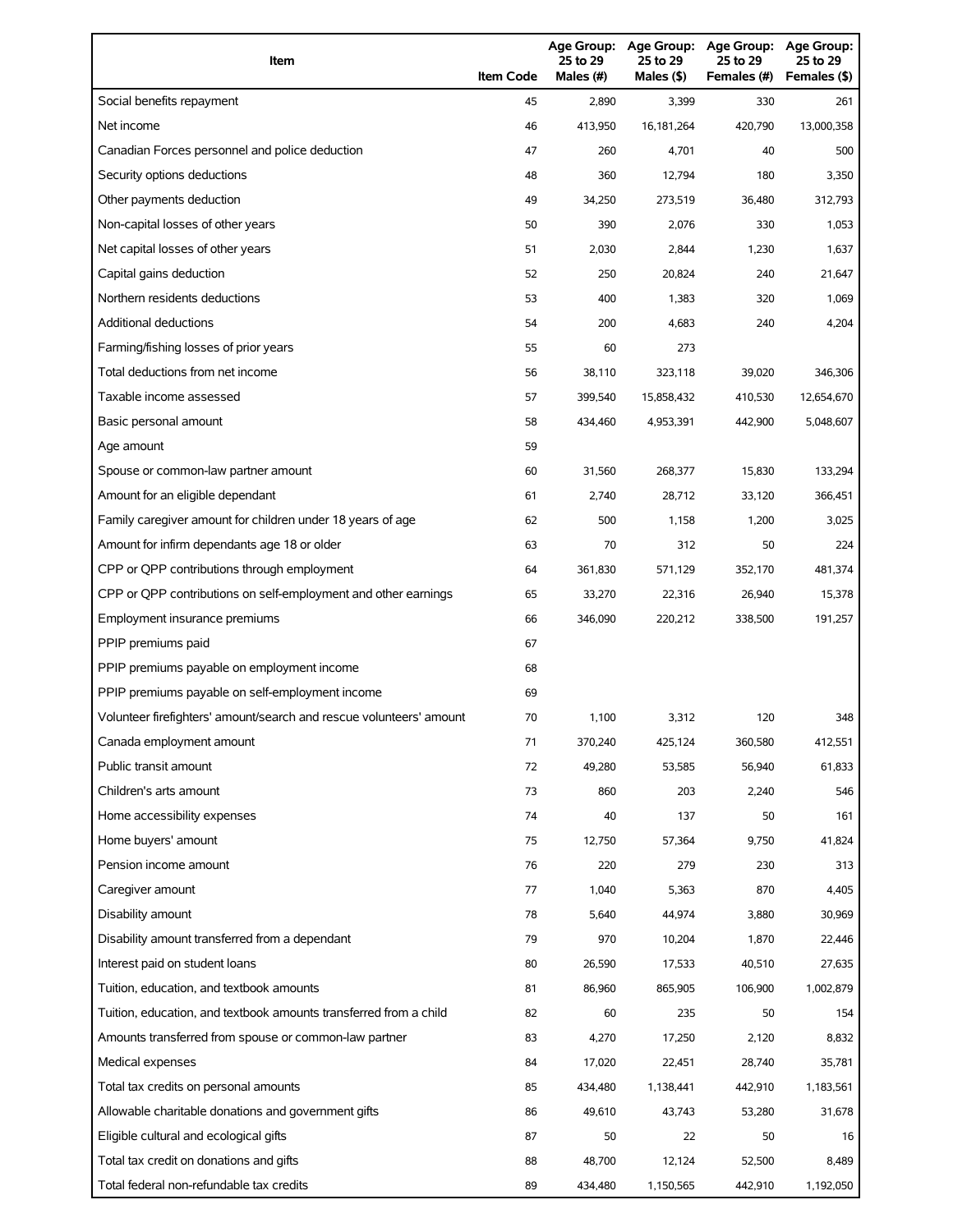| Item                                                        | <b>Item Code</b> | Age Group:<br>25 to 29<br>Males (#) | Age Group:<br>25 to 29<br>Males $($ \$) | <b>Age Group:</b><br>25 to 29<br>Females (#) | <b>Age Group:</b><br>25 to 29<br>Females (\$) |
|-------------------------------------------------------------|------------------|-------------------------------------|-----------------------------------------|----------------------------------------------|-----------------------------------------------|
| Federal dividend tax credit                                 | 90               | 30,860                              | 36,921                                  | 25,450                                       | 27,870                                        |
| Minimum tax carryover                                       | 91               | 160                                 | 600                                     | 140                                          | 532                                           |
| Basic federal tax                                           | 92               | 283.470                             | 1,579,594                               | 244,250                                      | 1,009,817                                     |
| Federal foreign tax credit                                  | 93               | 10,300                              | 21,729                                  | 7,650                                        | 8,953                                         |
| Federal political contribution tax credit                   | 94               | 680                                 | 114                                     | 370                                          | 68                                            |
| Investment tax credit                                       | 95               |                                     |                                         |                                              |                                               |
| Labour-sponsored funds tax credit (federally registered)    | 96               |                                     |                                         |                                              |                                               |
| Labour-sponsored funds tax credit (provincially registered) | 97               |                                     |                                         |                                              |                                               |
| Alternative minimum tax payable                             | 98               | 160                                 | 1,104                                   | 150                                          | 1,332                                         |
| Net federal tax                                             | 99               | 282,640                             | 1,557,833                               | 243,470                                      | 1,000,961                                     |
| CPP contributions on self-employment                        | 100              | 33,270                              | 44,632                                  | 26,940                                       | 30,755                                        |
| Social Benefits repayment                                   | 101              | 2,890                               | 3,399                                   | 330                                          | 261                                           |
| Working income tax benefit (WITB)                           | 102              | 48,630                              | 33,755                                  | 47,850                                       | 37,423                                        |
| Children's fitness tax credit                               | 103              | 5,040                               | 261                                     | 11,360                                       | 630                                           |
| Eligible educator school supply tax credit                  | 104              | 310                                 | 18                                      | 2,320                                        | 140                                           |
| Net provincial or territorial tax                           | 105              | 304,430                             | 852,549                                 | 273,570                                      | 551,306                                       |
| Total tax payable                                           | 106              | 322,950                             | 2.458.419                               | 290,370                                      | 1,583,388                                     |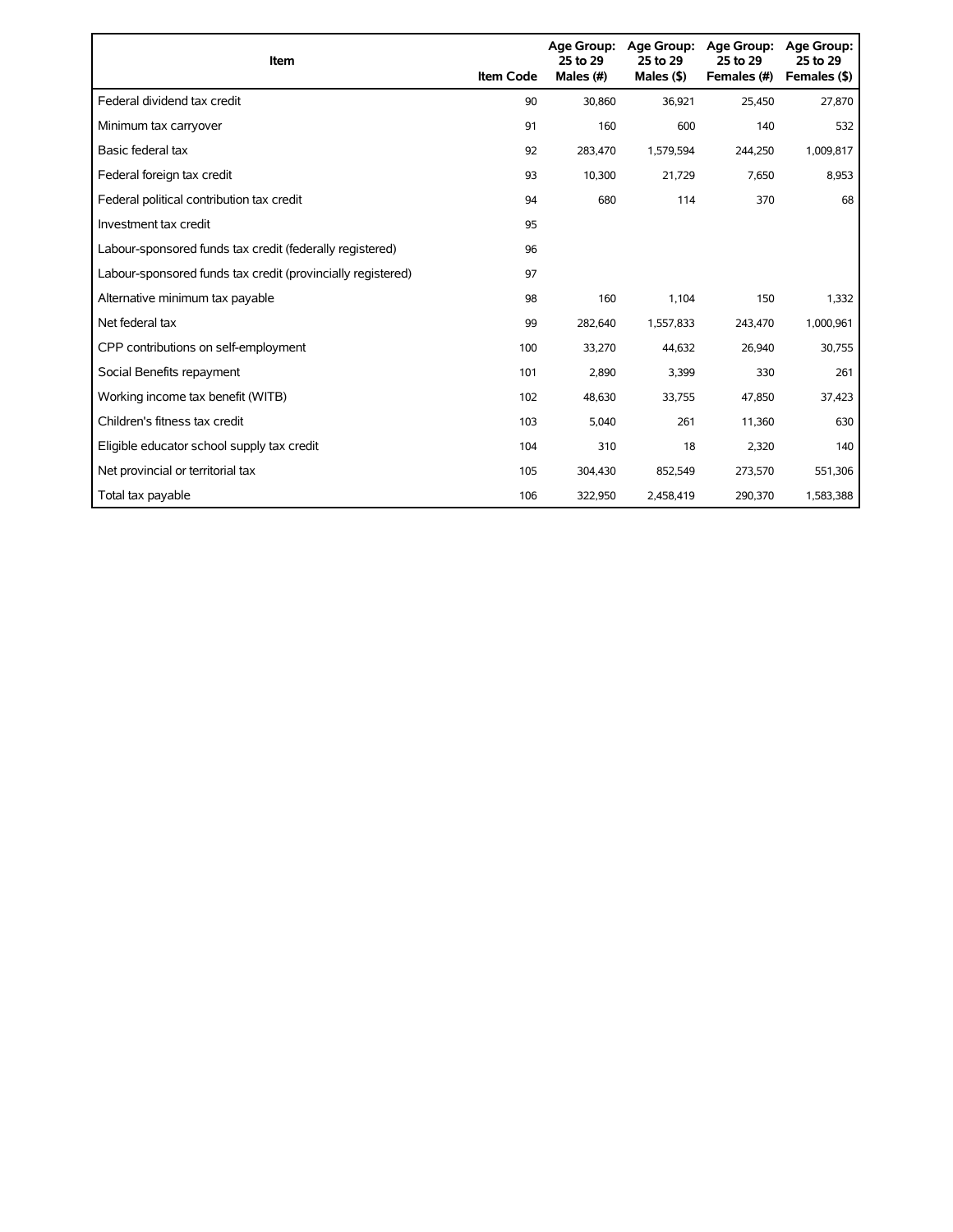| Item                                                                                          | Item<br>Code | Age<br>Group:<br>30 to 34<br>Males (#) | Age<br>Group:<br>30 to 34<br>Males (\$) | Age<br>Group:<br>30 to 34<br>Females (#) | Age<br>Group:<br>30 to 34<br>Females (\$) |
|-----------------------------------------------------------------------------------------------|--------------|----------------------------------------|-----------------------------------------|------------------------------------------|-------------------------------------------|
| Number of taxable returns                                                                     | $\mathbf{1}$ | 348,110                                |                                         | 312,370                                  |                                           |
| Number of non-taxable returns                                                                 | 2            | 70,090                                 |                                         | 134,980                                  |                                           |
| Total number of returns                                                                       | 3            | 418,190                                |                                         | 447,350                                  |                                           |
| Employment income                                                                             | 4            | 347,680                                | 19,170,347                              | 340,800                                  | 13,601,991                                |
| Commissions (from employment)                                                                 | 5            | 15,310                                 | 492,704                                 | 12,030                                   | 172,348                                   |
| Other employment income                                                                       | 6            | 44,050                                 | 254,051                                 | 30,340                                   | 154,055                                   |
| Old age security (OAS) pension                                                                | 7            |                                        |                                         |                                          |                                           |
| CPP or QPP benefits                                                                           | 8            | 1,090                                  | 8,908                                   | 1,610                                    | 12,374                                    |
| Other pensions and superannuation                                                             | 9            | 340                                    | 4,311                                   | 290                                      | 2,436                                     |
| Elected split-pension amount                                                                  | 10           | 50                                     | 484                                     | 200                                      | 1,697                                     |
| Universal child care benefit (UCCB)                                                           | 11           | 28,400                                 | 36,556                                  | 176,300                                  | 243,961                                   |
| Employment insurance and other benefits                                                       | 12           | 43,850                                 | 295,832                                 | 92,040                                   | 916,790                                   |
| Taxable amount of dividends from taxable Canadian corporations                                | 13           | 42,250                                 | 508,346                                 | 35,530                                   | 371,471                                   |
| Interest and other investment income                                                          | 14           | 54,020                                 | 49,687                                  | 55,590                                   | 42,089                                    |
| Net partnership income (limited or non-active partners only)                                  | 15           | 310                                    | 2                                       | 160                                      | 2,069                                     |
| Net rental income                                                                             | 16           | 22,400                                 | 47,002                                  | 20,640                                   | 46,060                                    |
| Taxable capital gains                                                                         | 17           | 23,220                                 | 144,457                                 | 19,130                                   | 83,618                                    |
| <b>RRSP</b> income                                                                            | 18           | 33,090                                 | 94,304                                  | 29,140                                   | 65,316                                    |
| Other income                                                                                  | 19           | 36,030                                 | 163,586                                 | 27,870                                   | 139,118                                   |
| Net business income                                                                           | 20           | 45,150                                 | 728,778                                 | 36,660                                   | 400,466                                   |
| Net professional income                                                                       | 21           | 5,890                                  | 200,702                                 | 7,720                                    | 228,693                                   |
| Net commission income                                                                         | 22           | 4,870                                  | 128,381                                 | 6,730                                    | 76,731                                    |
| Net farming income                                                                            | 23           | 2,400                                  | 10,992                                  | 1,260                                    | 5,287                                     |
| Net fishing income                                                                            | 24           |                                        |                                         |                                          |                                           |
| Workers' compensation benefits                                                                | 25           | 3,790                                  | 22,307                                  | 2,500                                    | 11,107                                    |
| Social assistance payments                                                                    | 26           | 28,120                                 | 255,055                                 | 32,590                                   | 315,379                                   |
| Net federal supplements                                                                       | 27           |                                        |                                         |                                          |                                           |
| Total income assessed                                                                         | 28           | 406,620                                | 22,617,100                              | 432,640                                  | 16,900,504                                |
| Registered pension plan (RPP) deduction                                                       | 29           | 83,430                                 | 382,464                                 | 110,830                                  | 447,163                                   |
| RRSP/PRPP deduction                                                                           | 30           | 118,640                                | 649,312                                 | 110,670                                  | 425,351                                   |
| Deduction for elected split-pension amount                                                    | 31           | 70                                     | 323                                     |                                          |                                           |
| Annual union, professional, or like dues                                                      | 32           | 98,970                                 | 94,788                                  | 118,310                                  | 81,529                                    |
| Child care expenses                                                                           | 33           | 15,640                                 | 85,161                                  | 69,140                                   | 352,376                                   |
| <b>Business investment loss</b>                                                               | 34           | 130                                    | 1,876                                   | 60                                       | 693                                       |
| Moving expenses                                                                               | 35           | 3,000                                  | 15,892                                  | 1,960                                    | 8,510                                     |
| Support payments made                                                                         | 36           | 600                                    | 2,406                                   |                                          |                                           |
| Carrying charges and interest expenses                                                        | 37           | 13,680                                 | 19,672                                  | 9,700                                    | 12,842                                    |
| Deduction for CPP/QPP contributions on self-employment and other earnings                     | 38           | 39,150                                 | 33,914                                  | 31,920                                   | 22,786                                    |
| Deduction for provincial parental insurance plan (PPIP) premiums on self-employment<br>income | 39           |                                        |                                         |                                          |                                           |
| Exploration and development expenses                                                          | 40           | 70                                     | 2,249                                   | 30                                       | 646                                       |
| Other employment expenses                                                                     | 41           | 22,330                                 | 103,437                                 | 13,130                                   | 38,556                                    |
| Clergy residence deduction                                                                    | 42           | 540                                    | 7,511                                   | 160                                      | 1,471                                     |
| Other deductions                                                                              | 43           | 9,930                                  | 10,503                                  | 13,180                                   | 13,109                                    |
| Total deductions before adjustments                                                           | 44           | 255,890                                | 1,409,799                               | 264,460                                  | 1,406,295                                 |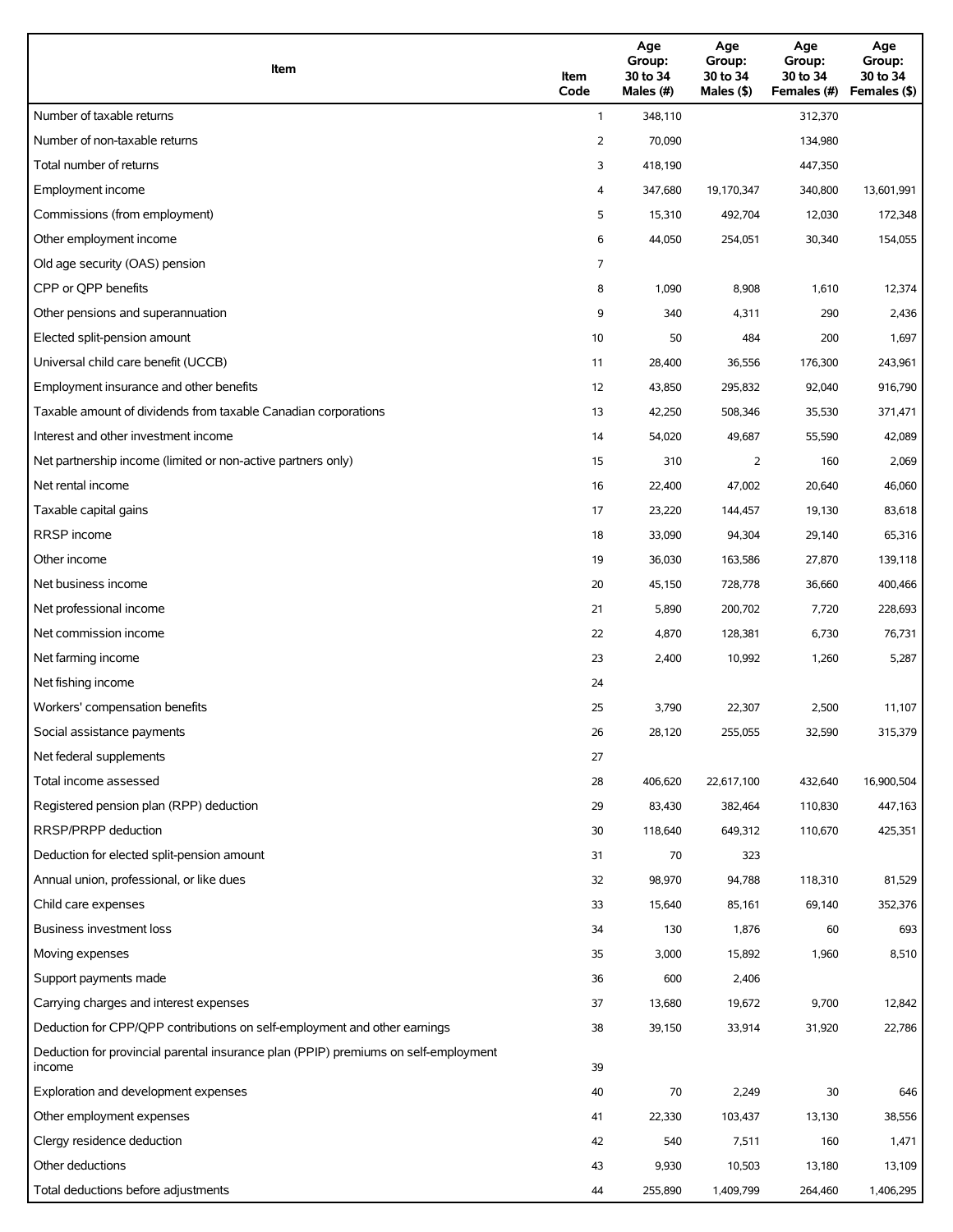| Item                                                                | <b>Item Code</b> | 30 to 34<br>Males (#) | 30 to 34<br>Males (\$) | Age Group: Age Group: Age Group:<br>30 to 34<br>Females (#) | Age Group:<br>30 to 34<br>Females (\$) |
|---------------------------------------------------------------------|------------------|-----------------------|------------------------|-------------------------------------------------------------|----------------------------------------|
| Social benefits repayment                                           | 45               | 4,050                 | 4,877                  | 590                                                         | 551                                    |
| Net income                                                          | 46               | 405,590               | 21,214,747             | 431,080                                                     | 15,502,446                             |
| Canadian Forces personnel and police deduction                      | 47               | 360                   | 6,480                  | 50                                                          | 694                                    |
| Security options deductions                                         | 48               | 640                   | 32,745                 | 320                                                         | 3,804                                  |
| Other payments deduction                                            | 49               | 31,650                | 277,362                | 34,890                                                      | 326,487                                |
| Non-capital losses of other years                                   | 50               | 660                   | 4,193                  | 530                                                         | 2,672                                  |
| Net capital losses of other years                                   | 51               | 3,500                 | 6,377                  | 1,940                                                       | 2,805                                  |
| Capital gains deduction                                             | 52               | 390                   | 28,270                 | 290                                                         | 18,879                                 |
| Northern residents deductions                                       | 53               | 380                   | 1,467                  | 260                                                         | 920                                    |
| Additional deductions                                               | 54               | 260                   | 5,707                  | 200                                                         | 4,479                                  |
| Farming/fishing losses of prior years                               | 55               | 70                    | 539                    |                                                             |                                        |
| Total deductions from net income                                    | 56               | 37,760                | 363,214                | 38,420                                                      | 361,033                                |
| Taxable income assessed                                             | 57               | 391,840               | 20,852,054             | 421,590                                                     | 15,141,844                             |
| Basic personal amount                                               | 58               | 418,160               | 4,760,339              | 447,320                                                     | 5,099,650                              |
| Age amount                                                          | 59               |                       |                        |                                                             |                                        |
| Spouse or common-law partner amount                                 | 60               | 60,000                | 503,077                | 22,830                                                      | 187,814                                |
| Amount for an eligible dependant                                    | 61               | 4,710                 | 50,891                 | 47,600                                                      | 524,714                                |
| Family caregiver amount for children under 18 years of age          | 62               | 2,150                 | 5,335                  | 3,210                                                       | 8,241                                  |
| Amount for infirm dependants age 18 or older                        | 63               | 120                   | 595                    | 90                                                          | 367                                    |
| CPP or QPP contributions through employment                         | 64               | 344,310               | 666,290                | 336,000                                                     | 525,398                                |
| CPP or QPP contributions on self-employment and other earnings      | 65               | 39,150                | 33,914                 | 31,920                                                      | 22,786                                 |
| Employment insurance premiums                                       | 66               | 324,700               | 243,968                | 319,710                                                     | 200,470                                |
| PPIP premiums paid                                                  | 67               |                       |                        |                                                             |                                        |
| PPIP premiums payable on employment income                          | 68               |                       |                        |                                                             |                                        |
| PPIP premiums payable on self-employment income                     | 69               |                       |                        |                                                             |                                        |
| Volunteer firefighters' amount/search and rescue volunteers' amount | 70               | 1,080                 | 3,237                  | 80                                                          | 249                                    |
| Canada employment amount                                            | 71               | 352,600               | 405,781                | 344,340                                                     | 393,877                                |
| Public transit amount                                               | 72               | 43,910                | 57,341                 | 42,330                                                      | 52,639                                 |
| Children's arts amount                                              | 73               | 8,060                 | 2,150                  | 10,950                                                      | 3,069                                  |
| Home accessibility expenses                                         | 74               | 90                    | 362                    | 90                                                          | 322                                    |
| Home buyers' amount                                                 | 75               | 10,590                | 48,350                 | 7,180                                                       | 31,848                                 |
| Pension income amount                                               | 76               | 350                   | 534                    | 450                                                         | 749                                    |
| Caregiver amount                                                    | 77               | 2,770                 | 14,827                 | 1,990                                                       | 10,869                                 |
| Disability amount                                                   | 78               | 5,060                 | 40,355                 | 4,040                                                       | 32,275                                 |
| Disability amount transferred from a dependant                      | 79               | 3,220                 | 38,742                 | 4,840                                                       | 61,108                                 |
| Interest paid on student loans                                      | 80               | 18,540                | 12,528                 | 27,600                                                      | 18,261                                 |
| Tuition, education, and textbook amounts                            | 81               | 38,580                | 340,870                | 50,610                                                      | 355,452                                |
| Tuition, education, and textbook amounts transferred from a child   | 82               | 120                   | 469                    | 110                                                         | 367                                    |
| Amounts transferred from spouse or common-law partner               | 83               | 6,240                 | 24,590                 | 2,560                                                       | 10,858                                 |
| Medical expenses                                                    | 84               | 19,770                | 33,670                 | 34,930                                                      | 53,418                                 |
| Total tax credits on personal amounts                               | 85               | 418,180               | 1,093,266              | 447,330                                                     | 1,139,295                              |
| Allowable charitable donations and government gifts                 | 86               | 74,340                | 82,667                 | 68,710                                                      | 49,087                                 |
| Eligible cultural and ecological gifts                              | 87               | 80                    | 35                     | 70                                                          | 43                                     |
| Total tax credit on donations and gifts                             | 88               | 73,680                | 22,899                 | 68,140                                                      | 13,120                                 |
| Total federal non-refundable tax credits                            | 89               | 418,180               | 1,116,165              | 447,330                                                     | 1,152,415                              |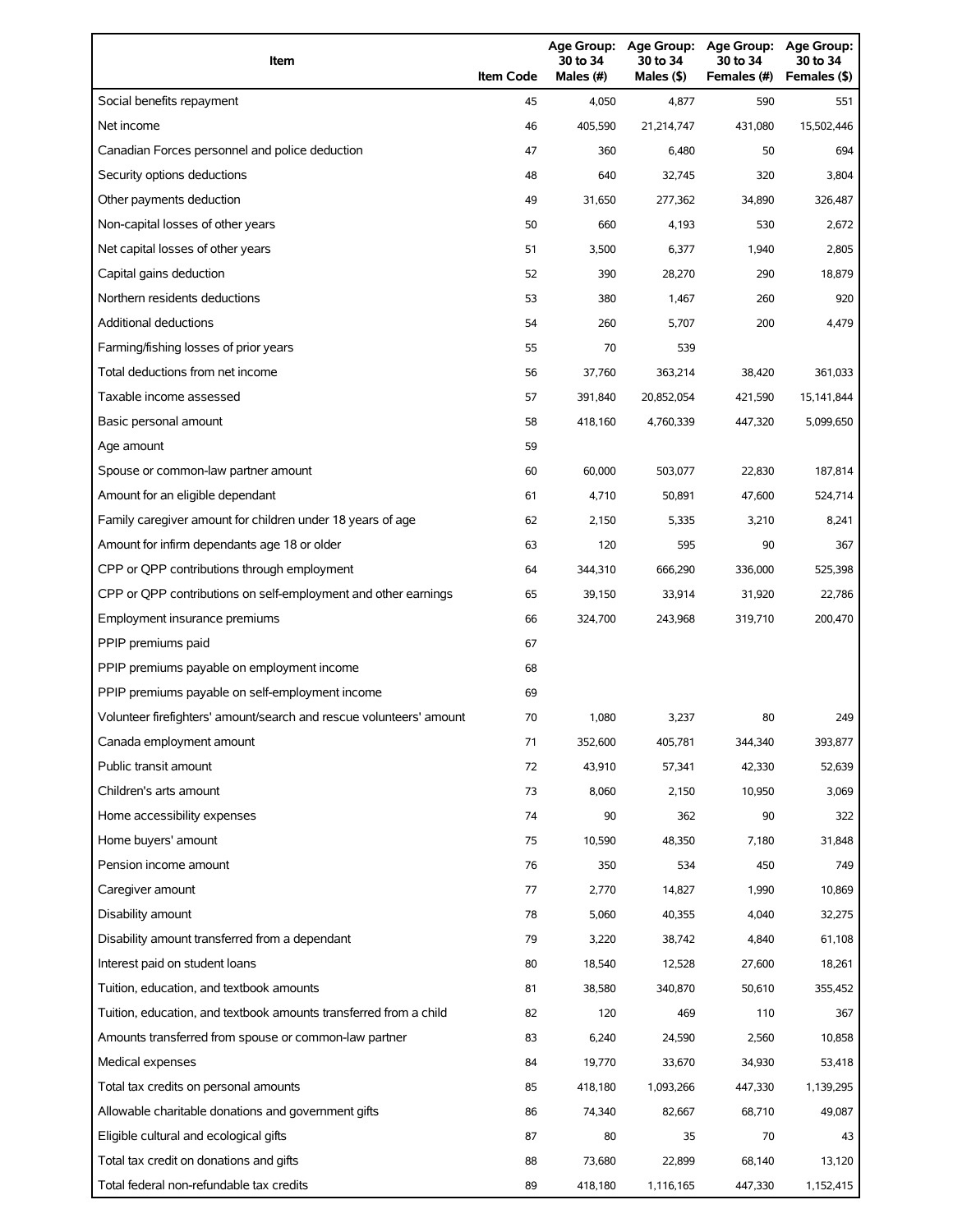| Item                                                        | <b>Item Code</b> | Age Group:<br>30 to 34<br>Males (#) | Age Group:<br>30 to 34<br>Males $($ \$) | <b>Age Group:</b><br>30 to 34<br>Females (#) | <b>Age Group:</b><br>30 to 34<br>Females (\$) |
|-------------------------------------------------------------|------------------|-------------------------------------|-----------------------------------------|----------------------------------------------|-----------------------------------------------|
| Federal dividend tax credit                                 | 90               | 41.110                              | 56,729                                  | 33,780                                       | 41,436                                        |
| Minimum tax carryover                                       | 91               | 250                                 | 912                                     | 140                                          | 439                                           |
| Basic federal tax                                           | 92               | 324,040                             | 2,601,203                               | 284,250                                      | 1,527,620                                     |
| Federal foreign tax credit                                  | 93               | 13,440                              | 27,030                                  | 10,150                                       | 10,931                                        |
| Federal political contribution tax credit                   | 94               | 1,220                               | 241                                     | 580                                          | 104                                           |
| Investment tax credit                                       | 95               | 160                                 | 251                                     | 50                                           | 62                                            |
| Labour-sponsored funds tax credit (federally registered)    | 96               |                                     |                                         |                                              |                                               |
| Labour-sponsored funds tax credit (provincially registered) | 97               |                                     |                                         |                                              |                                               |
| Alternative minimum tax payable                             | 98               | 250                                 | 1,294                                   | 170                                          | 940                                           |
| Net federal tax                                             | 99               | 323,260                             | 2,573,984                               | 283,530                                      | 1,516,950                                     |
| CPP contributions on self-employment                        | 100              | 39,150                              | 67,828                                  | 31,920                                       | 45,572                                        |
| Social Benefits repayment                                   | 101              | 4,050                               | 4,877                                   | 590                                          | 551                                           |
| Working income tax benefit (WITB)                           | 102              | 32,770                              | 25,880                                  | 35,300                                       | 31,619                                        |
| Children's fitness tax credit                               | 103              | 31,250                              | 2,073                                   | 41,360                                       | 2,917                                         |
| Eligible educator school supply tax credit                  | 104              | 550                                 | 33                                      | 2,960                                        | 179                                           |
| Net provincial or territorial tax                           | 105              | 330,280                             | 1,407,914                               | 292,740                                      | 807,310                                       |
| Total tax payable                                           | 106              | 348,110                             | 4,054,620                               | 312,370                                      | 2,370,711                                     |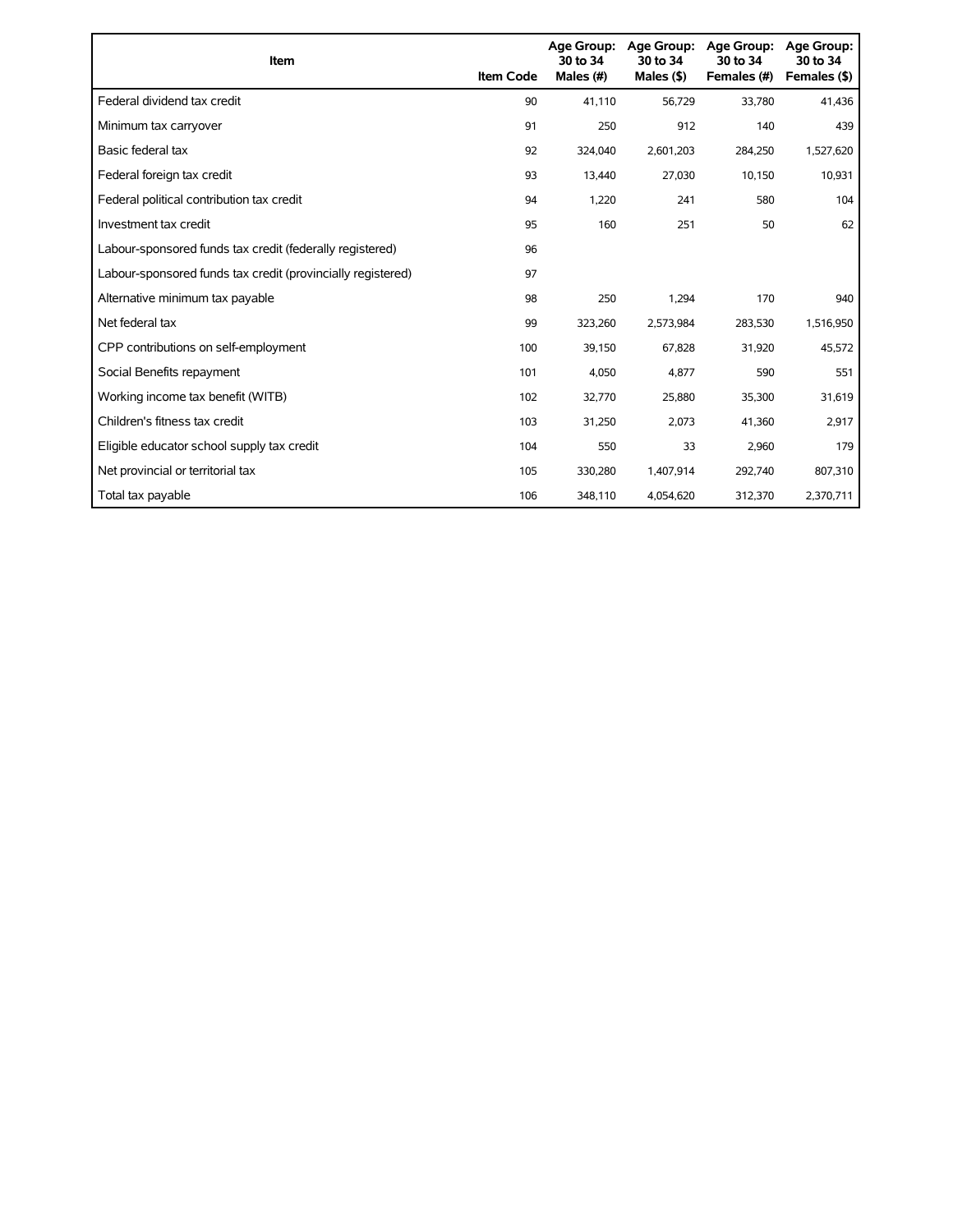| Item                                                                                          | Item<br>Code | Age<br>Group:<br>35 to 39<br>Males (#) | Age<br>Group:<br>35 to 39<br>Males $(\$)$ | Age<br>Group:<br>35 to 39<br>Females (#) | Age<br>Group:<br>35 to 39<br>Females (\$) |
|-----------------------------------------------------------------------------------------------|--------------|----------------------------------------|-------------------------------------------|------------------------------------------|-------------------------------------------|
| Number of taxable returns                                                                     | $\mathbf{1}$ | 337,120                                |                                           | 310,100                                  |                                           |
| Number of non-taxable returns                                                                 | 2            | 58,710                                 |                                           | 126,140                                  |                                           |
| Total number of returns                                                                       | 3            | 395,830                                |                                           | 436,240                                  |                                           |
| Employment income                                                                             | 4            | 324,010                                | 21,340,731                                | 325,890                                  | 15,280,104                                |
| Commissions (from employment)                                                                 | 5            | 14,020                                 | 632,486                                   | 9,750                                    | 186,048                                   |
| Other employment income                                                                       | 6            | 42,710                                 | 283,718                                   | 29,600                                   | 164,962                                   |
| Old age security (OAS) pension                                                                | 7            |                                        |                                           |                                          |                                           |
| CPP or QPP benefits                                                                           | 8            | 2,320                                  | 20,587                                    | 3,980                                    | 32,399                                    |
| Other pensions and superannuation                                                             | 9            | 560                                    | 7,847                                     | 530                                      | 5,271                                     |
| Elected split-pension amount                                                                  | 10           | 120                                    | 854                                       | 500                                      | 4,885                                     |
| Universal child care benefit (UCCB)                                                           | 11           | 52,280                                 | 67,390                                    | 222,480                                  | 285,918                                   |
| Employment insurance and other benefits                                                       | 12           | 36,160                                 | 248,976                                   | 66,750                                   | 632,675                                   |
| Taxable amount of dividends from taxable Canadian corporations                                | 13           | 47,640                                 | 802,369                                   | 41,910                                   | 587,083                                   |
| Interest and other investment income                                                          | 14           | 57,420                                 | 72,574                                    | 61,790                                   | 55,605                                    |
| Net partnership income (limited or non-active partners only)                                  | 15           | 440                                    | 695                                       | 270                                      | 2,456                                     |
| Net rental income                                                                             | 16           | 26,890                                 | 60,175                                    | 27,140                                   | 63,723                                    |
| Taxable capital gains                                                                         | 17           | 25,960                                 | 221,465                                   | 23,370                                   | 125,187                                   |
| <b>RRSP</b> income                                                                            | 18           | 48,680                                 | 146,069                                   | 46,410                                   | 118,719                                   |
| Other income                                                                                  | 19           | 34,320                                 | 193,216                                   | 28,340                                   | 163,549                                   |
| Net business income                                                                           | 20           | 46,050                                 | 792,741                                   | 38,830                                   | 460,817                                   |
| Net professional income                                                                       | 21           | 6,080                                  | 320,648                                   | 7,610                                    | 283,715                                   |
| Net commission income                                                                         | 22           | 5,370                                  | 161,791                                   | 7,340                                    | 96,557                                    |
| Net farming income                                                                            | 23           | 2,780                                  | 12,320                                    | 1,510                                    | 7,082                                     |
| Net fishing income                                                                            | 24           |                                        |                                           |                                          |                                           |
| Workers' compensation benefits                                                                | 25           | 4,310                                  | 34,237                                    | 3,030                                    | 18,219                                    |
| Social assistance payments                                                                    | 26           | 24,990                                 | 242,972                                   | 29,140                                   | 307,444                                   |
| Net federal supplements                                                                       | 27           |                                        |                                           |                                          |                                           |
| Total income assessed                                                                         | 28           | 387,160                                | 25,664,473                                | 425,520                                  | 18,904,327                                |
| Registered pension plan (RPP) deduction                                                       | 29           | 91,900                                 | 505,783                                   | 121,480                                  | 612,531                                   |
| RRSP/PRPP deduction                                                                           | 30           | 131,990                                | 839,804                                   | 121,600                                  | 520,873                                   |
| Deduction for elected split-pension amount                                                    | 31           | 170                                    | 977                                       | 80                                       | 204                                       |
| Annual union, professional, or like dues                                                      | 32           | 95,980                                 | 98,346                                    | 118,700                                  | 92,078                                    |
| Child care expenses                                                                           | 33           | 31,370                                 | 197,729                                   | 92,460                                   | 540,623                                   |
| Business investment loss                                                                      | 34           | 160                                    | 3,059                                     | 60                                       | 1,219                                     |
| Moving expenses                                                                               | 35           | 1,990                                  | 16,633                                    | 1,110                                    | 7,822                                     |
| Support payments made                                                                         | 36           | 1,380                                  | 9,561                                     | 120                                      | 654                                       |
| Carrying charges and interest expenses                                                        | 37           | 17,610                                 | 35,598                                    | 13,290                                   | 24,185                                    |
| Deduction for CPP/QPP contributions on self-employment and other earnings                     | 38           | 38,960                                 | 37,114                                    | 33,210                                   | 25,423                                    |
| Deduction for provincial parental insurance plan (PPIP) premiums on self-employment<br>income | 39           |                                        |                                           |                                          |                                           |
| Exploration and development expenses                                                          | 40           | 150                                    | 4,667                                     | 40                                       | 508                                       |
| Other employment expenses                                                                     | 41           | 24,400                                 | 128,465                                   | 14,300                                   | 49,065                                    |
| Clergy residence deduction                                                                    | 42           | 810                                    | 12,786                                    | 200                                      | 2,392                                     |
| Other deductions                                                                              | 43           | 9,260                                  | 11,906                                    | 12,020                                   | 13,798                                    |
| Total deductions before adjustments                                                           | 44           | 264,800                                | 1,902,624                                 | 274,200                                  | 1,892,941                                 |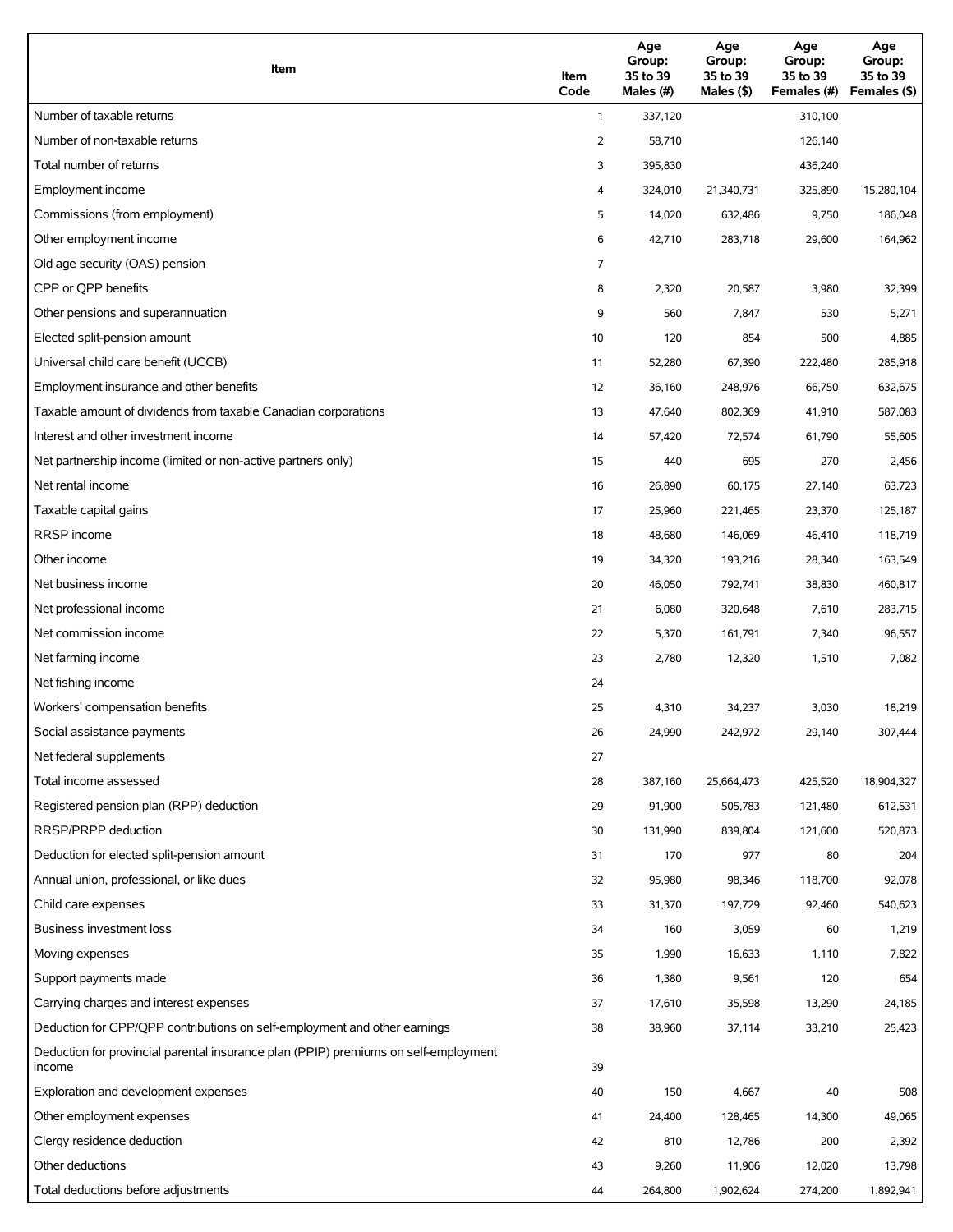| Item                                                                | <b>Item Code</b> | 35 to 39<br>Males (#) | 35 to 39<br>Males (\$) | Age Group: Age Group: Age Group:<br>35 to 39<br>Females (#) | Age Group:<br>35 to 39<br>Females (\$) |
|---------------------------------------------------------------------|------------------|-----------------------|------------------------|-------------------------------------------------------------|----------------------------------------|
| Social benefits repayment                                           | 45               | 3,640                 | 4,375                  | 580                                                         | 621                                    |
| Net income                                                          | 46               | 385,970               | 23,774,836             | 423,530                                                     | 17,023,233                             |
| Canadian Forces personnel and police deduction                      | 47               | 300                   | 5,760                  | 50                                                          | 613                                    |
| Security options deductions                                         | 48               | 970                   | 41,712                 | 370                                                         | 5,527                                  |
| Other payments deduction                                            | 49               | 29,050                | 277,225                | 31,960                                                      | 325,663                                |
| Non-capital losses of other years                                   | 50               | 680                   | 5,857                  | 720                                                         | 3,695                                  |
| Net capital losses of other years                                   | 51               | 4,690                 | 11,822                 | 2,710                                                       | 4,508                                  |
| Capital gains deduction                                             | 52               | 480                   | 42,958                 | 340                                                         | 22,899                                 |
| Northern residents deductions                                       | 53               | 310                   | 1,279                  | 190                                                         | 699                                    |
| Additional deductions                                               | 54               | 210                   | 5,409                  | 220                                                         | 6,244                                  |
| Farming/fishing losses of prior years                               | 55               | 90                    | 817                    |                                                             |                                        |
| Total deductions from net income                                    | 56               | 36,540                | 392,856                | 36,480                                                      | 370,084                                |
| Taxable income assessed                                             | 57               | 373,260               | 23,382,598             | 414,910                                                     | 16,653,660                             |
| Basic personal amount                                               | 58               | 395,800               | 4,509,371              | 436,200                                                     | 4,979,886                              |
| Age amount                                                          | 59               |                       |                        |                                                             |                                        |
| Spouse or common-law partner amount                                 | 60               | 70,140                | 583,230                | 24,930                                                      | 204,785                                |
| Amount for an eligible dependant                                    | 61               | 7,400                 | 80,734                 | 58,170                                                      | 637,648                                |
| Family caregiver amount for children under 18 years of age          | 62               | 4,740                 | 11,900                 | 5,300                                                       | 13,579                                 |
| Amount for infirm dependants age 18 or older                        | 63               | 150                   | 723                    | 160                                                         | 800                                    |
| CPP or QPP contributions through employment                         | 64               | 321,120               | 665,607                | 321,300                                                     | 545,745                                |
| CPP or QPP contributions on self-employment and other earnings      | 65               | 38,960                | 37,114                 | 33,210                                                      | 25,423                                 |
| Employment insurance premiums                                       | 66               | 296,900               | 235,895                | 302,420                                                     | 204,035                                |
| PPIP premiums paid                                                  | 67               |                       |                        |                                                             |                                        |
| PPIP premiums payable on employment income                          | 68               |                       |                        |                                                             |                                        |
| PPIP premiums payable on self-employment income                     | 69               |                       |                        |                                                             |                                        |
| Volunteer firefighters' amount/search and rescue volunteers' amount | 70               | 1,010                 | 3,030                  | 80                                                          | 246                                    |
| Canada employment amount                                            | 71               | 328,790               | 378,561                | 329,500                                                     | 377,257                                |
| Public transit amount                                               | 72               | 37,230                | 53,449                 | 34,920                                                      | 48,051                                 |
| Children's arts amount                                              | 73               | 26,300                | 8,475                  | 27,280                                                      | 8,823                                  |
| Home accessibility expenses                                         | 74               | 150                   | 595                    | 110                                                         | 519                                    |
| Home buyers' amount                                                 | 75               | 6,010                 | 27,722                 | 3,630                                                       | 16,183                                 |
| Pension income amount                                               | 76               | 610                   | 1,046                  | 970                                                         | 1,693                                  |
| Caregiver amount                                                    | 77               | 5,260                 | 30,605                 | 4,040                                                       | 22,843                                 |
| Disability amount                                                   | 78               | 4,970                 | 39,674                 | 4,580                                                       | 36,498                                 |
| Disability amount transferred from a dependant                      | 79               | 6,400                 | 80,296                 | 7,930                                                       | 100,203                                |
| Interest paid on student loans                                      | 80               | 9,250                 | 5,115                  | 14,520                                                      | 7,617                                  |
| Tuition, education, and textbook amounts                            | 81               | 20,300                | 126,395                | 30,780                                                      | 153,464                                |
| Tuition, education, and textbook amounts transferred from a child   | 82               | 960                   | 3,804                  | 1,690                                                       | 7,038                                  |
| Amounts transferred from spouse or common-law partner               | 83               | 6,090                 | 24,218                 | 2,510                                                       | 11,294                                 |
| Medical expenses                                                    | 84               | 23,860                | 49,414                 | 40,260                                                      | 75,547                                 |
| Total tax credits on personal amounts                               | 85               | 395,810               | 1,043,635              | 436,210                                                     | 1,121,979                              |
| Allowable charitable donations and government gifts                 | 86               | 90,790                | 127,476                | 78,500                                                      | 69,801                                 |
| Eligible cultural and ecological gifts                              | 87               | 90                    | 94                     | 70                                                          | 23                                     |
| Total tax credit on donations and gifts                             | 88               | 90,290                | 36,009                 | 78,030                                                      | 18,950                                 |
| Total federal non-refundable tax credits                            | 89               | 395,810               | 1,079,644              | 436,210                                                     | 1,140,930                              |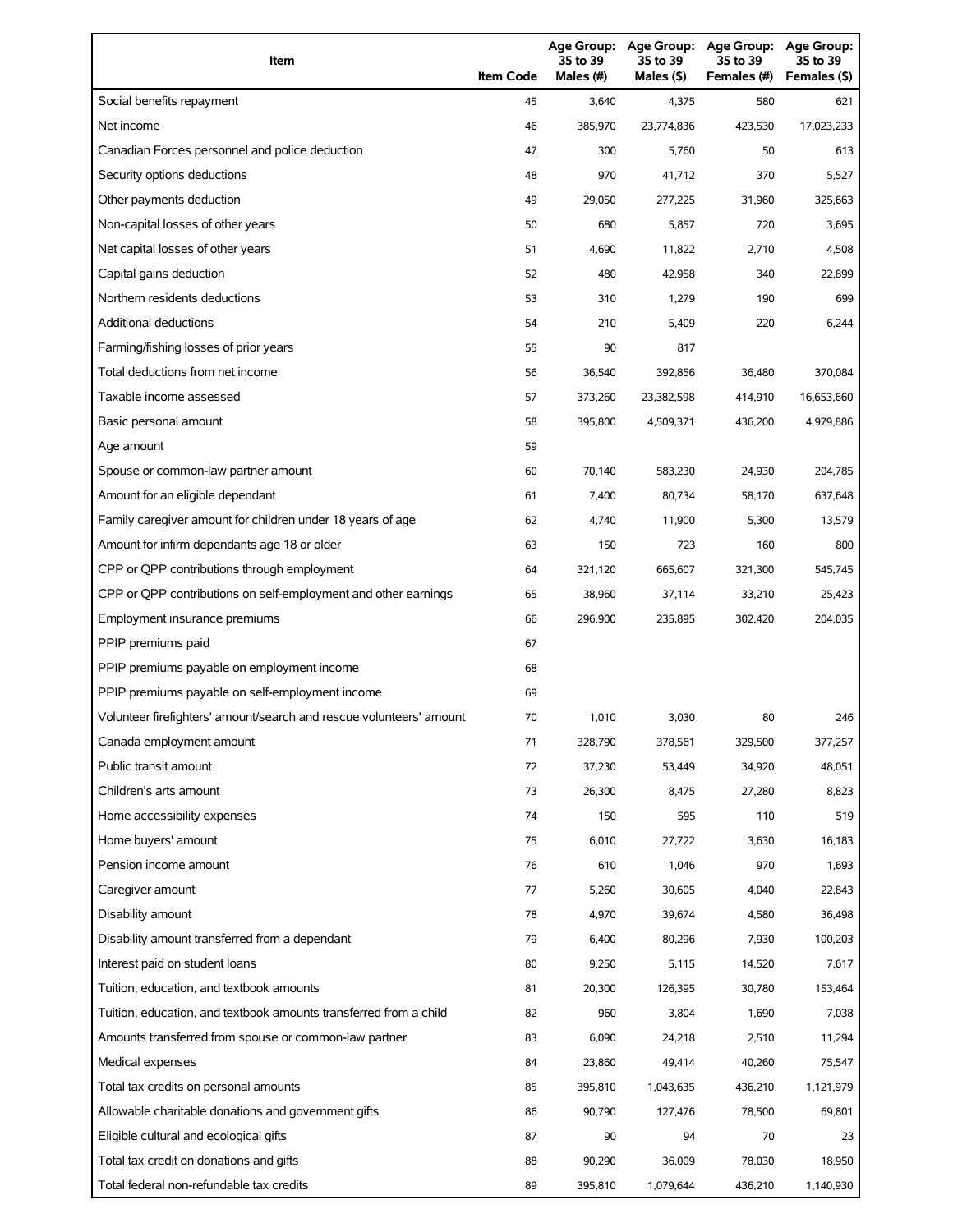| Item                                                        | <b>Item Code</b> | Age Group:<br>35 to 39<br>Males (#) | Age Group:<br>35 to 39<br>Males $($ \$) | <b>Age Group:</b><br>35 to 39<br>Females (#) | <b>Age Group:</b><br>35 to 39<br>Females (\$) |
|-------------------------------------------------------------|------------------|-------------------------------------|-----------------------------------------|----------------------------------------------|-----------------------------------------------|
| Federal dividend tax credit                                 | 90               | 46.780                              | 90,913                                  | 39,580                                       | 65,939                                        |
| Minimum tax carryover                                       | 91               | 380                                 | 1,141                                   | 160                                          | 494                                           |
| Basic federal tax                                           | 92               | 317,640                             | 3,276,509                               | 285,670                                      | 1,859,506                                     |
| Federal foreign tax credit                                  | 93               | 15,340                              | 38,451                                  | 12,240                                       | 12,401                                        |
| Federal political contribution tax credit                   | 94               | 1.480                               | 312                                     | 700                                          | 130                                           |
| Investment tax credit                                       | 95               | 220                                 | 522                                     | 70                                           | 75                                            |
| Labour-sponsored funds tax credit (federally registered)    | 96               |                                     |                                         |                                              |                                               |
| Labour-sponsored funds tax credit (provincially registered) | 97               |                                     |                                         |                                              |                                               |
| Alternative minimum tax payable                             | 98               | 330                                 | 1,803                                   | 260                                          | 1,175                                         |
| Net federal tax                                             | 99               | 316,870                             | 3,237,781                               | 285,050                                      | 1,847,168                                     |
| CPP contributions on self-employment                        | 100              | 38,960                              | 74,228                                  | 33,210                                       | 50,847                                        |
| Social Benefits repayment                                   | 101              | 3,640                               | 4,375                                   | 580                                          | 621                                           |
| Working income tax benefit (WITB)                           | 102              | 26,570                              | 23,035                                  | 30,310                                       | 28,884                                        |
| Children's fitness tax credit                               | 103              | 72,390                              | 6,600                                   | 76,650                                       | 7,021                                         |
| Eligible educator school supply tax credit                  | 104              | 730                                 | 47                                      | 3,240                                        | 218                                           |
| Net provincial or territorial tax                           | 105              | 319,540                             | 1,808,176                               | 289,680                                      | 993,370                                       |
| Total tax payable                                           | 106              | 337,120                             | 5,124,589                               | 310,100                                      | 2,892,325                                     |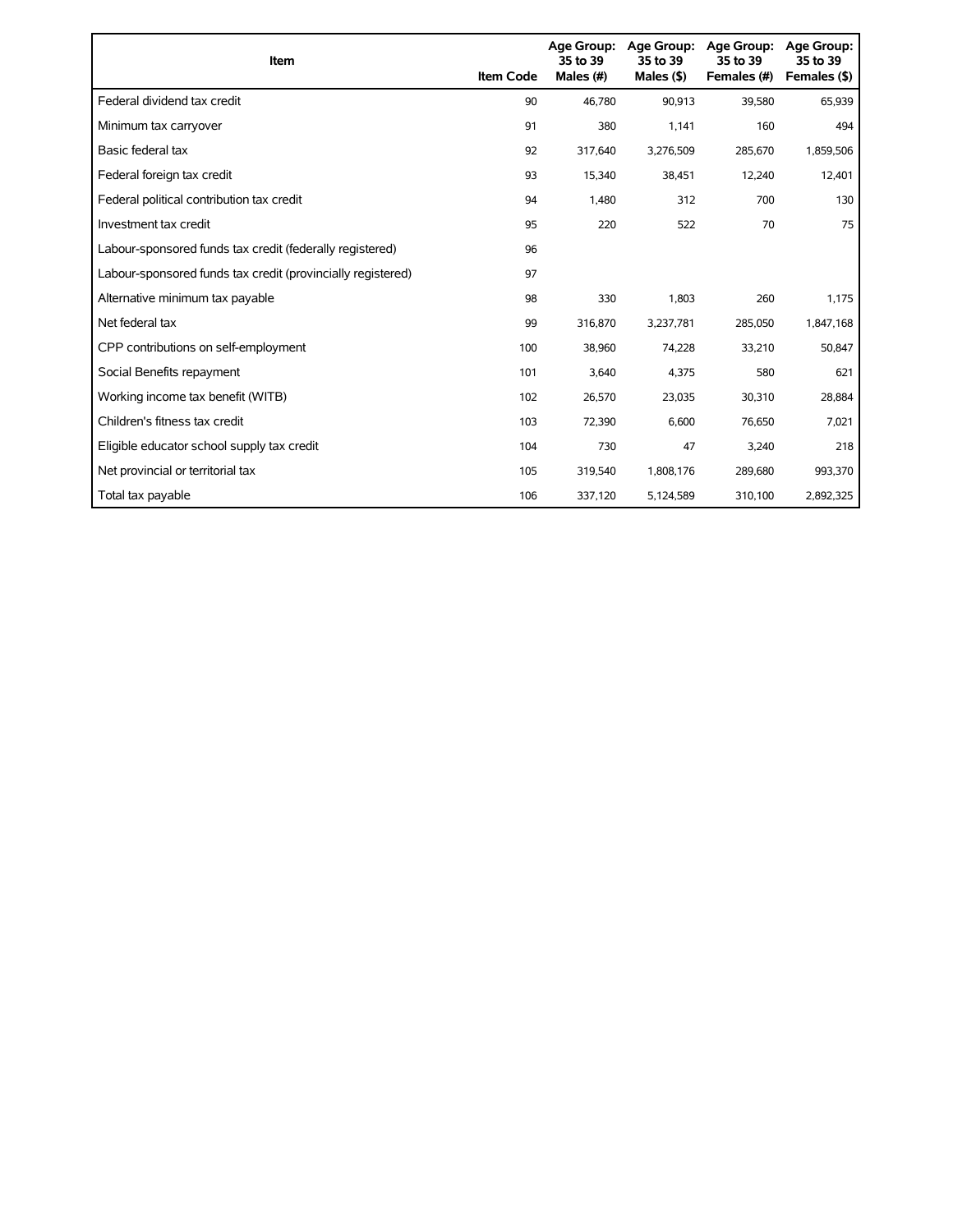| Item                                                                                          | Item<br>Code | Age<br>Group:<br>40 to 44<br>Males (#) | Age<br>Group:<br>40 to 44<br>Males (\$) | Age<br>Group:<br>40 to 44<br>Females (#) | Age<br>Group:<br>40 to 44<br>Females (\$) |
|-----------------------------------------------------------------------------------------------|--------------|----------------------------------------|-----------------------------------------|------------------------------------------|-------------------------------------------|
| Number of taxable returns                                                                     | $\mathbf{1}$ | 343,180                                |                                         | 322,980                                  |                                           |
| Number of non-taxable returns                                                                 | 2            | 56,230                                 |                                         | 113,810                                  |                                           |
| Total number of returns                                                                       | 3            | 399,410                                |                                         | 436,790                                  |                                           |
| Employment income                                                                             | 4            | 321,010                                | 24,038,350                              | 329,180                                  | 17,370,488                                |
| Commissions (from employment)                                                                 | 5            | 13,580                                 | 795,283                                 | 8,780                                    | 224,175                                   |
| Other employment income                                                                       | 6            | 43,450                                 | 387,816                                 | 31,160                                   | 203,326                                   |
| Old age security (OAS) pension                                                                | 7            |                                        |                                         |                                          |                                           |
| CPP or OPP benefits                                                                           | 8            | 4,370                                  | 38,647                                  | 7,830                                    | 63,129                                    |
| Other pensions and superannuation                                                             | 9            | 950                                    | 18,182                                  | 950                                      | 13,048                                    |
| Elected split-pension amount                                                                  | 10           | 240                                    | 1,544                                   | 1,450                                    | 16,193                                    |
| Universal child care benefit (UCCB)                                                           | 11           | 66,780                                 | 70,927                                  | 219,990                                  | 212,826                                   |
| Employment insurance and other benefits                                                       | 12           | 30,520                                 | 217,813                                 | 39,950                                   | 277,764                                   |
| Taxable amount of dividends from taxable Canadian corporations                                | 13           | 56,280                                 | 1,112,740                               | 51,030                                   | 744,029                                   |
| Interest and other investment income                                                          | 14           | 65,400                                 | 108,220                                 | 71,380                                   | 91,545                                    |
| Net partnership income (limited or non-active partners only)                                  | 15           | 760                                    | 2,616                                   | 480                                      | 3,563                                     |
| Net rental income                                                                             | 16           | 31,930                                 | 70,340                                  | 31,830                                   | 76,400                                    |
| Taxable capital gains                                                                         | 17           | 31,410                                 | 315,337                                 | 29,770                                   | 184,949                                   |
| <b>RRSP</b> income                                                                            | 18           | 58,230                                 | 207,600                                 | 54,610                                   | 175,901                                   |
| Other income                                                                                  | 19           | 37,710                                 | 291,648                                 | 32,910                                   | 227,857                                   |
| Net business income                                                                           | 20           | 48,510                                 | 865,341                                 | 40,970                                   | 524,130                                   |
| Net professional income                                                                       | 21           | 6,730                                  | 499,977                                 | 7,680                                    | 356,616                                   |
| Net commission income                                                                         | 22           | 5,990                                  | 182,062                                 | 7,010                                    | 119,712                                   |
| Net farming income                                                                            | 23           | 3,100                                  | 13,063                                  | 1,710                                    | 7,134                                     |
| Net fishing income                                                                            | 24           | 20                                     | 72                                      |                                          |                                           |
| Workers' compensation benefits                                                                | 25           | 5,260                                  | 57,040                                  | 3,730                                    | 26,558                                    |
| Social assistance payments                                                                    | 26           | 23,480                                 | 242,010                                 | 27,530                                   | 309,252                                   |
| Net federal supplements                                                                       | 27           |                                        |                                         |                                          |                                           |
| Total income assessed                                                                         | 28           | 392,090                                | 29,537,845                              | 427,120                                  | 21,275,441                                |
| Registered pension plan (RPP) deduction                                                       | 29           | 98,420                                 | 591,121                                 | 128,010                                  | 704,620                                   |
| RRSP/PRPP deduction                                                                           | 30           | 145,850                                | 1,066,085                               | 132,280                                  | 685,636                                   |
| Deduction for elected split-pension amount                                                    | 31           | 360                                    | 2,927                                   | 190                                      | 725                                       |
| Annual union, professional, or like dues                                                      | 32           | 97,980                                 | 101,511                                 | 122,480                                  | 101,043                                   |
| Child care expenses                                                                           | 33           | 34,510                                 | 194,861                                 | 74,910                                   | 365,561                                   |
| Business investment loss                                                                      | 34           | 240                                    | 5,774                                   | 110                                      | 2,424                                     |
| Moving expenses                                                                               | 35           | 1,300                                  | 12,658                                  | 760                                      | 6,371                                     |
| Support payments made                                                                         | 36           | 2,460                                  | 26,370                                  | 200                                      | 1,580                                     |
| Carrying charges and interest expenses                                                        | 37           | 23,960                                 | 67,550                                  | 18,640                                   | 46,407                                    |
| Deduction for CPP/QPP contributions on self-employment and other earnings                     | 38           | 40,980                                 | 40,711                                  | 35,220                                   | 27,839                                    |
| Deduction for provincial parental insurance plan (PPIP) premiums on self-employment<br>income | 39           |                                        |                                         |                                          |                                           |
| Exploration and development expenses                                                          | 40           | 370                                    | 12,654                                  | 140                                      | 2,353                                     |
| Other employment expenses                                                                     | 41           | 27,380                                 | 163,051                                 | 16,310                                   | 60,822                                    |
| Clergy residence deduction                                                                    | 42           | 900                                    | 15,030                                  | 220                                      | 2,976                                     |
| Other deductions                                                                              | 43           | 9,340                                  | 16,708                                  | 10,660                                   | 14,681                                    |
| Total deductions before adjustments                                                           | 44           | 279,550                                | 2,317,260                               | 280,980                                  | 2,024,466                                 |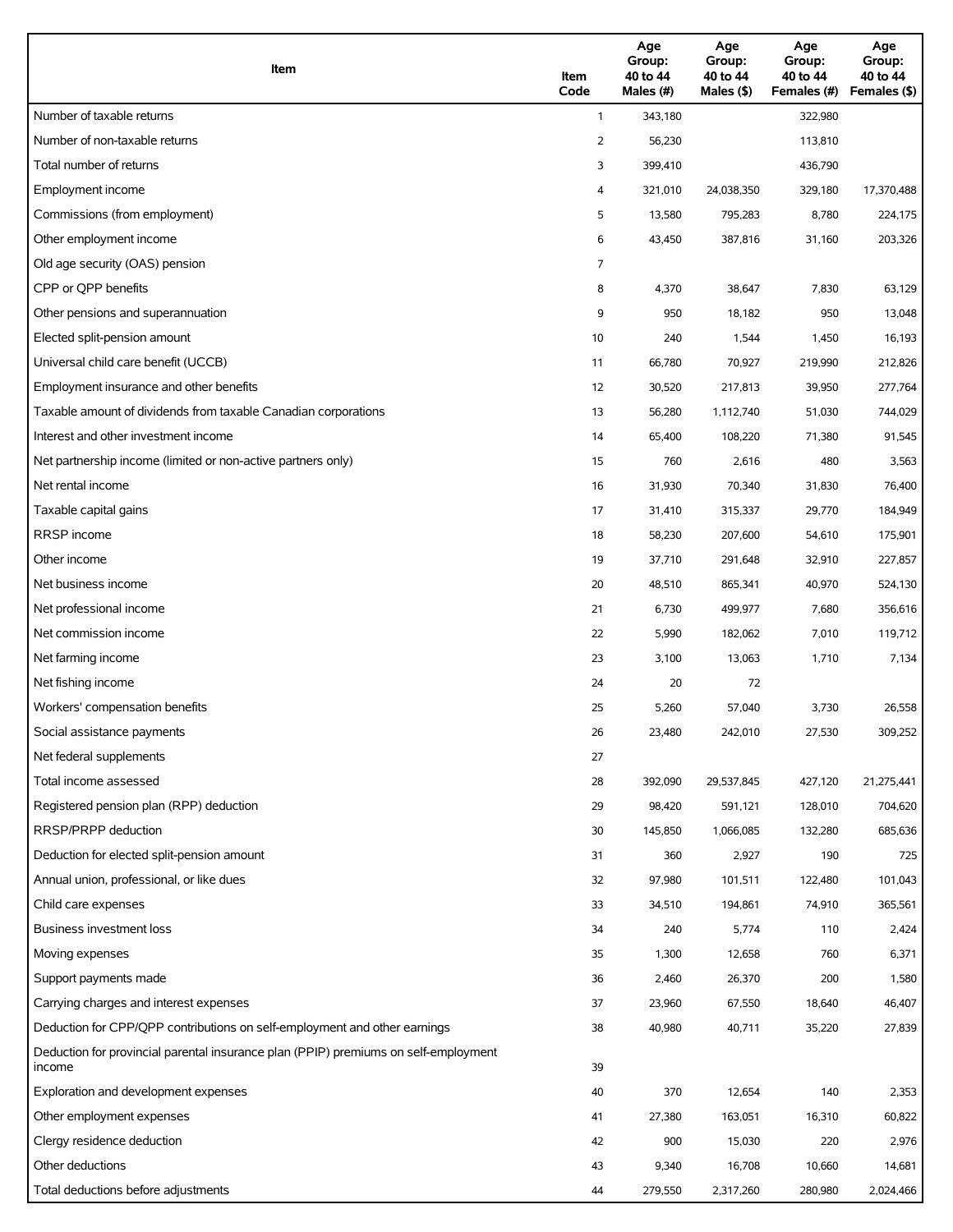| Item                                                                | <b>Item Code</b> | 40 to 44<br>Males (#) | 40 to 44<br>Males (\$) | Age Group: Age Group: Age Group:<br>40 to 44<br>Females (#) | Age Group:<br>40 to 44<br>Females (\$) |
|---------------------------------------------------------------------|------------------|-----------------------|------------------------|-------------------------------------------------------------|----------------------------------------|
| Social benefits repayment                                           | 45               | 3,410                 | 4,455                  | 720                                                         | 776                                    |
| Net income                                                          | 46               | 390,660               | 27,240,676             | 424,980                                                     | 19,264,223                             |
| Canadian Forces personnel and police deduction                      | 47               | 180                   | 3,697                  | 30                                                          | 409                                    |
| Security options deductions                                         | 48               | 1,460                 | 58,752                 | 580                                                         | 12,514                                 |
| Other payments deduction                                            | 49               | 28,440                | 299,065                | 31,050                                                      | 335,833                                |
| Non-capital losses of other years                                   | 50               | 820                   | 7,419                  | 940                                                         | 5,313                                  |
| Net capital losses of other years                                   | 51               | 6,730                 | 20,223                 | 4,180                                                       | 11,708                                 |
| Capital gains deduction                                             | 52               | 590                   | 59,877                 | 420                                                         | 32,899                                 |
| Northern residents deductions                                       | 53               | 260                   | 990                    | 160                                                         | 650                                    |
| Additional deductions                                               | 54               | 270                   | 11,775                 | 220                                                         | 7,701                                  |
| Farming/fishing losses of prior years                               | 55               | 130                   | 2,001                  |                                                             |                                        |
| Total deductions from net income                                    | 56               | 38,490                | 464,081                | 37,440                                                      | 407,512                                |
| Taxable income assessed                                             | 57               | 377,960               | 26,777,350             | 415,320                                                     | 18,857,678                             |
| Basic personal amount                                               | 58               | 399,380               | 4,559,275              | 436,770                                                     | 4,994,040                              |
| Age amount                                                          | 59               |                       |                        |                                                             |                                        |
| Spouse or common-law partner amount                                 | 60               | 71,030                | 595,065                | 25,980                                                      | 214,411                                |
| Amount for an eligible dependant                                    | 61               | 9,890                 | 107,113                | 61,850                                                      | 670,681                                |
| Family caregiver amount for children under 18 years of age          | 62               | 6,920                 | 17,332                 | 6,160                                                       | 15,377                                 |
| Amount for infirm dependants age 18 or older                        | 63               | 240                   | 1,225                  | 290                                                         | 1,511                                  |
| CPP or QPP contributions through employment                         | 64               | 318,490               | 681,940                | 324,770                                                     | 585,505                                |
| CPP or QPP contributions on self-employment and other earnings      | 65               | 40,980                | 40,711                 | 35,220                                                      | 27,839                                 |
| Employment insurance premiums                                       | 66               | 288,880               | 236,584                | 304,390                                                     | 216,826                                |
| PPIP premiums paid                                                  | 67               |                       |                        |                                                             |                                        |
| PPIP premiums payable on employment income                          | 68               |                       |                        |                                                             |                                        |
| PPIP premiums payable on self-employment income                     | 69               |                       |                        |                                                             |                                        |
| Volunteer firefighters' amount/search and rescue volunteers' amount | 70               | 1,090                 | 3,255                  | 80                                                          | 249                                    |
| Canada employment amount                                            | 71               | 326,550               | 376,285                | 333,130                                                     | 382,102                                |
| Public transit amount                                               | 72               | 32,890                | 50,093                 | 33,190                                                      | 47,679                                 |
| Children's arts amount                                              | 73               | 42,680                | 15,690                 | 36,320                                                      | 12,605                                 |
| Home accessibility expenses                                         | 74               | 220                   | 980                    | 150                                                         | 731                                    |
| Home buyers' amount                                                 | 75               | 3,610                 | 16,637                 | 2,180                                                       | 9,705                                  |
| Pension income amount                                               | 76               | 1,090                 | 1,962                  | 2,290                                                       | 4,258                                  |
| Caregiver amount                                                    | 77               | 9,400                 | 58,797                 | 7,130                                                       | 42,558                                 |
| Disability amount                                                   | 78               | 5,440                 | 43,420                 | 5,830                                                       | 46,523                                 |
| Disability amount transferred from a dependant                      | 79               | 9,440                 | 118,346                | 9,520                                                       | 115,023                                |
| Interest paid on student loans                                      | 80               | 4,770                 | 2,571                  | 7,530                                                       | 3,981                                  |
| Tuition, education, and textbook amounts                            | 81               | 13,450                | 67,634                 | 23,760                                                      | 99,227                                 |
| Tuition, education, and textbook amounts transferred from a child   | 82               | 6,360                 | 29,084                 | 10,700                                                      | 50,671                                 |
| Amounts transferred from spouse or common-law partner               | 83               | 5,690                 | 24,145                 | 2,670                                                       | 13,582                                 |
| Medical expenses                                                    | 84               | 29,960                | 69,694                 | 47,140                                                      | 118,440                                |
| Total tax credits on personal amounts                               | 85               | 399,390               | 1,067,759              | 436,780                                                     | 1,151,098                              |
| Allowable charitable donations and government gifts                 | 86               | 104,310               | 173,942                | 88,430                                                      | 97,200                                 |
| Eligible cultural and ecological gifts                              | 87               | 120                   | 67                     | 100                                                         | 41                                     |
| Total tax credit on donations and gifts                             | 88               | 103,910               | 49,889                 | 88,050                                                      | 26,879                                 |
| Total federal non-refundable tax credits                            | 89               | 399,390               | 1,117,648              | 436,780                                                     | 1,177,977                              |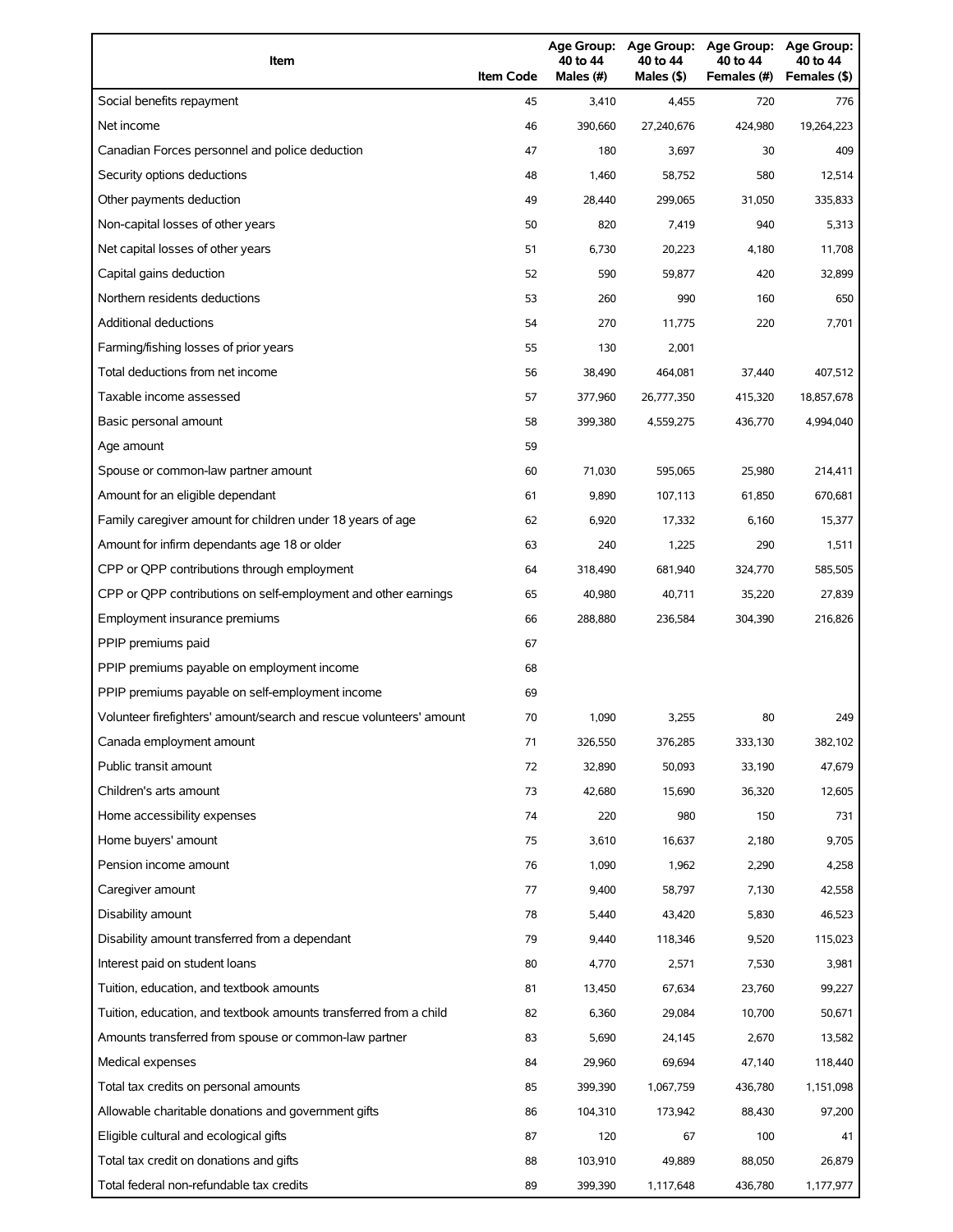| Item                                                        | <b>Item Code</b> | Age Group:<br>40 to 44<br>Males (#) | Age Group:<br>40 to 44<br>Males $(§)$ | <b>Age Group:</b><br>40 to 44<br>Females (#) | <b>Age Group:</b><br>40 to 44<br>Females (\$) |
|-------------------------------------------------------------|------------------|-------------------------------------|---------------------------------------|----------------------------------------------|-----------------------------------------------|
| Federal dividend tax credit                                 | 90               | 55,050                              | 129,585                               | 47,660                                       | 85,407                                        |
| Minimum tax carryover                                       | 91               | 480                                 | 1,529                                 | 300                                          | 843                                           |
| Basic federal tax                                           | 92               | 323,930                             | 4,089,947                             | 299.170                                      | 2,275,452                                     |
| Federal foreign tax credit                                  | 93               | 19,830                              | 57,759                                | 16,450                                       | 20,576                                        |
| Federal political contribution tax credit                   | 94               | 1,730                               | 358                                   | 920                                          | 171                                           |
| Investment tax credit                                       | 95               | 350                                 | 1,299                                 | 120                                          | 240                                           |
| Labour-sponsored funds tax credit (federally registered)    | 96               |                                     |                                       |                                              |                                               |
| Labour-sponsored funds tax credit (provincially registered) | 97               |                                     |                                       |                                              |                                               |
| Alternative minimum tax payable                             | 98               | 450                                 | 2,438                                 | 340                                          | 1,721                                         |
| Net federal tax                                             | 99               | 322,900                             | 4,033,259                             | 298,580                                      | 2,255,470                                     |
| CPP contributions on self-employment                        | 100              | 40,980                              | 81,423                                | 35,220                                       | 55,678                                        |
| Social Benefits repayment                                   | 101              | 3,410                               | 4,455                                 | 720                                          | 776                                           |
| Working income tax benefit (WITB)                           | 102              | 24,460                              | 22,580                                | 27,690                                       | 26,725                                        |
| Children's fitness tax credit                               | 103              | 95,740                              | 10,252                                | 85,480                                       | 8,669                                         |
| Eligible educator school supply tax credit                  | 104              | 810                                 | 57                                    | 3,350                                        | 237                                           |
| Net provincial or territorial tax                           | 105              | 324,700                             | 2,297,645                             | 302,200                                      | 1,236,770                                     |
| Total tax payable                                           | 106              | 343,180                             | 6,416,809                             | 322,980                                      | 3,548,824                                     |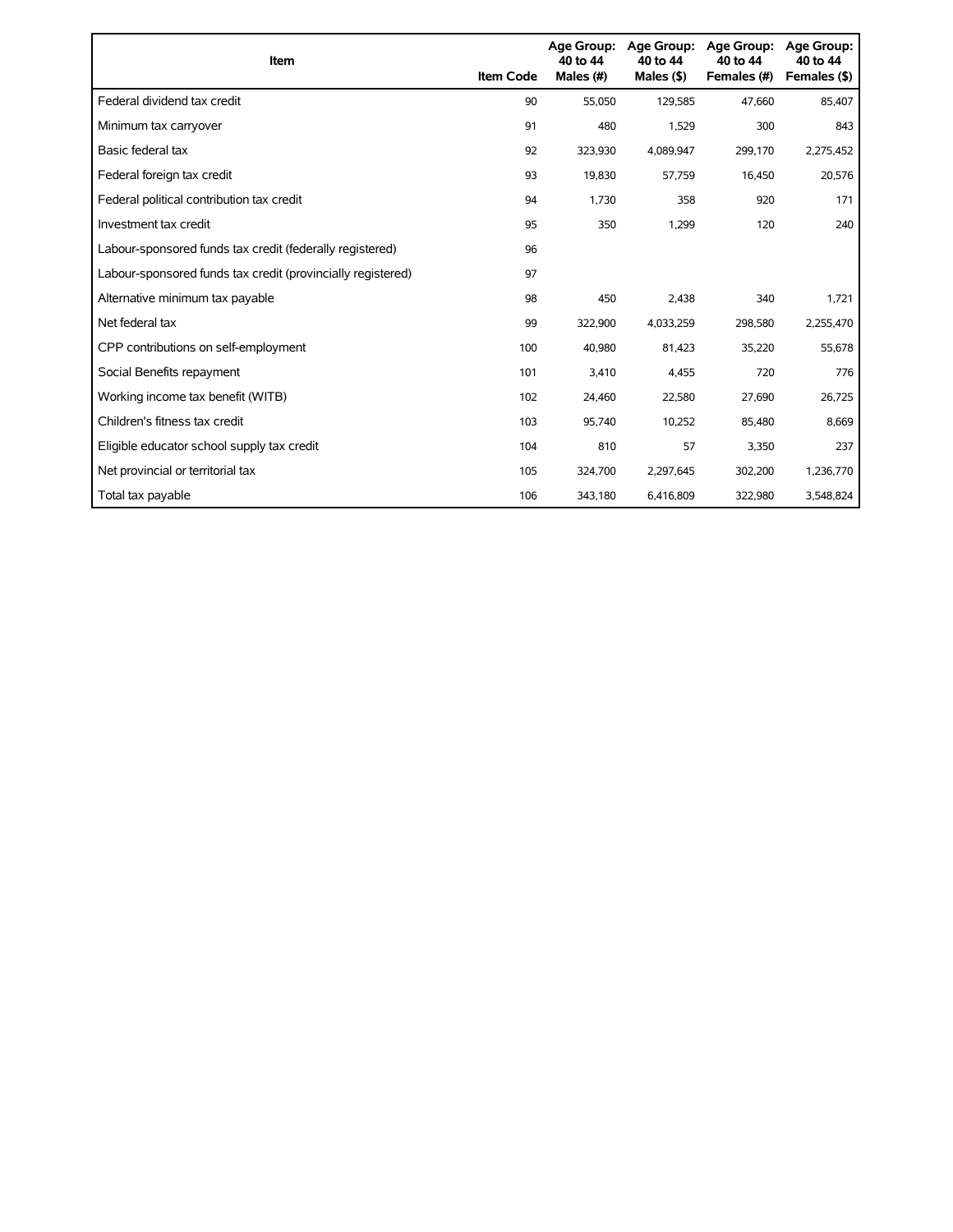| Item                                                                                          | Item<br>Code | Age<br>Group:<br>45 to 49<br>Males (#) | Age<br>Group:<br>45 to 49<br>Males (\$) | Age<br>Group:<br>45 to 49<br>Females (#) | Age<br>Group:<br>45 to 49<br>Females (\$) |
|-----------------------------------------------------------------------------------------------|--------------|----------------------------------------|-----------------------------------------|------------------------------------------|-------------------------------------------|
| Number of taxable returns                                                                     | $\mathbf{1}$ | 364,960                                |                                         | 349,480                                  |                                           |
| Number of non-taxable returns                                                                 | 2            | 62,690                                 |                                         | 109,770                                  |                                           |
| Total number of returns                                                                       | 3            | 427,650                                |                                         | 459,250                                  |                                           |
| Employment income                                                                             | 4            | 333,130                                | 26,510,719                              | 345,830                                  | 18,933,396                                |
| Commissions (from employment)                                                                 | 5            | 13,290                                 | 876,104                                 | 8,850                                    | 260,780                                   |
| Other employment income                                                                       | 6            | 47,350                                 | 487,394                                 | 34,070                                   | 250,403                                   |
| Old age security (OAS) pension                                                                | 7            |                                        |                                         |                                          |                                           |
| CPP or QPP benefits                                                                           | 8            | 8,320                                  | 75,158                                  | 14,300                                   | 116,870                                   |
| Other pensions and superannuation                                                             | 9            | 2,240                                  | 52,550                                  | 1,810                                    | 28,343                                    |
| Elected split-pension amount                                                                  | 10           | 630                                    | 4,157                                   | 4,230                                    | 47,791                                    |
| Universal child care benefit (UCCB)                                                           | 11           | 66,770                                 | 54,313                                  | 175,810                                  | 120,658                                   |
| Employment insurance and other benefits                                                       | 12           | 29,880                                 | 213,890                                 | 34,800                                   | 191,581                                   |
| Taxable amount of dividends from taxable Canadian corporations                                | 13           | 66,990                                 | 1,395,741                               | 66,310                                   | 919,473                                   |
| Interest and other investment income                                                          | 14           | 78,430                                 | 185,445                                 | 90,260                                   | 159,041                                   |
| Net partnership income (limited or non-active partners only)                                  | 15           | 1,240                                  | 8,610                                   | 780                                      | 4,563                                     |
| Net rental income                                                                             | 16           | 36,610                                 | 91,320                                  | 37,000                                   | 103,708                                   |
| Taxable capital gains                                                                         | 17           | 38,770                                 | 466,708                                 | 40,780                                   | 279,756                                   |
| <b>RRSP</b> income                                                                            | 18           | 54,750                                 | 271,545                                 | 50,640                                   | 241,613                                   |
| Other income                                                                                  | 19           | 45,620                                 | 468,697                                 | 41,560                                   | 313,418                                   |
| Net business income                                                                           | 20           | 53,900                                 | 1,006,801                               | 44,370                                   | 588,290                                   |
| Net professional income                                                                       | 21           | 7,310                                  | 627,599                                 | 7,970                                    | 377,548                                   |
| Net commission income                                                                         | 22           | 6,600                                  | 225,547                                 | 7,010                                    | 142,872                                   |
| Net farming income                                                                            | 23           | 3,880                                  | 18,217                                  | 2,370                                    | 10,053                                    |
| Net fishing income                                                                            | 24           | 20                                     | 336                                     |                                          |                                           |
| Workers' compensation benefits                                                                | 25           | 7,620                                  | 93,504                                  | 5,020                                    | 42,008                                    |
| Social assistance payments                                                                    | 26           | 26,360                                 | 280,195                                 | 28,770                                   | 328,611                                   |
| Net federal supplements                                                                       | 27           |                                        |                                         |                                          |                                           |
| Total income assessed                                                                         | 28           | 419,850                                | 33,416,645                              | 446,540                                  | 23,541,188                                |
| Registered pension plan (RPP) deduction                                                       | 29           | 103,540                                | 651,088                                 | 134,020                                  | 728,830                                   |
| RRSP/PRPP deduction                                                                           | 30           | 158,410                                | 1,278,074                               | 145,790                                  | 859,795                                   |
| Deduction for elected split-pension amount                                                    | 31           | 1,060                                  | 10,888                                  | 330                                      | 1,573                                     |
| Annual union, professional, or like dues                                                      | 32           | 105,180                                | 110,567                                 | 125,930                                  | 103,700                                   |
| Child care expenses                                                                           | 33           | 24,430                                 | 113,451                                 | 40,550                                   | 150,903                                   |
| Business investment loss                                                                      | 34           | 280                                    | 8,065                                   | 160                                      | 5,308                                     |
| Moving expenses                                                                               | 35           | 980                                    | 11,543                                  | 620                                      | 5,952                                     |
| Support payments made                                                                         | 36           | 3,760                                  | 61,168                                  | 240                                      | 2,405                                     |
| Carrying charges and interest expenses                                                        | 37           | 31,260                                 | 111,905                                 | 25,570                                   | 77,291                                    |
| Deduction for CPP/QPP contributions on self-employment and other earnings                     | 38           | 46,170                                 | 46,514                                  | 38,640                                   | 31,156                                    |
| Deduction for provincial parental insurance plan (PPIP) premiums on self-employment<br>income | 39           |                                        |                                         |                                          |                                           |
| Exploration and development expenses                                                          | 40           | 750                                    | 21,481                                  | 280                                      | 4,253                                     |
| Other employment expenses                                                                     | 41           | 29,830                                 | 187,818                                 | 17,840                                   | 71,333                                    |
| Clergy residence deduction                                                                    | 42           | 1,040                                  | 17,782                                  | 280                                      | 4,295                                     |
| Other deductions                                                                              | 43           | 10,020                                 | 18,004                                  | 11,460                                   | 14,046                                    |
| Total deductions before adjustments                                                           | 44           | 298,090                                | 2,648,612                               | 293,110                                  | 2,061,697                                 |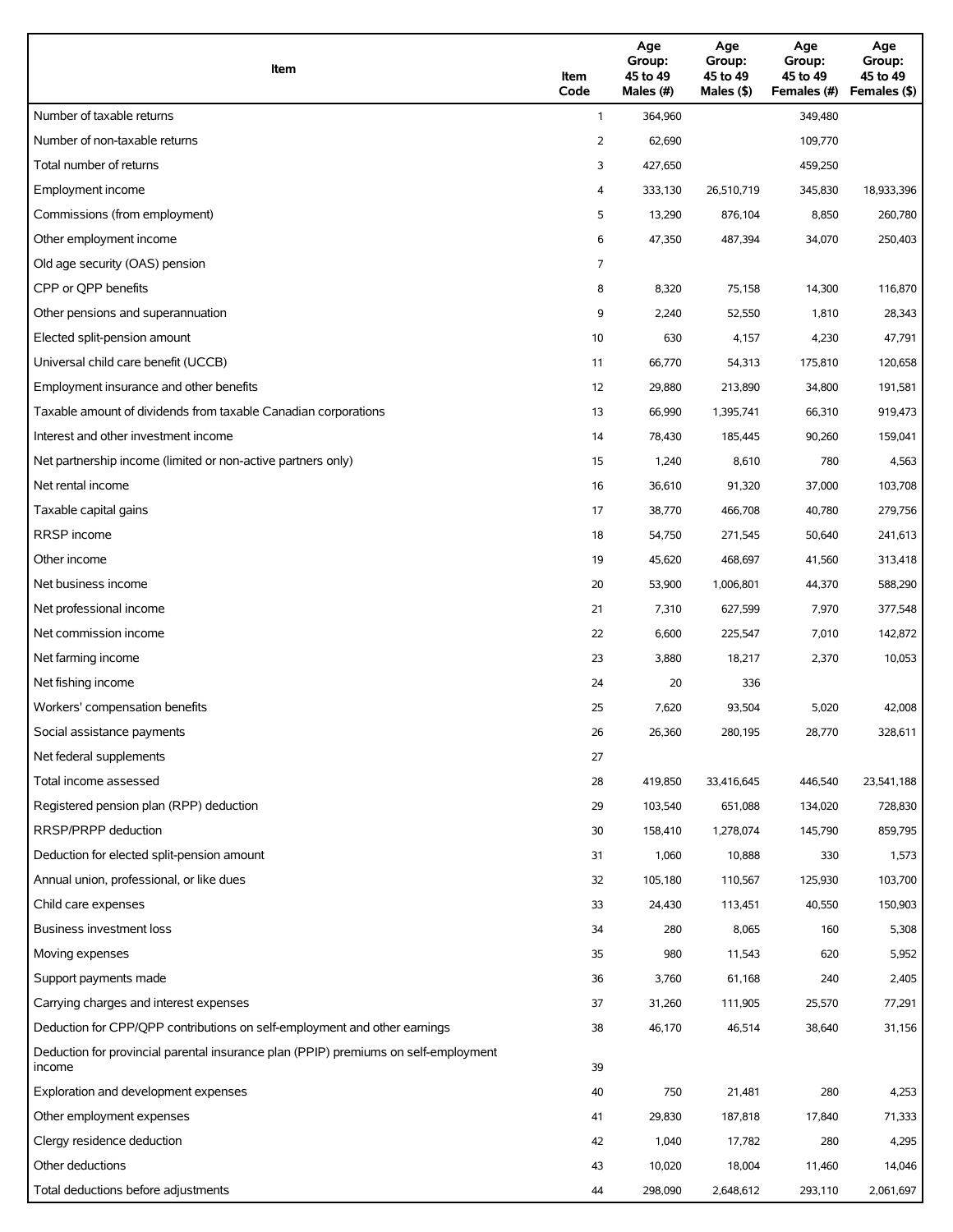| Item                                                                | <b>Item Code</b> | 45 to 49<br>Males (#) | 45 to 49<br>Males (\$) | Age Group: Age Group: Age Group:<br>45 to 49<br>Females (#) | Age Group:<br>45 to 49<br>Females (\$) |
|---------------------------------------------------------------------|------------------|-----------------------|------------------------|-------------------------------------------------------------|----------------------------------------|
| Social benefits repayment                                           | 45               | 3,760                 | 4,826                  | 890                                                         | 989                                    |
| Net income                                                          | 46               | 418,020               | 30,788,745             | 444,160                                                     | 21,497,484                             |
| Canadian Forces personnel and police deduction                      | 47               | 150                   | 3,279                  | 30                                                          | 404                                    |
| Security options deductions                                         | 48               | 1,640                 | 82,611                 | 710                                                         | 19,643                                 |
| Other payments deduction                                            | 49               | 33,590                | 373,708                | 33,500                                                      | 370,814                                |
| Non-capital losses of other years                                   | 50               | 1,010                 | 8,985                  | 1,150                                                       | 6,989                                  |
| Net capital losses of other years                                   | 51               | 8,980                 | 36,682                 | 6,530                                                       | 16,554                                 |
| Capital gains deduction                                             | 52               | 810                   | 80,469                 | 570                                                         | 48,982                                 |
| Northern residents deductions                                       | 53               | 290                   | 1,086                  | 150                                                         | 601                                    |
| Additional deductions                                               | 54               | 270                   | 21,289                 | 270                                                         | 6,910                                  |
| Farming/fishing losses of prior years                               | 55               | 150                   | 1,558                  | 100                                                         | 1,052                                  |
| Total deductions from net income                                    | 56               | 46,390                | 611,089                | 42,700                                                      | 472,017                                |
| Taxable income assessed                                             | 57               | 402.480               | 30,179,660             | 431,430                                                     | 21,026,417                             |
| Basic personal amount                                               | 58               | 427,640               | 4,888,440              | 459,240                                                     | 5,257,063                              |
| Age amount                                                          | 59               |                       |                        |                                                             |                                        |
| Spouse or common-law partner amount                                 | 60               | 70,380                | 597.715                | 27,410                                                      | 226,442                                |
| Amount for an eligible dependant                                    | 61               | 9,990                 | 105,308                | 52,250                                                      | 552,751                                |
| Family caregiver amount for children under 18 years of age          | 62               | 6,780                 | 16,998                 | 4,970                                                       | 12,104                                 |
| Amount for infirm dependants age 18 or older                        | 63               | 510                   | 2,684                  | 560                                                         | 2,771                                  |
| CPP or QPP contributions through employment                         | 64               | 330,290               | 713,305                | 341,410                                                     | 626,374                                |
| CPP or QPP contributions on self-employment and other earnings      | 65               | 46,170                | 46,514                 | 38,640                                                      | 31,156                                 |
| Employment insurance premiums                                       | 66               | 295,560               | 244,400                | 318,600                                                     | 230,320                                |
| PPIP premiums paid                                                  | 67               |                       |                        |                                                             |                                        |
| PPIP premiums payable on employment income                          | 68               |                       |                        |                                                             |                                        |
| PPIP premiums payable on self-employment income                     | 69               |                       |                        |                                                             |                                        |
| Volunteer firefighters' amount/search and rescue volunteers' amount | 70               | 920                   | 2,748                  | 70                                                          | 204                                    |
| Canada employment amount                                            | 71               | 340,070               | 391,758                | 350,660                                                     | 402,755                                |
| Public transit amount                                               | 72               | 31,550                | 47,824                 | 34,630                                                      | 50,898                                 |
| Children's arts amount                                              | 73               | 37,170                | 13,423                 | 26,850                                                      | 8,979                                  |
| Home accessibility expenses                                         | 74               | 290                   | 1,362                  | 220                                                         | 1,006                                  |
| Home buyers' amount                                                 | 75               | 2,290                 | 10,542                 | 1,600                                                       | 7,048                                  |
| Pension income amount                                               | 76               | 2,740                 | 5,099                  | 5,760                                                       | 10,971                                 |
| Caregiver amount                                                    | 77               | 12,260                | 75,714                 | 9,280                                                       | 52,844                                 |
| Disability amount                                                   | 78               | 7,110                 | 56,764                 | 8,200                                                       | 65,473                                 |
| Disability amount transferred from a dependant                      | 79               | 10,530                | 125,132                | 9,360                                                       | 104,649                                |
| Interest paid on student loans                                      | 80               | 2,620                 | 1,522                  | 4,300                                                       | 2,206                                  |
| Tuition, education, and textbook amounts                            | 81               | 9,930                 | 44,577                 | 18,640                                                      | 73,592                                 |
| Tuition, education, and textbook amounts transferred from a child   | 82               | 32,510                | 169,694                | 33,330                                                      | 172,971                                |
| Amounts transferred from spouse or common-law partner               | 83               | 5,650                 | 27,340                 | 3,640                                                       | 20,691                                 |
| Medical expenses                                                    | 84               | 37,510                | 94,431                 | 53,630                                                      | 111,341                                |
| Total tax credits on personal amounts                               | 85               | 427,650               | 1,152,556              | 459,240                                                     | 1,203,745                              |
| Allowable charitable donations and government gifts                 | 86               | 115,100               | 237,815                | 99,260                                                      | 121,517                                |
| Eligible cultural and ecological gifts                              | 87               |                       |                        | 90                                                          | 47                                     |
| Total tax credit on donations and gifts                             | 88               | 114,760               | 69,730                 | 98,850                                                      | 33,901                                 |
| Total federal non-refundable tax credits                            | 89               | 427,650               | 1,222,286              | 459,240                                                     | 1,237,646                              |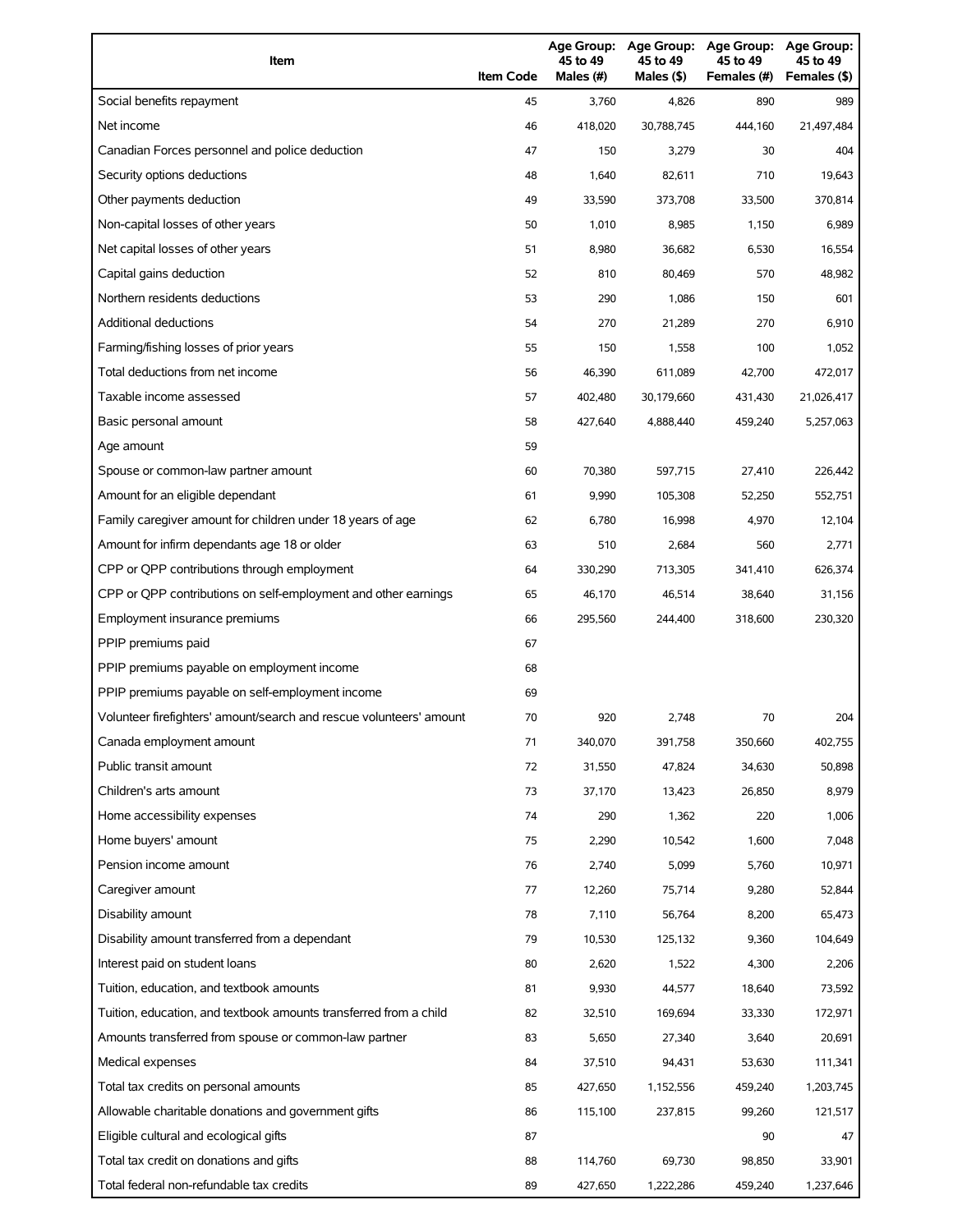| Item                                                        | <b>Item Code</b> | Age Group:<br>45 to 49<br>Males (#) | <b>Age Group:</b><br>45 to 49<br>Males $($ \$) | <b>Age Group:</b><br>45 to 49<br>Females (#) | <b>Age Group:</b><br>45 to 49<br>Females (\$) |
|-------------------------------------------------------------|------------------|-------------------------------------|------------------------------------------------|----------------------------------------------|-----------------------------------------------|
| Federal dividend tax credit                                 | 90               | 64.910                              | 165,033                                        | 61,410                                       | 108,484                                       |
| Minimum tax carryover                                       | 91               | 680                                 | 2,131                                          | 490                                          | 1,462                                         |
| Basic federal tax                                           | 92               | 344,000                             | 4,815,214                                      | 326,150                                      | 2,633,629                                     |
| Federal foreign tax credit                                  | 93               | 25,140                              | 83,347                                         | 23,420                                       | 24,342                                        |
| Federal political contribution tax credit                   | 94               | 2.310                               | 480                                            | 1,160                                        | 221                                           |
| Investment tax credit                                       | 95               | 560                                 | 2.118                                          | 210                                          | 368                                           |
| Labour-sponsored funds tax credit (federally registered)    | 96               |                                     |                                                |                                              |                                               |
| Labour-sponsored funds tax credit (provincially registered) | 97               |                                     |                                                |                                              |                                               |
| Alternative minimum tax payable                             | 98               | 640                                 | 3,761                                          | 530                                          | 2,678                                         |
| Net federal tax                                             | 99               | 342,790                             | 4,731,779                                      | 325,370                                      | 2,609,339                                     |
| CPP contributions on self-employment                        | 100              | 46,170                              | 93,028                                         | 38,640                                       | 62,312                                        |
| Social Benefits repayment                                   | 101              | 3,760                               | 4,826                                          | 890                                          | 989                                           |
| Working income tax benefit (WITB)                           | 102              | 24,890                              | 23,073                                         | 26,100                                       | 24,316                                        |
| Children's fitness tax credit                               | 103              | 81,290                              | 8,405                                          | 60,250                                       | 5,693                                         |
| Eligible educator school supply tax credit                  | 104              | 640                                 | 49                                             | 2,580                                        | 187                                           |
| Net provincial or territorial tax                           | 105              | 344,040                             | 2,735,589                                      | 327,210                                      | 1,450,219                                     |
| Total tax payable                                           | 106              | 364,960                             | 7.565.244                                      | 349.480                                      | 4,122,906                                     |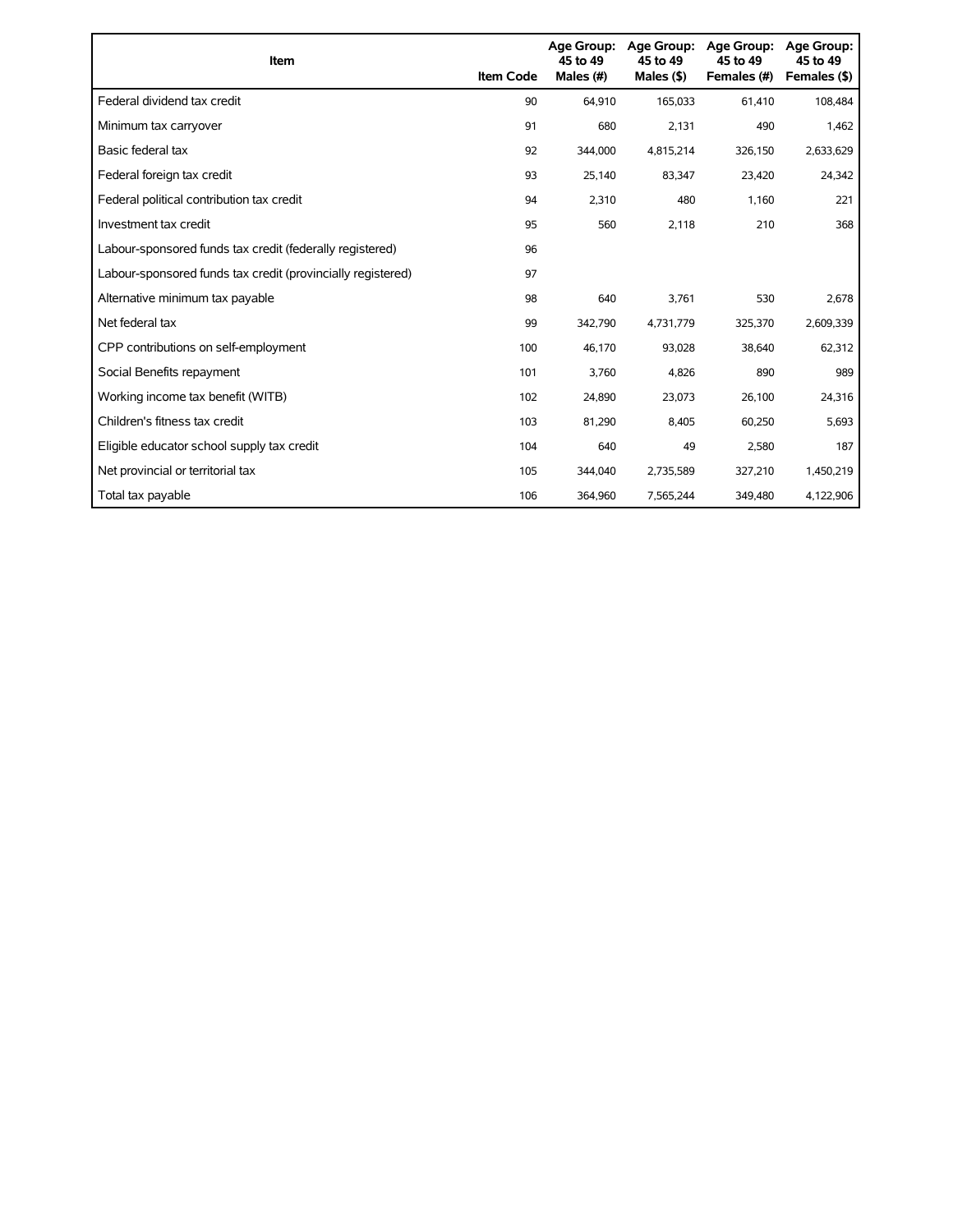| Item                                                                                          | Item<br>Code | Age<br>Group:<br>50 to 54<br>Males (#) | Age<br>Group:<br>50 to 54<br>Males (\$) | Age<br>Group:<br>50 to 54<br>Females (#) | Age<br>Group:<br>50 to 54<br>Females (\$) |
|-----------------------------------------------------------------------------------------------|--------------|----------------------------------------|-----------------------------------------|------------------------------------------|-------------------------------------------|
| Number of taxable returns                                                                     | $\mathbf{1}$ | 406,580                                |                                         | 384,360                                  |                                           |
| Number of non-taxable returns                                                                 | 2            | 76,490                                 |                                         | 119,210                                  |                                           |
| Total number of returns                                                                       | 3            | 483,070                                |                                         | 503,570                                  |                                           |
| Employment income                                                                             | 4            | 362,980                                | 28,967,900                              | 368,570                                  | 20,013,995                                |
| Commissions (from employment)                                                                 | 5            | 12,560                                 | 828,471                                 | 8,810                                    | 256,720                                   |
| Other employment income                                                                       | 6            | 55,170                                 | 578,562                                 | 38,280                                   | 281,404                                   |
| Old age security (OAS) pension                                                                | 7            |                                        |                                         |                                          |                                           |
| CPP or OPP benefits                                                                           | 8            | 16,910                                 | 157,495                                 | 28,110                                   | 232,459                                   |
| Other pensions and superannuation                                                             | 9            | 7,690                                  | 234,187                                 | 5,870                                    | 118,124                                   |
| Elected split-pension amount                                                                  | 10           | 2,440                                  | 16,705                                  | 14,840                                   | 181,896                                   |
| Universal child care benefit (UCCB)                                                           | 11           | 47,120                                 | 30,433                                  | 89,900                                   | 46,942                                    |
| Employment insurance and other benefits                                                       | 12           | 33,840                                 | 238,953                                 | 37,970                                   | 203,357                                   |
| Taxable amount of dividends from taxable Canadian corporations                                | 13           | 84,890                                 | 1,745,664                               | 88,140                                   | 1,071,296                                 |
| Interest and other investment income                                                          | 14           | 102,690                                | 280,594                                 | 118,270                                  | 257,162                                   |
| Net partnership income (limited or non-active partners only)                                  | 15           | 1,760                                  | 4,781                                   | 1,020                                    | 5,386                                     |
| Net rental income                                                                             | 16           | 42,510                                 | 117,518                                 | 42,050                                   | 123,196                                   |
| Taxable capital gains                                                                         | 17           | 50,960                                 | 620,407                                 | 56,810                                   | 420,095                                   |
| <b>RRSP</b> income                                                                            | 18           | 51,320                                 | 373,462                                 | 49,440                                   | 360,404                                   |
| Other income                                                                                  | 19           | 60,560                                 | 725,320                                 | 56,650                                   | 506,410                                   |
| Net business income                                                                           | 20           | 59,880                                 | 1,136,259                               | 46,990                                   | 627,590                                   |
| Net professional income                                                                       | 21           | 7,820                                  | 688,271                                 | 7,920                                    | 357,169                                   |
| Net commission income                                                                         | 22           | 6,770                                  | 255,134                                 | 6,610                                    | 171,125                                   |
| Net farming income                                                                            | 23           | 5,820                                  | 39,039                                  | 3,520                                    | 23,083                                    |
| Net fishing income                                                                            | 24           | 30                                     | 375                                     | 10                                       | 143                                       |
| Workers' compensation benefits                                                                | 25           | 13,220                                 | 169,838                                 | 7,930                                    | 73,296                                    |
| Social assistance payments                                                                    | 26           | 32,600                                 | 352,024                                 | 32,910                                   | 373,826                                   |
| Net federal supplements                                                                       | 27           |                                        |                                         |                                          |                                           |
| Total income assessed                                                                         | 28           | 473,300                                | 37,564,660                              | 482,870                                  | 25,843,619                                |
| Registered pension plan (RPP) deduction                                                       | 29           | 114,720                                | 728,629                                 | 147,850                                  | 785,655                                   |
| RRSP/PRPP deduction                                                                           | 30           | 179,460                                | 1,566,761                               | 165,350                                  | 1,092,173                                 |
| Deduction for elected split-pension amount                                                    | 31           | 4,120                                  | 49,567                                  | 1,290                                    | 7,710                                     |
| Annual union, professional, or like dues                                                      | 32           | 121,870                                | 126,856                                 | 136,560                                  | 111,084                                   |
| Child care expenses                                                                           | 33           | 11,160                                 | 43,159                                  | 12,700                                   | 38,285                                    |
| <b>Business investment loss</b>                                                               | 34           | 310                                    | 8,684                                   | 180                                      | 5,700                                     |
| Moving expenses                                                                               | 35           | 880                                    | 10,036                                  | 570                                      | 5,581                                     |
| Support payments made                                                                         | 36           | 5,330                                  | 116,403                                 | 270                                      | 5,275                                     |
| Carrying charges and interest expenses                                                        | 37           | 41,190                                 | 162,194                                 | 35,840                                   | 121,952                                   |
| Deduction for CPP/QPP contributions on self-employment and other earnings                     | 38           | 52,280                                 | 53,289                                  | 41,230                                   | 33,381                                    |
| Deduction for provincial parental insurance plan (PPIP) premiums on self-employment<br>income | 39           |                                        |                                         |                                          |                                           |
| Exploration and development expenses                                                          | 40           | 1,140                                  | 30,672                                  | 450                                      | 6,170                                     |
| Other employment expenses                                                                     | 41           | 31,690                                 | 196,470                                 | 18,220                                   | 73,086                                    |
| Clergy residence deduction                                                                    | 42           | 1,190                                  | 20,149                                  | 350                                      | 5,397                                     |
| Other deductions                                                                              | 43           | 12,730                                 | 23,802                                  | 14,050                                   | 20,179                                    |
| Total deductions before adjustments                                                           | 44           | 333,090                                | 3,137,048                               | 317,360                                  | 2,312,167                                 |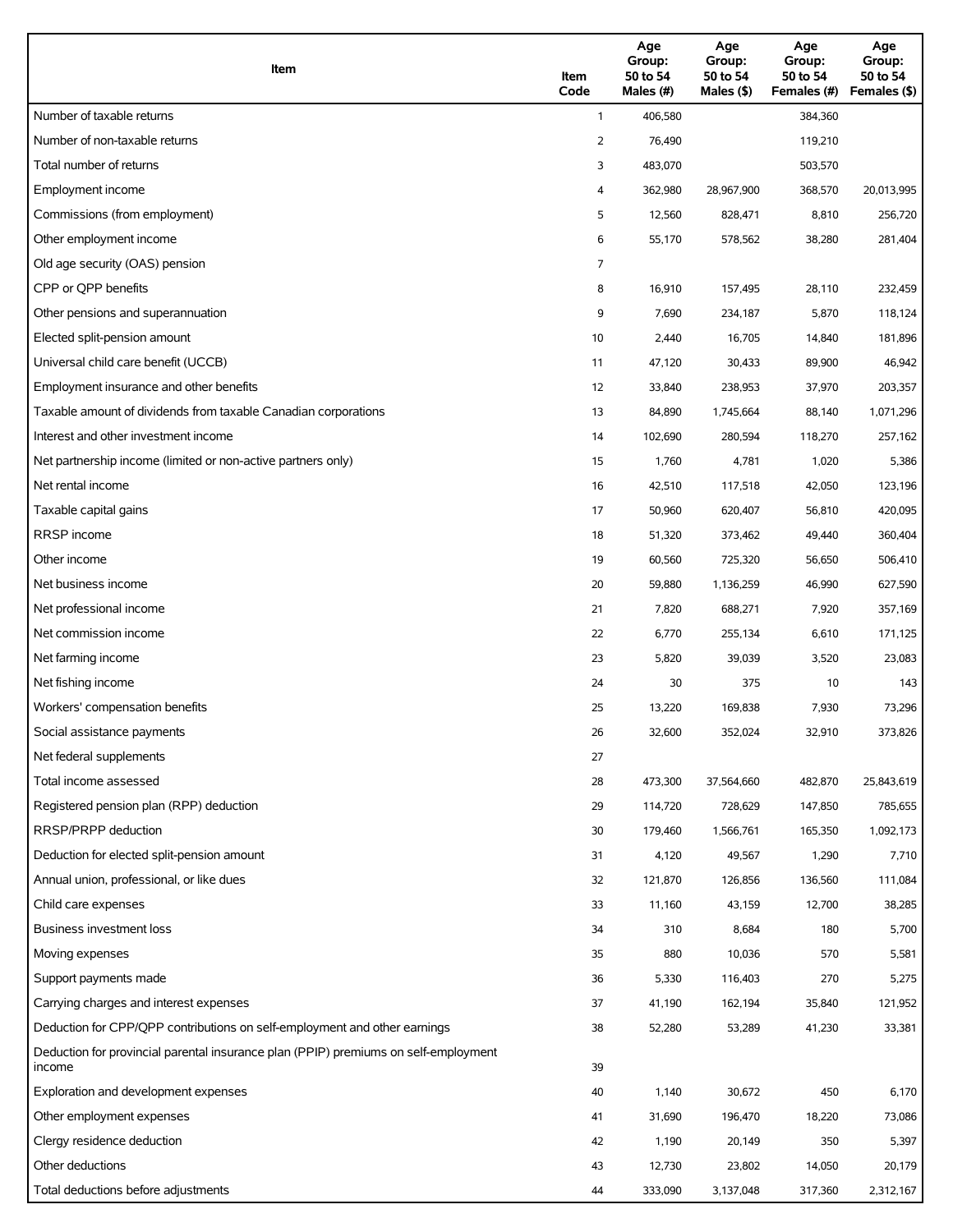| Item                                                                | <b>Item Code</b> | 50 to 54<br>Males (#) | 50 to 54<br>Males (\$) | Age Group: Age Group: Age Group:<br>50 to 54<br>Females (#) | Age Group:<br>50 to 54<br>Females (\$) |
|---------------------------------------------------------------------|------------------|-----------------------|------------------------|-------------------------------------------------------------|----------------------------------------|
| Social benefits repayment                                           | 45               | 4,350                 | 5,539                  | 1,000                                                       | 1,210                                  |
| Net income                                                          | 46               | 471,000               | 34,456,885             | 480,320                                                     | 23,551,286                             |
| Canadian Forces personnel and police deduction                      | 47               | 110                   | 2,343                  | 20                                                          | 444                                    |
| Security options deductions                                         | 48               | 1,680                 | 145,228                | 620                                                         | 27,205                                 |
| Other payments deduction                                            | 49               | 45,120                | 521,882                | 40.440                                                      | 447,140                                |
| Non-capital losses of other years                                   | 50               | 1,280                 | 16,977                 | 1,290                                                       | 8,787                                  |
| Net capital losses of other years                                   | 51               | 12,200                | 55,523                 | 9,670                                                       | 25,799                                 |
| Capital gains deduction                                             | 52               | 1,040                 | 111,460                | 800                                                         | 76,091                                 |
| Northern residents deductions                                       | 53               | 310                   | 1,197                  | 160                                                         | 632                                    |
| Additional deductions                                               | 54               | 350                   | 19,039                 | 330                                                         | 7,403                                  |
| Farming/fishing losses of prior years                               | 55               | 280                   | 2,304                  | 150                                                         | 812                                    |
| Total deductions from net income                                    | 56               | 61,580                | 876,662                | 53,060                                                      | 594,383                                |
| Taxable income assessed                                             | 57               | 450,160               | 33,582,304             | 462,430                                                     | 22,958,440                             |
| Basic personal amount                                               | 58               | 483,060               | 5,528,652              | 503,560                                                     | 5,767,900                              |
| Age amount                                                          | 59               |                       |                        |                                                             |                                        |
| Spouse or common-law partner amount                                 | 60               | 73,370                | 626,599                | 29,460                                                      | 240,494                                |
| Amount for an eligible dependant                                    | 61               | 7,050                 | 71,774                 | 29,740                                                      | 303,604                                |
| Family caregiver amount for children under 18 years of age          | 62               | 4,310                 | 10,633                 | 2,660                                                       | 6,294                                  |
| Amount for infirm dependants age 18 or older                        | 63               | 830                   | 3,986                  | 750                                                         | 3,588                                  |
| CPP or QPP contributions through employment                         | 64               | 359,200               | 773,002                | 363,610                                                     | 665,162                                |
| CPP or QPP contributions on self-employment and other earnings      | 65               | 52,280                | 53,289                 | 41,230                                                      | 33,381                                 |
| Employment insurance premiums                                       | 66               | 320,290               | 264,699                | 338,040                                                     | 244,392                                |
| PPIP premiums paid                                                  | 67               |                       |                        |                                                             |                                        |
| PPIP premiums payable on employment income                          | 68               |                       |                        |                                                             |                                        |
| PPIP premiums payable on self-employment income                     | 69               |                       |                        |                                                             |                                        |
| Volunteer firefighters' amount/search and rescue volunteers' amount | 70               | 880                   | 2,631                  | 50                                                          | 135                                    |
| Canada employment amount                                            | 71               | 372,270               | 428,378                | 374,850                                                     | 430,278                                |
| Public transit amount                                               | 72               | 29,570                | 43,935                 | 34,710                                                      | 52,133                                 |
| Children's arts amount                                              | 73               | 19,320                | 6,496                  | 10,210                                                      | 3,116                                  |
| Home accessibility expenses                                         | 74               | 310                   | 1,390                  | 270                                                         | 1,278                                  |
| Home buyers' amount                                                 | 75               | 1,590                 | 7,158                  | 1,110                                                       | 4,822                                  |
| Pension income amount                                               | 76               | 9,850                 | 18,994                 | 19,730                                                      | 38,125                                 |
| Caregiver amount                                                    | 77               | 12,650                | 72,370                 | 9,900                                                       | 52,834                                 |
| Disability amount                                                   | 78               | 10,900                | 87,019                 | 12,540                                                      | 100,143                                |
| Disability amount transferred from a dependant                      | 79               | 10,050                | 105,142                | 8,500                                                       | 82,040                                 |
| Interest paid on student loans                                      | 80               | 1,400                 | 784                    | 2,480                                                       | 1,232                                  |
| Tuition, education, and textbook amounts                            | 81               | 7,200                 | 28,970                 | 13,130                                                      | 48,002                                 |
| Tuition, education, and textbook amounts transferred from a child   | 82               | 62,530                | 359,837                | 44,960                                                      | 246,617                                |
| Amounts transferred from spouse or common-law partner               | 83               | 6,730                 | 37,018                 | 6,840                                                       | 40,568                                 |
| Medical expenses                                                    | 84               | 44,140                | 108,974                | 61,390                                                      | 126,202                                |
| Total tax credits on personal amounts                               | 85               | 483,060               | 1,296,282              | 503,560                                                     | 1,273,874                              |
| Allowable charitable donations and government gifts                 | 86               | 131,150               | 284,205                | 114,640                                                     | 156,381                                |
| Eligible cultural and ecological gifts                              | 87               | 150                   | 105                    | 110                                                         | 154                                    |
| Total tax credit on donations and gifts                             | 88               | 130,760               | 83,470                 | 114,240                                                     | 43,969                                 |
| Total federal non-refundable tax credits                            | 89               | 483,060               | 1,379,752              | 503,560                                                     | 1,317,843                              |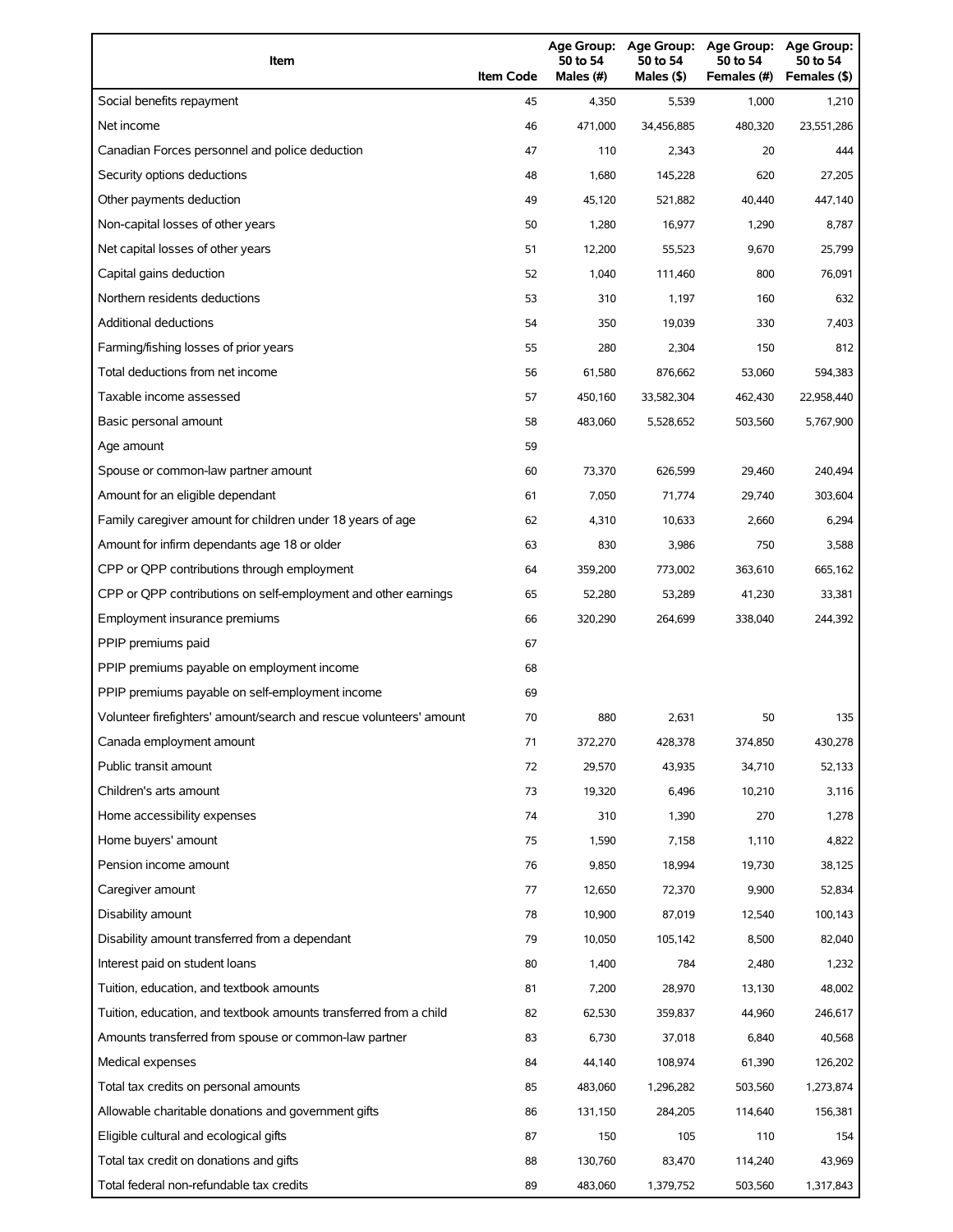| Item                                                        | <b>Item Code</b> | Age Group:<br>50 to 54<br>Males (#) | Age Group:<br>50 to 54<br>Males $($ \$) | <b>Age Group:</b><br>50 to 54<br>Females (#) | <b>Age Group:</b><br>50 to 54<br>Females (\$) |
|-------------------------------------------------------------|------------------|-------------------------------------|-----------------------------------------|----------------------------------------------|-----------------------------------------------|
| Federal dividend tax credit                                 | 90               | 81.080                              | 207,840                                 | 80,900                                       | 129,553                                       |
| Minimum tax carryover                                       | 91               | 910                                 | 3,537                                   | 690                                          | 1,953                                         |
| Basic federal tax                                           | 92               | 383,550                             | 5,359,817                               | 362,560                                      | 2,898,806                                     |
| Federal foreign tax credit                                  | 93               | 33,260                              | 100,745                                 | 33,180                                       | 32,252                                        |
| Federal political contribution tax credit                   | 94               | 2,930                               | 616                                     | 1,560                                        | 295                                           |
| Investment tax credit                                       | 95               | 770                                 | 2,698                                   | 290                                          | 472                                           |
| Labour-sponsored funds tax credit (federally registered)    | 96               |                                     |                                         |                                              |                                               |
| Labour-sponsored funds tax credit (provincially registered) | 97               |                                     |                                         |                                              |                                               |
| Alternative minimum tax payable                             | 98               | 870                                 | 8,498                                   | 750                                          | 4,040                                         |
| Net federal tax                                             | 99               | 382,200                             | 5,259,285                               | 361,760                                      | 2,866,791                                     |
| CPP contributions on self-employment                        | 100              | 52,280                              | 106,579                                 | 41,220                                       | 66,762                                        |
| Social Benefits repayment                                   | 101              | 4,350                               | 5,539                                   | 1,000                                        | 1,210                                         |
| Working income tax benefit (WITB)                           | 102              | 25,630                              | 23,222                                  | 23,610                                       | 20,066                                        |
| Children's fitness tax credit                               | 103              | 41,440                              | 3,793                                   | 22,510                                       | 1,841                                         |
| Eligible educator school supply tax credit                  | 104              | 500                                 | 35                                      | 1,920                                        | 138                                           |
| Net provincial or territorial tax                           | 105              | 382,390                             | 3,055,917                               | 359,940                                      | 1,597,681                                     |
| Total tax payable                                           | 106              | 406.580                             | 8,427,338                               | 384,360                                      | 4,532,469                                     |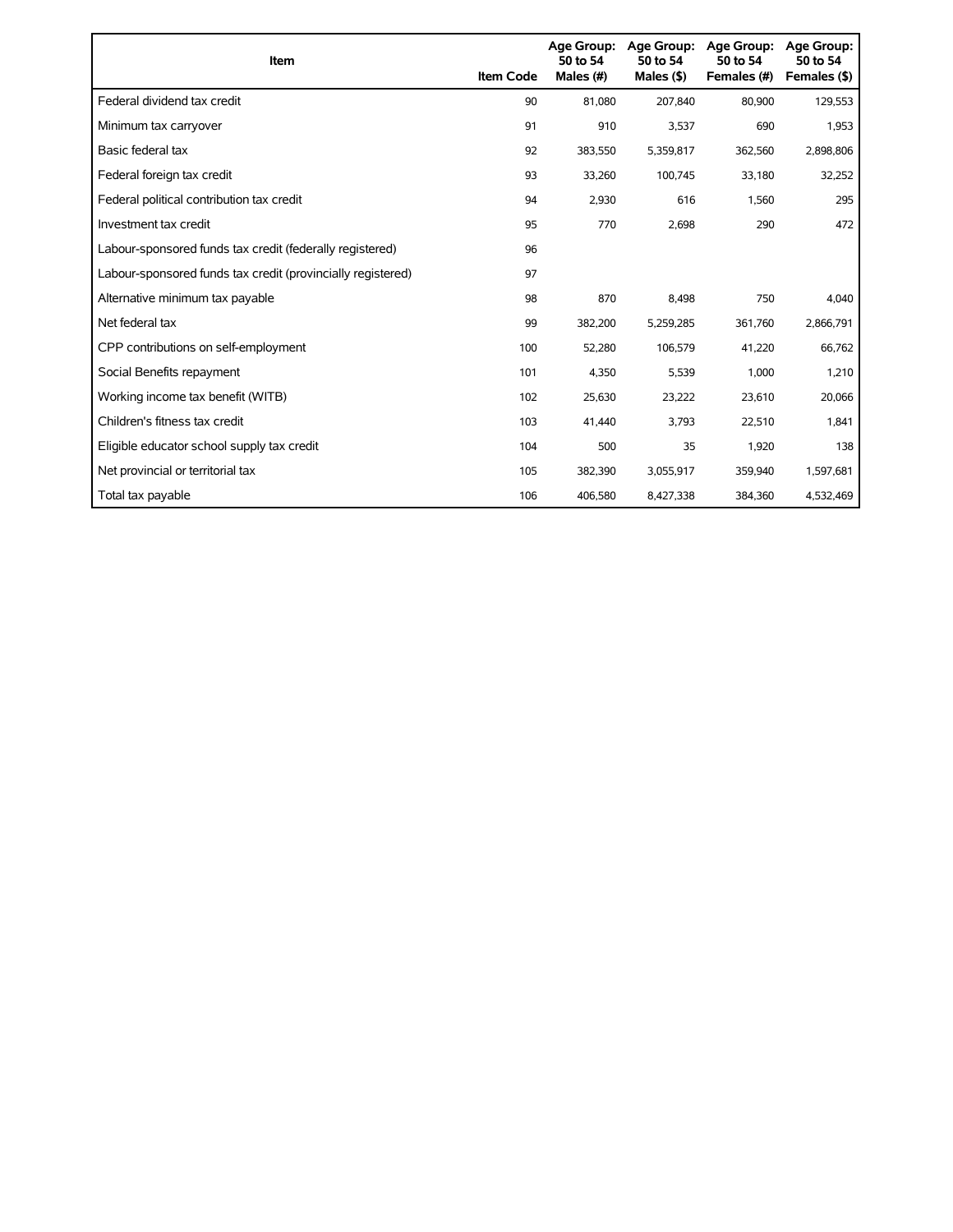| Item                                                                                          | Item<br>Code | Age<br>Group:<br>55 to 59<br>Males (#) | Age<br>Group:<br>55 to 59<br>Males $(\$)$ | Age<br>Group:<br>55 to 59<br>Females (#) | Age<br>Group:<br>55 to 59<br>Females (\$) |
|-----------------------------------------------------------------------------------------------|--------------|----------------------------------------|-------------------------------------------|------------------------------------------|-------------------------------------------|
| Number of taxable returns                                                                     | $\mathbf{1}$ | 383,800                                |                                           | 363,560                                  |                                           |
| Number of non-taxable returns                                                                 | 2            | 79,860                                 |                                           | 120,170                                  |                                           |
| Total number of returns                                                                       | 3            | 463,660                                |                                           | 483,740                                  |                                           |
| Employment income                                                                             | 4            | 322,590                                | 24,666,751                                | 318,990                                  | 16,180,604                                |
| Commissions (from employment)                                                                 | 5            | 10,710                                 | 697,514                                   | 7,040                                    | 204,799                                   |
| Other employment income                                                                       | 6            | 64,260                                 | 539,793                                   | 41,230                                   | 278,711                                   |
| Old age security (OAS) pension                                                                | 7            |                                        |                                           |                                          |                                           |
| CPP or QPP benefits                                                                           | 8            | 26,780                                 | 261,613                                   | 44,360                                   | 372,019                                   |
| Other pensions and superannuation                                                             | 9            | 38,670                                 | 1,451,572                                 | 34,760                                   | 1,008,298                                 |
| Elected split-pension amount                                                                  | 10           | 8,150                                  | 65,075                                    | 40,310                                   | 547,131                                   |
| Universal child care benefit (UCCB)                                                           | 11           | 20,720                                 | 11,688                                    | 23,410                                   | 10,674                                    |
| Employment insurance and other benefits                                                       | 12           | 32,600                                 | 230,720                                   | 33,930                                   | 178,911                                   |
| Taxable amount of dividends from taxable Canadian corporations                                | 13           | 95,830                                 | 1,904,655                                 | 102,680                                  | 1,238,786                                 |
| Interest and other investment income                                                          | 14           | 119,220                                | 415,035                                   | 138,060                                  | 345,168                                   |
| Net partnership income (limited or non-active partners only)                                  | 15           | 2,170                                  | 3,038                                     | 1,190                                    | 1,803                                     |
| Net rental income                                                                             | 16           | 40,010                                 | 135,064                                   | 38,330                                   | 124,344                                   |
| Taxable capital gains                                                                         | 17           | 59,280                                 | 754,076                                   | 68,360                                   | 507,141                                   |
| <b>RRSP</b> income                                                                            | 18           | 48,950                                 | 505,057                                   | 52,090                                   | 530,175                                   |
| Other income                                                                                  | 19           | 78,950                                 | 1,105,426                                 | 75,970                                   | 728,050                                   |
| Net business income                                                                           | 20           | 54,770                                 | 1,031,546                                 | 43,190                                   | 552,586                                   |
| Net professional income                                                                       | 21           | 8,090                                  | 707,421                                   | 7,350                                    | 323,448                                   |
| Net commission income                                                                         | 22           | 6,190                                  | 238,700                                   | 5,360                                    | 144,668                                   |
| Net farming income                                                                            | 23           | 7,000                                  | 42,840                                    | 4,010                                    | 21,474                                    |
| Net fishing income                                                                            | 24           | 30                                     | 422                                       | 10                                       | 134                                       |
| Workers' compensation benefits                                                                | 25           | 16,680                                 | 218,646                                   | 9,600                                    | 96,367                                    |
| Social assistance payments                                                                    | 26           | 32,050                                 | 348,876                                   | 31,590                                   | 347,050                                   |
| Net federal supplements                                                                       | 27           |                                        |                                           |                                          |                                           |
| Total income assessed                                                                         | 28           | 452,660                                | 35,339,869                                | 458,660                                  | 23,892,452                                |
| Registered pension plan (RPP) deduction                                                       | 29           | 96,100                                 | 564,364                                   | 124,570                                  | 604,338                                   |
| RRSP/PRPP deduction                                                                           | 30           | 166,750                                | 1,672,262                                 | 152,220                                  | 1,159,986                                 |
| Deduction for elected split-pension amount                                                    | 31           | 21,300                                 | 296,455                                   | 9,780                                    | 82,846                                    |
| Annual union, professional, or like dues                                                      | 32           | 111,050                                | 106,734                                   | 117,260                                  | 88,919                                    |
| Child care expenses                                                                           | 33           | 3,500                                  | 11,715                                    | 2,220                                    | 6,481                                     |
| Business investment loss                                                                      | 34           | 260                                    | 14,110                                    | 190                                      | 6,352                                     |
| Moving expenses                                                                               | 35           | 710                                    | 8,464                                     | 530                                      | 5,050                                     |
| Support payments made                                                                         | 36           | 5,400                                  | 147,801                                   | 230                                      | 5,053                                     |
| Carrying charges and interest expenses                                                        | 37           | 48,410                                 | 210,021                                   | 43,810                                   | 157,552                                   |
| Deduction for CPP/QPP contributions on self-employment and other earnings                     | 38           | 49,160                                 | 49,893                                    | 37,580                                   | 29,809                                    |
| Deduction for provincial parental insurance plan (PPIP) premiums on self-employment<br>income | 39           |                                        |                                           |                                          |                                           |
| Exploration and development expenses                                                          | 40           | 1,630                                  | 42,463                                    | 570                                      | 10,751                                    |
| Other employment expenses                                                                     | 41           | 27,520                                 | 174,649                                   | 14,760                                   | 59,278                                    |
| Clergy residence deduction                                                                    | 42           | 1,300                                  | 22,449                                    | 430                                      | 6,411                                     |
| Other deductions                                                                              | 43           | 13,230                                 | 31,797                                    | 15,020                                   | 34,639                                    |
| Total deductions before adjustments                                                           | 44           | 312,730                                | 3,353,313                                 | 289,460                                  | 2,257,755                                 |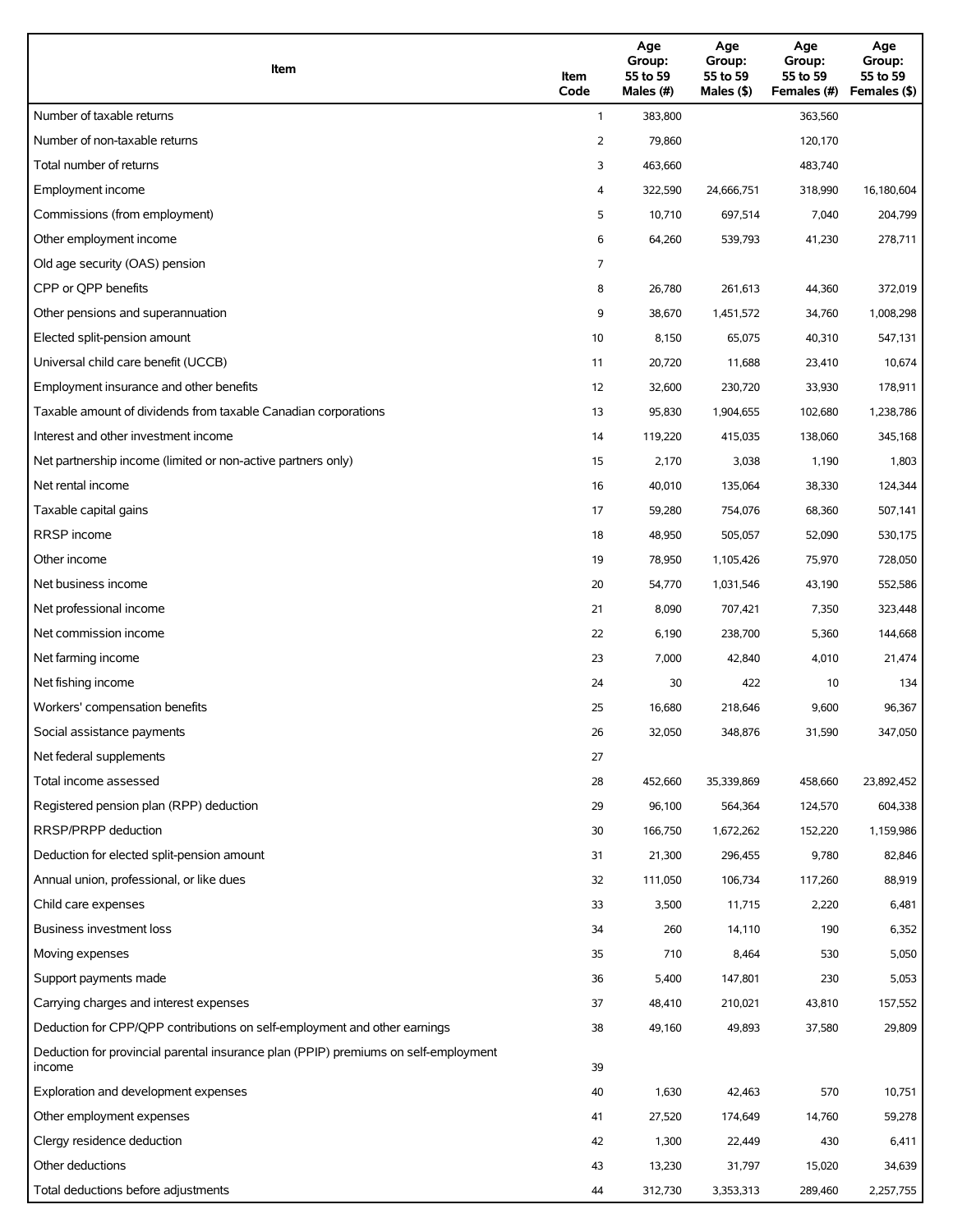| Item                                                                | <b>Item Code</b> | 55 to 59<br>Males (#) | 55 to 59<br>Males (\$) | Age Group: Age Group: Age Group:<br>55 to 59<br>Females (#) | Age Group:<br>55 to 59<br>Females (\$) |
|---------------------------------------------------------------------|------------------|-----------------------|------------------------|-------------------------------------------------------------|----------------------------------------|
| Social benefits repayment                                           | 45               | 3,950                 | 5,322                  | 820                                                         | 940                                    |
| Net income                                                          | 46               | 450,350               | 32,014,345             | 456,240                                                     | 21,654,846                             |
| Canadian Forces personnel and police deduction                      | 47               | 30                    | 648                    | 10                                                          | 24                                     |
| Security options deductions                                         | 48               | 1,410                 | 168,394                | 570                                                         | 33,916                                 |
| Other payments deduction                                            | 49               | 47,830                | 567,556                | 40,720                                                      | 443,444                                |
| Non-capital losses of other years                                   | 50               | 1,220                 | 13,242                 | 1,160                                                       | 7,887                                  |
| Net capital losses of other years                                   | 51               | 14,490                | 70,652                 | 12,120                                                      | 34,395                                 |
| Capital gains deduction                                             | 52               | 1,280                 | 140,132                | 1,030                                                       | 95,275                                 |
| Northern residents deductions                                       | 53               | 350                   | 1,363                  | 180                                                         | 730                                    |
| <b>Additional deductions</b>                                        | 54               | 430                   | 20,437                 | 430                                                         | 7,771                                  |
| Farming/fishing losses of prior years                               | 55               | 330                   | 4,161                  | 170                                                         | 1,454                                  |
| Total deductions from net income                                    | 56               | 66,330                | 987,275                | 55,790                                                      | 625,416                                |
| Taxable income assessed                                             | 57               | 428,740               | 31,029,610             | 436,920                                                     | 21,030,546                             |
| Basic personal amount                                               | 58               | 463,650               | 5,309,456              | 483,730                                                     | 5,541,726                              |
| Age amount                                                          | 59               |                       |                        |                                                             |                                        |
| Spouse or common-law partner amount                                 | 60               | 70,240                | 599,167                | 26,620                                                      | 208,447                                |
| Amount for an eligible dependant                                    | 61               | 3,260                 | 32,063                 | 9,620                                                       | 92,766                                 |
| Family caregiver amount for children under 18 years of age          | 62               | 1,790                 | 4,405                  | 770                                                         | 1,767                                  |
| Amount for infirm dependants age 18 or older                        | 63               | 940                   | 4,428                  | 740                                                         | 3,153                                  |
| CPP or QPP contributions through employment                         | 64               | 318,000               | 659,419                | 313,210                                                     | 548,427                                |
| CPP or QPP contributions on self-employment and other earnings      | 65               | 49,160                | 49,893                 | 37,580                                                      | 29,809                                 |
| Employment insurance premiums                                       | 66               | 281,270               | 225,568                | 287,730                                                     | 200,981                                |
| PPIP premiums paid                                                  | 67               |                       |                        |                                                             |                                        |
| PPIP premiums payable on employment income                          | 68               |                       |                        |                                                             |                                        |
| PPIP premiums payable on self-employment income                     | 69               |                       |                        |                                                             |                                        |
| Volunteer firefighters' amount/search and rescue volunteers' amount | 70               | 690                   | 2,064                  | 50                                                          | 159                                    |
| Canada employment amount                                            | 71               | 338,970               | 384,599                | 329,680                                                     | 374,565                                |
| Public transit amount                                               | 72               | 22,640                | 33,909                 | 28,330                                                      | 42,454                                 |
| Children's arts amount                                              | 73               | 6,010                 | 1,926                  | 1,860                                                       | 559                                    |
| Home accessibility expenses                                         | 74               | 370                   | 1,835                  | 350                                                         | 1,659                                  |
| Home buyers' amount                                                 | 75               | 950                   | 4,223                  | 620                                                         | 2,726                                  |
| Pension income amount                                               | 76               | 45,390                | 88,660                 | 68,360                                                      | 133,308                                |
| Caregiver amount                                                    | 77               | 10,100                | 55,420                 | 8,090                                                       | 41,081                                 |
| Disability amount                                                   | 78               | 14,700                | 117,358                | 16,570                                                      | 132,288                                |
| Disability amount transferred from a dependant                      | 79               | 7,750                 | 71,604                 | 6,420                                                       | 55,464                                 |
| Interest paid on student loans                                      | 80               | 700                   | 367                    | 1,250                                                       | 552                                    |
| Tuition, education, and textbook amounts                            | 81               | 4,390                 | 16,035                 | 7,400                                                       | 23,520                                 |
| Tuition, education, and textbook amounts transferred from a child   | 82               | 45,310                | 258,589                | 26,110                                                      | 139,081                                |
| Amounts transferred from spouse or common-law partner               | 83               | 9,500                 | 51,971                 | 14,740                                                      | 86,683                                 |
| Medical expenses                                                    | 84               | 49,110                | 122,056                | 69,460                                                      | 151,073                                |
| Total tax credits on personal amounts                               | 85               | 463,650               | 1,214,261              | 483,730                                                     | 1,171,855                              |
| Allowable charitable donations and government gifts                 | 86               | 130,440               | 311,276                | 116,170                                                     | 177,176                                |
| Eligible cultural and ecological gifts                              | 87               | 130                   | 1,623                  | 130                                                         | 307                                    |
| Total tax credit on donations and gifts                             | 88               | 130,030               | 92,348                 | 115,800                                                     | 50,354                                 |
| Total federal non-refundable tax credits                            | 89               | 463,650               | 1,306,609              | 483,730                                                     | 1,222,208                              |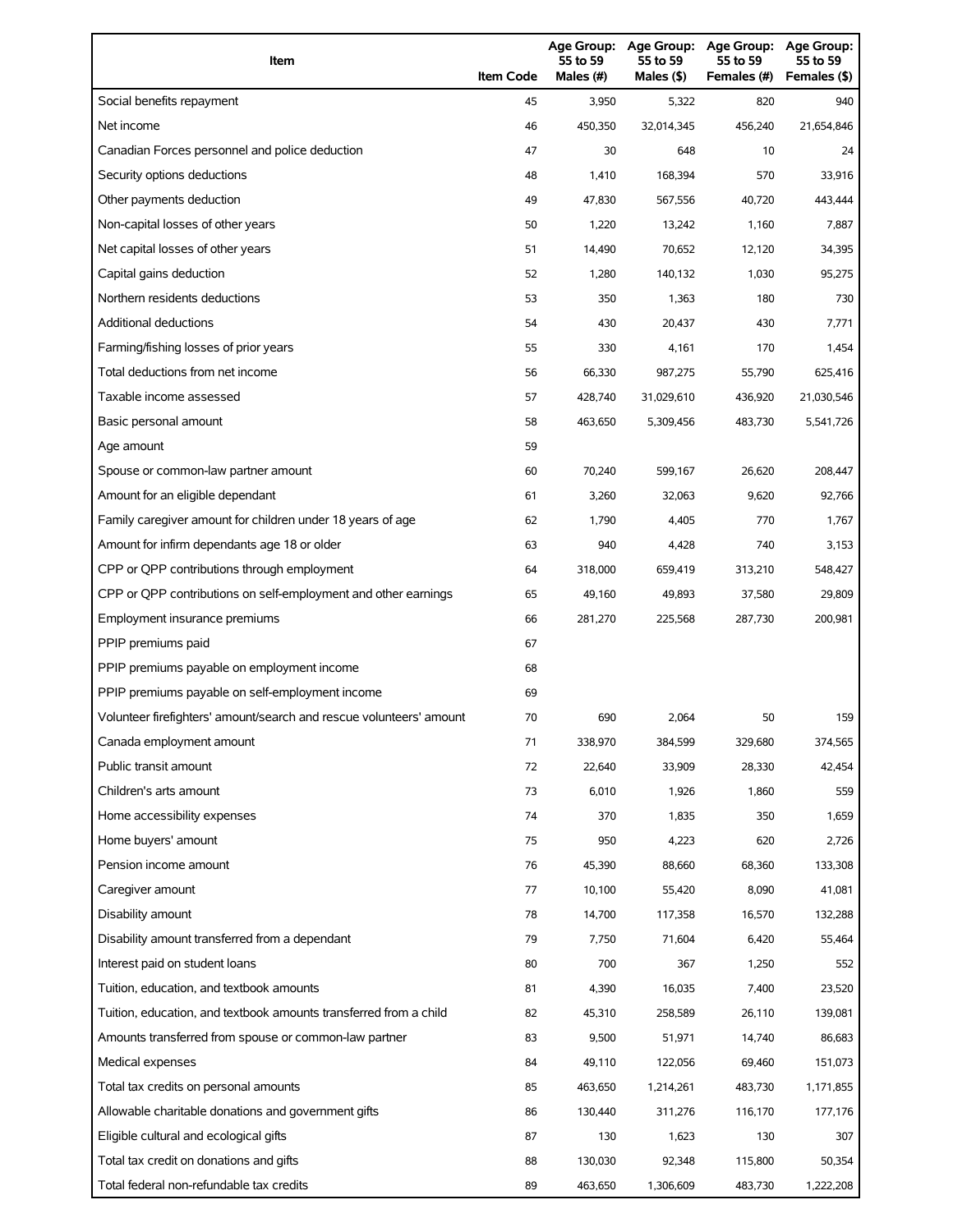| Item                                                        | <b>Item Code</b> | Age Group:<br>55 to 59<br>Males (#) | <b>Age Group:</b><br>55 to 59<br>Males $(§)$ | <b>Age Group:</b><br>55 to 59<br>Females (#) | <b>Age Group:</b><br>55 to 59<br>Females (\$) |
|-------------------------------------------------------------|------------------|-------------------------------------|----------------------------------------------|----------------------------------------------|-----------------------------------------------|
| Federal dividend tax credit                                 | 90               | 90.430                              | 237,243                                      | 93,370                                       | 152,931                                       |
| Minimum tax carryover                                       | 91               | 1.080                               | 5,185                                        | 800                                          | 2,273                                         |
| Basic federal tax                                           | 92               | 362.470                             | 4,923,170                                    | 345,140                                      | 2,596,804                                     |
| Federal foreign tax credit                                  | 93               | 38,910                              | 95,602                                       | 40,760                                       | 28,260                                        |
| Federal political contribution tax credit                   | 94               | 3.460                               | 720                                          | 2,190                                        | 394                                           |
| Investment tax credit                                       | 95               | 840                                 | 3,373                                        | 290                                          | 1,002                                         |
| Labour-sponsored funds tax credit (federally registered)    | 96               |                                     |                                              |                                              |                                               |
| Labour-sponsored funds tax credit (provincially registered) | 97               |                                     |                                              |                                              |                                               |
| Alternative minimum tax payable                             | 98               | 1,030                               | 5,898                                        | 890                                          | 4,645                                         |
| Net federal tax                                             | 99               | 361,290                             | 4,828,672                                    | 344,290                                      | 2,567,524                                     |
| CPP contributions on self-employment                        | 100              | 49,160                              | 99,786                                       | 37,580                                       | 59,619                                        |
| Social Benefits repayment                                   | 101              | 3,950                               | 5,322                                        | 820                                          | 940                                           |
| Working income tax benefit (WITB)                           | 102              | 22,760                              | 20,528                                       | 18,580                                       | 14,472                                        |
| Children's fitness tax credit                               | 103              | 12,580                              | 1,061                                        | 4,000                                        | 304                                           |
| Eligible educator school supply tax credit                  | 104              | 260                                 | 19                                           | 1,020                                        | 73                                            |
| Net provincial or territorial tax                           | 105              | 360,610                             | 2,817,785                                    | 339,310                                      | 1,428,797                                     |
| Total tax payable                                           | 106              | 383.800                             | 7,751,581                                    | 363,560                                      | 4,056,916                                     |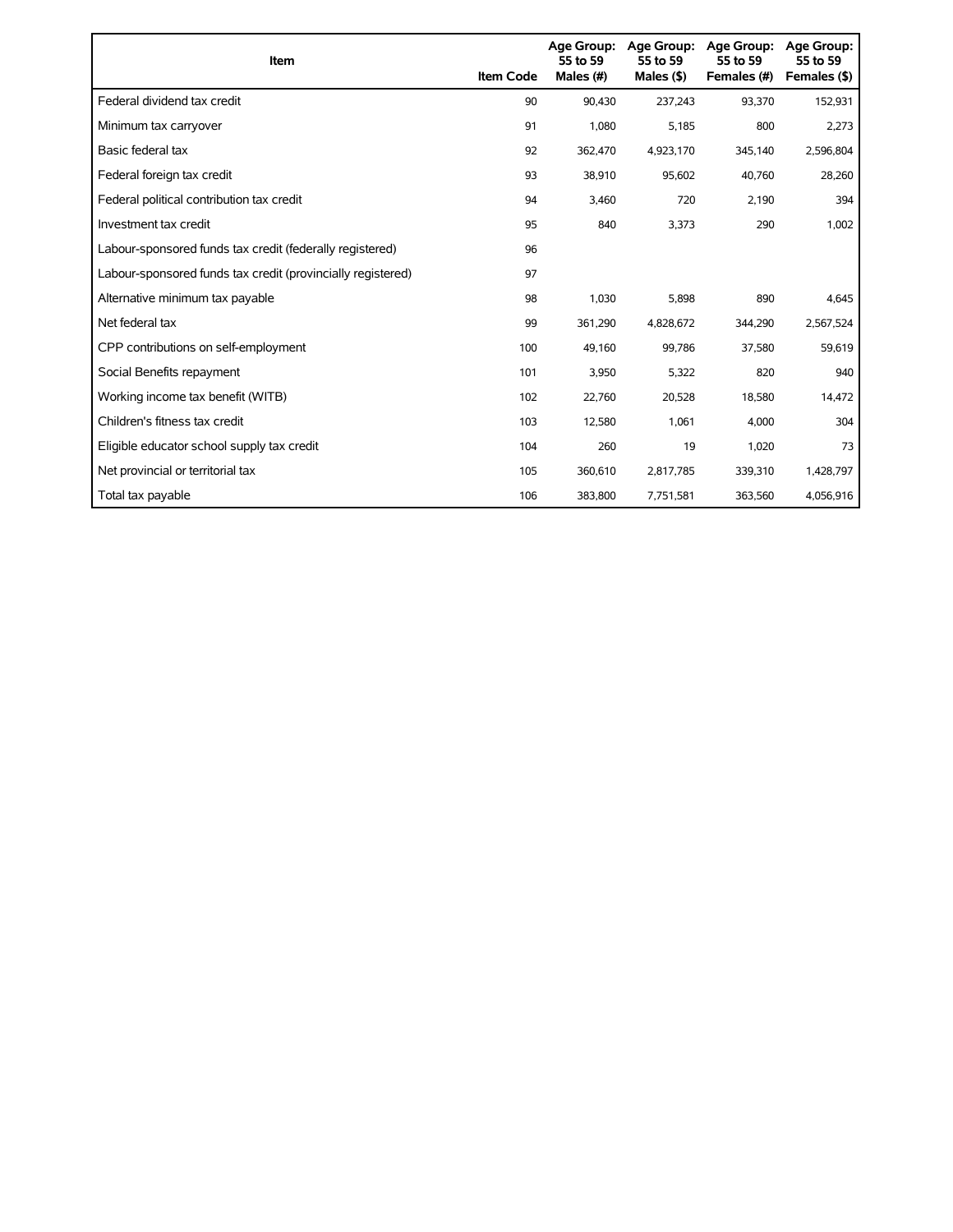| Item                                                                                          | Item<br>Code | Age<br>Group:<br>60 to 64<br>Males (#) | Age<br>Group:<br>60 to 64<br>Males (\$) | Age<br>Group:<br>60 to 64<br>Females (#) | Age<br>Group:<br>60 to 64<br>Females (\$) |
|-----------------------------------------------------------------------------------------------|--------------|----------------------------------------|-----------------------------------------|------------------------------------------|-------------------------------------------|
| Number of taxable returns                                                                     | $\mathbf{1}$ | 321,120                                |                                         | 310,860                                  |                                           |
| Number of non-taxable returns                                                                 | 2            | 79,460                                 |                                         | 119,570                                  |                                           |
| Total number of returns                                                                       | 3            | 400,580                                |                                         | 430,440                                  |                                           |
| Employment income                                                                             | 4            | 219,010                                | 14,195,170                              | 206,370                                  | 9,015,113                                 |
| Commissions (from employment)                                                                 | 5            | 6,770                                  | 405,486                                 | 4,010                                    | 109,818                                   |
| Other employment income                                                                       | 6            | 69,590                                 | 345,185                                 | 43,070                                   | 214,735                                   |
| Old age security (OAS) pension                                                                | 7            |                                        |                                         |                                          |                                           |
| CPP or QPP benefits                                                                           | 8            | 179,460                                | 1,323,858                               | 213,890                                  | 1,374,057                                 |
| Other pensions and superannuation                                                             | 9            | 88,660                                 | 3,351,857                               | 88,290                                   | 2,451,084                                 |
| Elected split-pension amount                                                                  | 10           | 18,860                                 | 168,377                                 | 73,130                                   | 1,014,755                                 |
| Universal child care benefit (UCCB)                                                           | 11           | 6,530                                  | 3,479                                   | 3,750                                    | 1,876                                     |
| Employment insurance and other benefits                                                       | 12           | 25,500                                 | 180,875                                 | 22,670                                   | 119,580                                   |
| Taxable amount of dividends from taxable Canadian corporations                                | 13           | 95,340                                 | 1,763,472                               | 105,160                                  | 1,236,778                                 |
| Interest and other investment income                                                          | 14           | 124,910                                | 416,845                                 | 146,140                                  | 403,506                                   |
| Net partnership income (limited or non-active partners only)                                  | 15           | 2,050                                  | 7,542                                   | 1,260                                    | 3,941                                     |
| Net rental income                                                                             | 16           | 32,470                                 | 148,878                                 | 31,180                                   | 127,617                                   |
| Taxable capital gains                                                                         | 17           | 61,120                                 | 814,771                                 | 73,190                                   | 543,855                                   |
| <b>RRSP</b> income                                                                            | 18           | 48,270                                 | 603,866                                 | 55,820                                   | 698,947                                   |
| Other income                                                                                  | 19           | 91,350                                 | 1,107,143                               | 93,100                                   | 821,604                                   |
| Net business income                                                                           | 20           | 44,650                                 | 752,017                                 | 34,270                                   | 394,341                                   |
| Net professional income                                                                       | 21           | 8,560                                  | 655,180                                 | 6,040                                    | 224,695                                   |
| Net commission income                                                                         | 22           | 5,550                                  | 188,019                                 | 4,090                                    | 109,943                                   |
| Net farming income                                                                            | 23           | 6,890                                  | 39,377                                  | 3,460                                    | 7,180                                     |
| Net fishing income                                                                            | 24           | 20                                     | 280                                     |                                          |                                           |
| Workers' compensation benefits                                                                | 25           | 17,080                                 | 229,254                                 | 9,620                                    | 111,608                                   |
| Social assistance payments                                                                    | 26           | 26,400                                 | 284,366                                 | 26,270                                   | 266,687                                   |
| Net federal supplements                                                                       | 27           | 2,910                                  | 20,053                                  | 22,940                                   | 155,824                                   |
| Total income assessed                                                                         | 28           | 391,950                                | 27,008,497                              | 414,890                                  | 19,510,724                                |
| Registered pension plan (RPP) deduction                                                       | 29           | 53,990                                 | 283,130                                 | 70,930                                   | 303,428                                   |
| RRSP/PRPP deduction                                                                           | 30           | 117,450                                | 1,287,427                               | 103,330                                  | 917,460                                   |
| Deduction for elected split-pension amount                                                    | 31           | 50,000                                 | 727,852                                 | 22,520                                   | 196,405                                   |
| Annual union, professional, or like dues                                                      | 32           | 74,050                                 | 70,196                                  | 76,550                                   | 51,637                                    |
| Child care expenses                                                                           | 33           | 890                                    | 2,942                                   | 370                                      | 1,184                                     |
| Business investment loss                                                                      | 34           | 210                                    | 7,760                                   | 160                                      | 3,777                                     |
| Moving expenses                                                                               | 35           | 410                                    | 4,507                                   | 300                                      | 2,641                                     |
| Support payments made                                                                         | 36           | 4,050                                  | 112,274                                 | 140                                      | 2,397                                     |
| Carrying charges and interest expenses                                                        | 37           | 50,330                                 | 206,576                                 | 47,090                                   | 173,951                                   |
| Deduction for CPP/QPP contributions on self-employment and other earnings                     | 38           | 41,020                                 | 40,692                                  | 29,090                                   | 21,830                                    |
| Deduction for provincial parental insurance plan (PPIP) premiums on self-employment<br>income | 39           |                                        |                                         |                                          |                                           |
| Exploration and development expenses                                                          | 40           | 1,650                                  | 28,846                                  | 710                                      | 6,680                                     |
| Other employment expenses                                                                     | 41           | 18,120                                 | 108,203                                 | 9,040                                    | 36,174                                    |
| Clergy residence deduction                                                                    | 42           | 1,200                                  | 20,376                                  | 390                                      | 5,938                                     |
| Other deductions                                                                              | 43           | 14,150                                 | 32,236                                  | 15,390                                   | 40,716                                    |
| Total deductions before adjustments                                                           | 44           | 251,430                                | 2,933,163                               | 219,510                                  | 1,764,515                                 |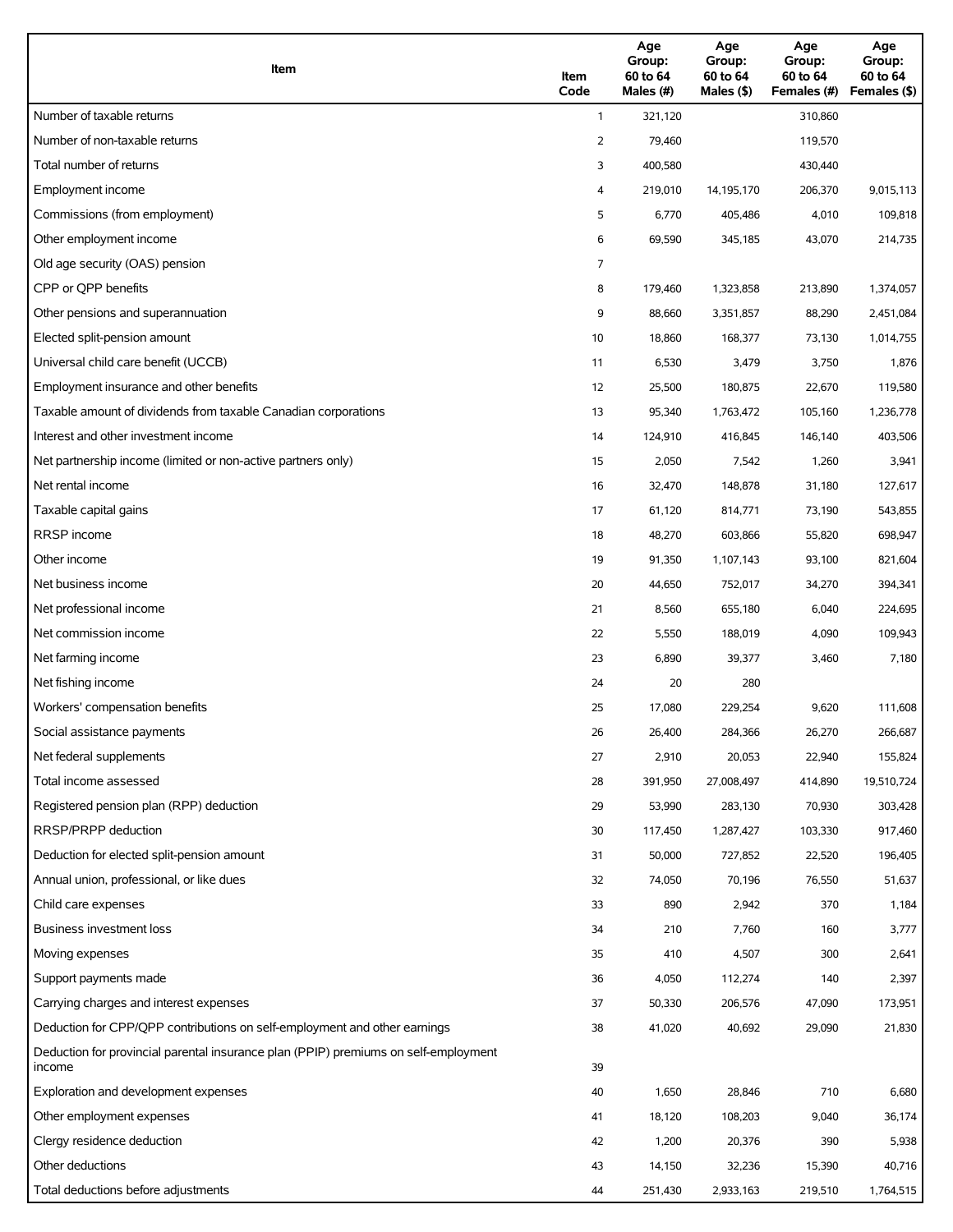| Item                                                                | <b>Item Code</b> | 60 to 64<br>Males (#) | 60 to 64<br>Males (\$) | Age Group: Age Group: Age Group:<br>60 to 64<br>Females (#) | Age Group:<br>60 to 64<br>Females (\$) |
|---------------------------------------------------------------------|------------------|-----------------------|------------------------|-------------------------------------------------------------|----------------------------------------|
| Social benefits repayment                                           | 45               | 2,760                 | 4,159                  | 670                                                         | 917                                    |
| Net income                                                          | 46               | 390,230               | 24,114,570             | 413,540                                                     | 17,757,332                             |
| Canadian Forces personnel and police deduction                      | 47               | 10                    | 8                      |                                                             |                                        |
| Security options deductions                                         | 48               | 820                   | 98,012                 | 280                                                         | 27,468                                 |
| Other payments deduction                                            | 49               | 45,110                | 533,619                | 56,420                                                      | 533,898                                |
| Non-capital losses of other years                                   | 50               | 1,050                 | 11,753                 | 880                                                         | 7,267                                  |
| Net capital losses of other years                                   | 51               | 15,010                | 64,132                 | 14,080                                                      | 40,866                                 |
| Capital gains deduction                                             | 52               | 1,400                 | 155,357                | 960                                                         | 86,342                                 |
| Northern residents deductions                                       | 53               | 280                   | 1,048                  | 160                                                         | 642                                    |
| Additional deductions                                               | 54               | 910                   | 17,089                 | 1,280                                                       | 7,019                                  |
| Farming/fishing losses of prior years                               | 55               | 350                   | 6,151                  |                                                             |                                        |
| Total deductions from net income                                    | 56               | 63,840                | 887,626                | 73,210                                                      | 712,605                                |
| Taxable income assessed                                             | 57               | 374,220               | 23,229,618             | 394,070                                                     | 17,049,550                             |
| Basic personal amount                                               | 58               | 400,570               | 4,587,984              | 430,430                                                     | 4,930,978                              |
| Age amount                                                          | 59               |                       |                        |                                                             |                                        |
| Spouse or common-law partner amount                                 | 60               | 60,110                | 494,721                | 19,310                                                      | 140,742                                |
| Amount for an eligible dependant                                    | 61               | 1,200                 | 11,511                 | 2,580                                                       | 22,355                                 |
| Family caregiver amount for children under 18 years of age          | 62               | 540                   | 1,297                  | 190                                                         | 459                                    |
| Amount for infirm dependants age 18 or older                        | 63               | 740                   | 3,046                  | 610                                                         | 2,467                                  |
| CPP or QPP contributions through employment                         | 64               | 213,220               | 398,885                | 199,560                                                     | 315,124                                |
| CPP or QPP contributions on self-employment and other earnings      | 65               | 41,020                | 40,692                 | 29,090                                                      | 21,830                                 |
| Employment insurance premiums                                       | 66               | 184,460               | 135,618                | 178,980                                                     | 114,838                                |
| PPIP premiums paid                                                  | 67               |                       |                        |                                                             |                                        |
| PPIP premiums payable on employment income                          | 68               |                       |                        |                                                             |                                        |
| PPIP premiums payable on self-employment income                     | 69               |                       |                        |                                                             |                                        |
| Volunteer firefighters' amount/search and rescue volunteers' amount | 70               | 420                   | 1,251                  | 40                                                          | 105                                    |
| Canada employment amount                                            | 71               | 251,120               | 269,563                | 226,560                                                     | 246,166                                |
| Public transit amount                                               | 72               | 14,140                | 20,254                 | 18,830                                                      | 27,164                                 |
| Children's arts amount                                              | 73               | 1,500                 | 471                    | 260                                                         | 82                                     |
| Home accessibility expenses                                         | 74               | 380                   | 1,768                  | 540                                                         | 2,473                                  |
| Home buyers' amount                                                 | 75               | 470                   | 2,104                  | 330                                                         | 1,449                                  |
| Pension income amount                                               | 76               | 102,320               | 200,678                | 137,450                                                     | 268,722                                |
| Caregiver amount                                                    | 77               | 6,490                 | 34,977                 | 5,440                                                       | 27,067                                 |
| Disability amount                                                   | 78               | 17,810                | 142,174                | 19,190                                                      | 153,238                                |
| Disability amount transferred from a dependant                      | 79               | 5,140                 | 43,589                 | 4,770                                                       | 38,650                                 |
| Interest paid on student loans                                      | 80               | 330                   | 149                    | 510                                                         | 207                                    |
| Tuition, education, and textbook amounts                            | 81               | 2,280                 | 7,594                  | 3,350                                                       | 9,554                                  |
| Tuition, education, and textbook amounts transferred from a child   | 82               | 17,730                | 94,990                 | 7,690                                                       | 38,041                                 |
| Amounts transferred from spouse or common-law partner               | 83               | 16,130                | 85,761                 | 33,930                                                      | 196,910                                |
| Medical expenses                                                    | 84               | 56,750                | 145,062                | 82,050                                                      | 186,439                                |
| Total tax credits on personal amounts                               | 85               | 400,580               | 1,008,628              | 430,430                                                     | 1,011,770                              |
| Allowable charitable donations and government gifts                 | 86               | 116,920               | 323,831                | 107,530                                                     | 189,610                                |
| Eligible cultural and ecological gifts                              | 87               | 130                   | 1,684                  | 130                                                         | 560                                    |
| Total tax credit on donations and gifts                             | 88               | 116,620               | 96,709                 | 107,260                                                     | 54,352                                 |
| Total federal non-refundable tax credits                            | 89               | 400,580               | 1,105,336              | 430,430                                                     | 1,066,121                              |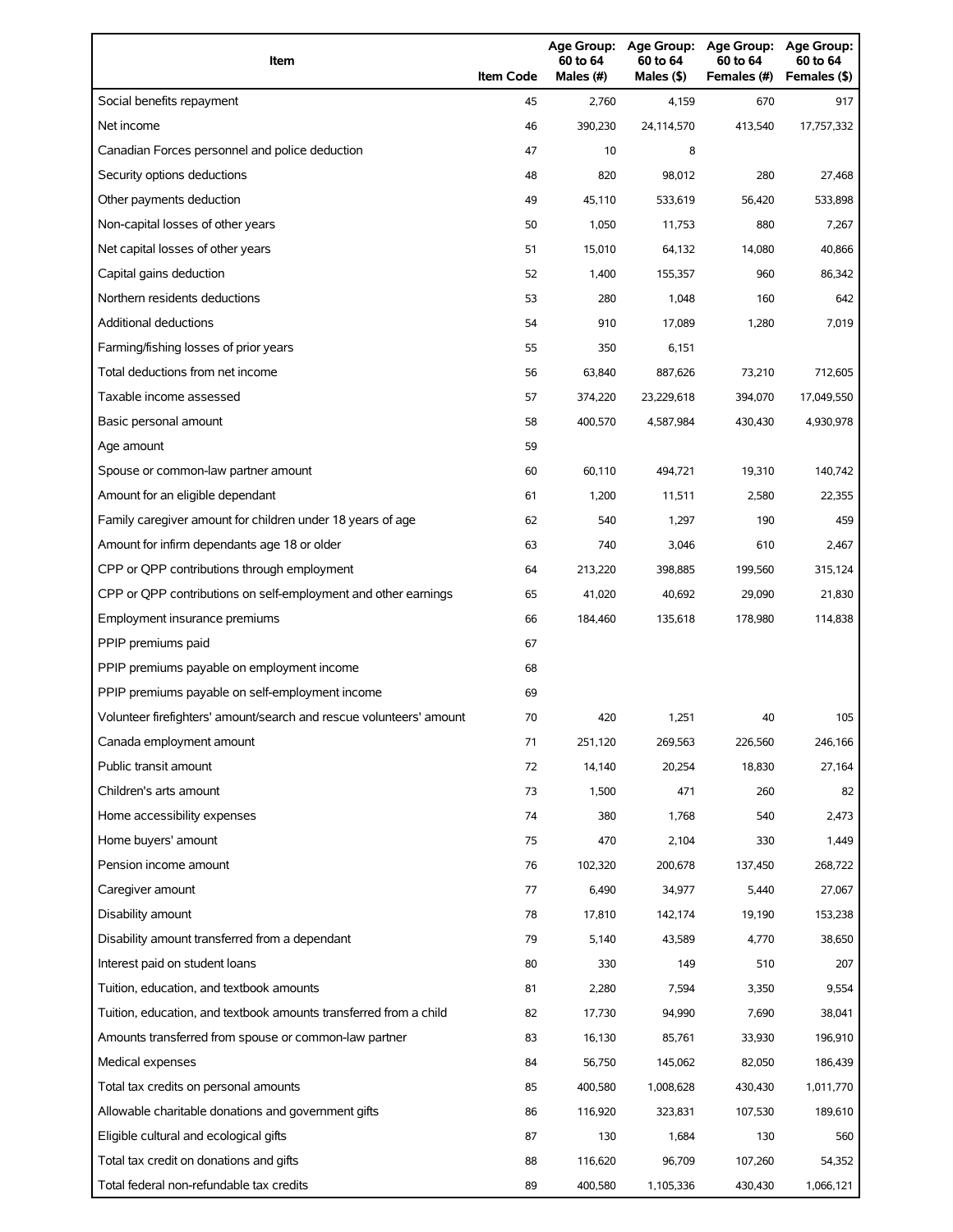| Item                                                        | <b>Item Code</b> | Age Group:<br>60 to 64<br>Males (#) | Age Group:<br>60 to 64<br>Males $(§)$ | <b>Age Group:</b><br>60 to 64<br>Females (#) | <b>Age Group:</b><br>60 to 64<br>Females (\$) |
|-------------------------------------------------------------|------------------|-------------------------------------|---------------------------------------|----------------------------------------------|-----------------------------------------------|
| Federal dividend tax credit                                 | 90               | 88,780                              | 220,944                               | 94,720                                       | 155,720                                       |
| Minimum tax carryover                                       | 91               | 1,150                               | 3,545                                 | 850                                          | 2,464                                         |
| Basic federal tax                                           | 92               | 304,060                             | 3,388,846                             | 296,350                                      | 1,965,276                                     |
| Federal foreign tax credit                                  | 93               | 40.810                              | 57,782                                | 45,790                                       | 23,640                                        |
| Federal political contribution tax credit                   | 94               | 4,210                               | 822                                   | 2,860                                        | 497                                           |
| Investment tax credit                                       | 95               | 690                                 | 2,686                                 | 250                                          | 505                                           |
| Labour-sponsored funds tax credit (federally registered)    | 96               |                                     |                                       |                                              |                                               |
| Labour-sponsored funds tax credit (provincially registered) | 97               |                                     |                                       |                                              |                                               |
| Alternative minimum tax payable                             | 98               | 1,040                               | 6,418                                 | 840                                          | 4,267                                         |
| Net federal tax                                             | 99               | 303,090                             | 3,329,139                             | 295,480                                      | 1,940,866                                     |
| CPP contributions on self-employment                        | 100              | 41,020                              | 81,384                                | 29,090                                       | 43,661                                        |
| Social Benefits repayment                                   | 101              | 2,760                               | 4,159                                 | 670                                          | 917                                           |
| Working income tax benefit (WITB)                           | 102              | 17,310                              | 15,456                                | 12,330                                       | 9,335                                         |
| Children's fitness tax credit                               | 103              | 2,980                               | 240                                   | 550                                          | 40                                            |
| Eligible educator school supply tax credit                  | 104              | 120                                 | 8                                     | 370                                          | 25                                            |
| Net provincial or territorial tax                           | 105              | 301,440                             | 1,925,411                             | 288,900                                      | 1,068,285                                     |
| Total tax payable                                           | 106              | 321,120                             | 5,340,109                             | 310,860                                      | 3,053,750                                     |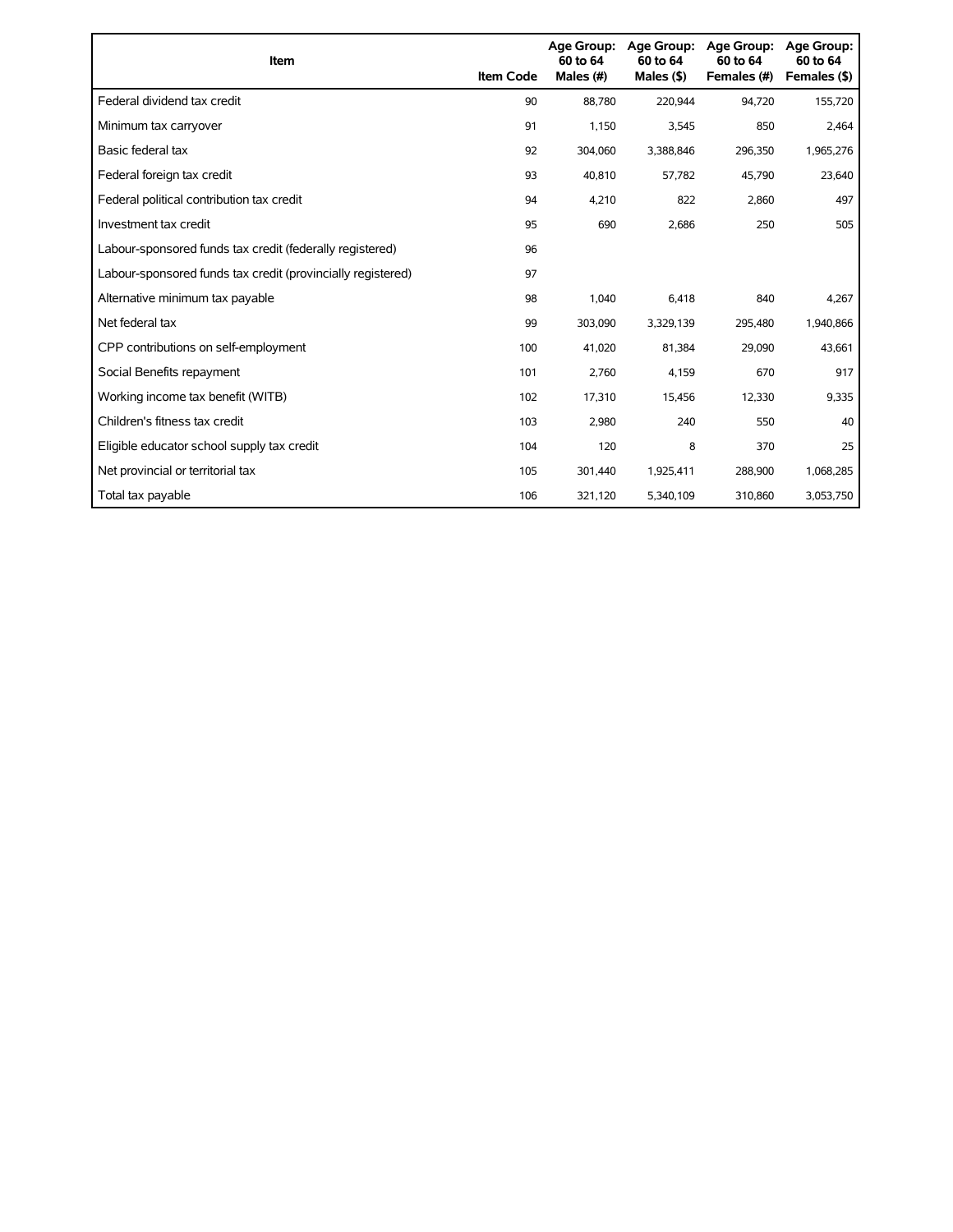| Item                                                                                          | Item<br>Code | Age<br>Group:<br>65 to 69<br>Males (#) | Age<br>Group:<br>65 to 69<br>Males $(\$)$ | Age<br>Group:<br>65 to 69<br>Females (#) | Age<br>Group:<br>65 to 69<br>Females (\$) |
|-----------------------------------------------------------------------------------------------|--------------|----------------------------------------|-------------------------------------------|------------------------------------------|-------------------------------------------|
| Number of taxable returns                                                                     | $\mathbf{1}$ | 255,610                                |                                           | 245,250                                  |                                           |
| Number of non-taxable returns                                                                 | 2            | 92,730                                 |                                           | 133,260                                  |                                           |
| Total number of returns                                                                       | 3            | 348,340                                |                                           | 378,500                                  |                                           |
| Employment income                                                                             | 4            | 107,010                                | 5,541,992                                 | 87,000                                   | 2,933,803                                 |
| Commissions (from employment)                                                                 | 5            | 3,150                                  | 177,665                                   | 1,620                                    | 31,742                                    |
| Other employment income                                                                       | 6            | 59,130                                 | 124,670                                   | 30,830                                   | 47,949                                    |
| Old age security (OAS) pension                                                                | 7            | 296,460                                | 1,783,113                                 | 333,470                                  | 1,995,892                                 |
| CPP or QPP benefits                                                                           | 8            | 313,330                                | 2,502,184                                 | 337,180                                  | 2,271,525                                 |
| Other pensions and superannuation                                                             | 9            | 171,960                                | 4,643,186                                 | 172,220                                  | 3,470,611                                 |
| Elected split-pension amount                                                                  | 10           | 27,100                                 | 225,151                                   | 92,070                                   | 1,097,615                                 |
| Universal child care benefit (UCCB)                                                           | 11           | 1,960                                  | 1,014                                     | 1,170                                    | 637                                       |
| Employment insurance and other benefits                                                       | 12           | 12,010                                 | 82,424                                    | 7,750                                    | 39,515                                    |
| Taxable amount of dividends from taxable Canadian corporations                                | 13           | 92,440                                 | 1,601,469                                 | 101,650                                  | 1,045,106                                 |
| Interest and other investment income                                                          | 14           | 125,880                                | 454,185                                   | 144,460                                  | 414,513                                   |
| Net partnership income (limited or non-active partners only)                                  | 15           | 1,940                                  | 21,667                                    | 1,150                                    | 25,543                                    |
| Net rental income                                                                             | 16           | 25,260                                 | 152,776                                   | 22,970                                   | 117,524                                   |
| Taxable capital gains                                                                         | 17           | 61,150                                 | 696,030                                   | 73,200                                   | 508,765                                   |
| <b>RRSP</b> income                                                                            | 18           | 47,010                                 | 614,817                                   | 49,790                                   | 623,761                                   |
| Other income                                                                                  | 19           | 67,850                                 | 475,700                                   | 70,240                                   | 291,859                                   |
| Net business income                                                                           | 20           | 30,080                                 | 396,825                                   | 20,520                                   | 185,860                                   |
| Net professional income                                                                       | 21           | 7,350                                  | 467,525                                   | 3,900                                    | 104,769                                   |
| Net commission income                                                                         | 22           | 4,220                                  | 122,097                                   | 2,620                                    | 62,206                                    |
| Net farming income                                                                            | 23           | 5,770                                  | 11,934                                    | 2,720                                    | 6,008                                     |
| Net fishing income                                                                            | 24           | 10                                     | $-25$                                     |                                          |                                           |
| Workers' compensation benefits                                                                | 25           | 12,960                                 | 140,083                                   | 6,830                                    | 75,823                                    |
| Social assistance payments                                                                    | 26           | 22,560                                 | 72,074                                    | 24,020                                   | 59,824                                    |
| Net federal supplements                                                                       | 27           | 71,890                                 | 407,127                                   | 91,110                                   | 524,699                                   |
| Total income assessed                                                                         | 28           | 344,710                                | 20,718,207                                | 372,150                                  | 15,992,982                                |
| Registered pension plan (RPP) deduction                                                       | 29           | 19,090                                 | 91,695                                    | 22,170                                   | 78,526                                    |
| RRSP/PRPP deduction                                                                           | 30           | 59,990                                 | 734,733                                   | 46,960                                   | 514,953                                   |
| Deduction for elected split-pension amount                                                    | 31           | 89,910                                 | 1,129,043                                 | 34,310                                   | 280,570                                   |
| Annual union, professional, or like dues                                                      | 32           | 40,340                                 | 22,553                                    | 32,400                                   | 16,778                                    |
| Child care expenses                                                                           | 33           | 200                                    | 643                                       | 70                                       | 224                                       |
| Business investment loss                                                                      | 34           | 190                                    | 6,735                                     | 100                                      | 1,680                                     |
| Moving expenses                                                                               | 35           | 210                                    | 2,183                                     | 110                                      | 831                                       |
| Support payments made                                                                         | 36           | 2,560                                  | 61,364                                    | 60                                       | 1,077                                     |
| Carrying charges and interest expenses                                                        | 37           | 51,980                                 | 204,943                                   | 49,220                                   | 170,103                                   |
| Deduction for CPP/QPP contributions on self-employment and other earnings                     | 38           | 16,640                                 | 14,612                                    | 10,890                                   | 6,882                                     |
| Deduction for provincial parental insurance plan (PPIP) premiums on self-employment<br>income | 39           |                                        |                                           |                                          |                                           |
| Exploration and development expenses                                                          | 40           | 1,610                                  | 20,195                                    | 770                                      | 8,271                                     |
| Other employment expenses                                                                     | 41           | 8,660                                  | 50,549                                    | 3,670                                    | 13,361                                    |
| Clergy residence deduction                                                                    | 42           | 730                                    | 10,302                                    | 200                                      | 2,616                                     |
| Other deductions                                                                              | 43           | 13,640                                 | 35,966                                    | 14,550                                   | 58,283                                    |
| Total deductions before adjustments                                                           | 44           | 192,190                                | 2,385,577                                 | 142,040                                  | 1,154,314                                 |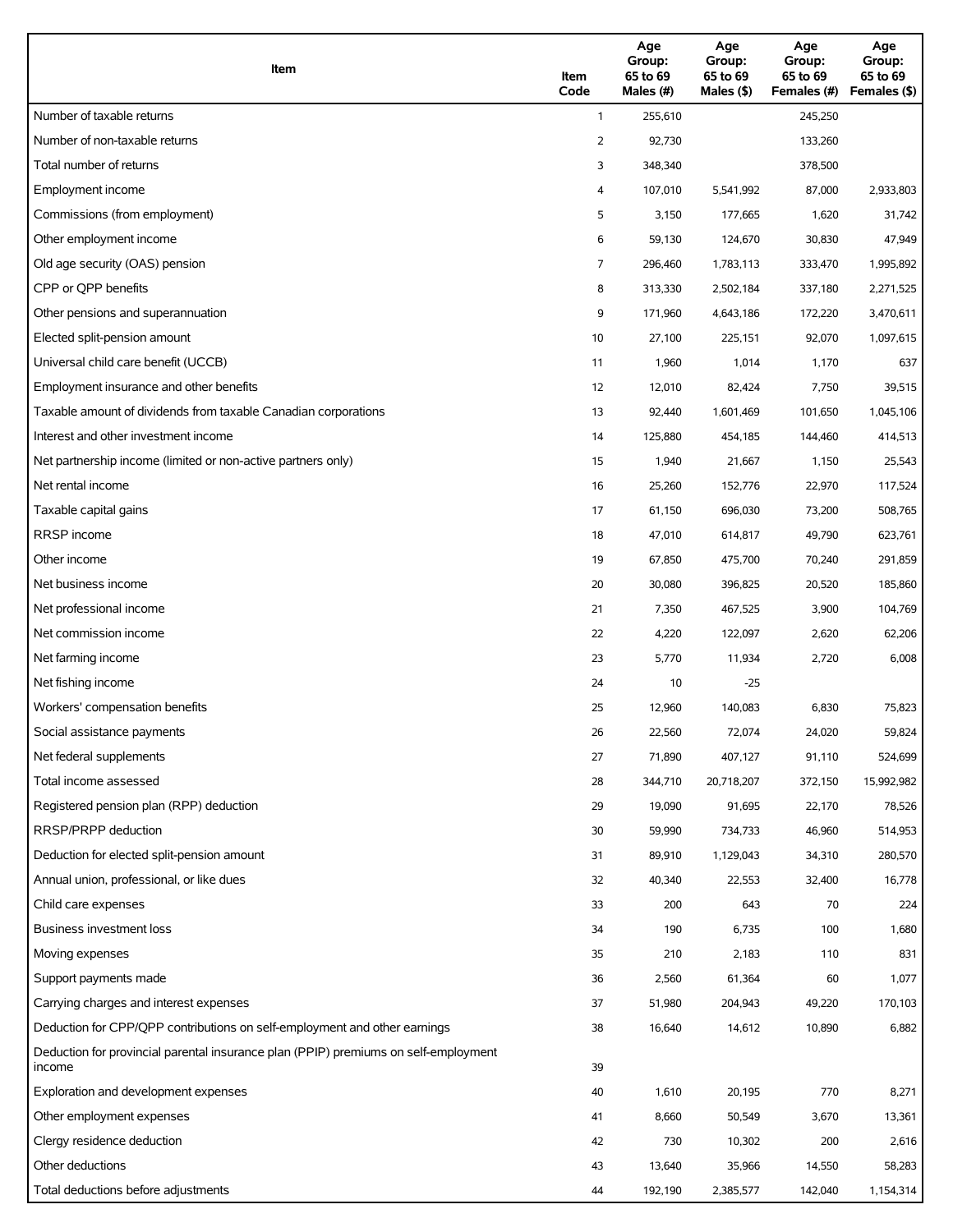| Item                                                                | <b>Item Code</b> | 65 to 69<br>Males (#) | 65 to 69<br>Males (\$) | Age Group: Age Group: Age Group:<br>65 to 69<br>Females (#) | Age Group:<br>65 to 69<br>Females (\$) |
|---------------------------------------------------------------------|------------------|-----------------------|------------------------|-------------------------------------------------------------|----------------------------------------|
| Social benefits repayment                                           | 45               | 34,440                | 112,998                | 24,890                                                      | 70,855                                 |
| Net income                                                          | 46               | 344,130               | 18,243,379             | 371,830                                                     | 14,775,969                             |
| Canadian Forces personnel and police deduction                      | 47               |                       |                        |                                                             |                                        |
| Security options deductions                                         | 48               | 400                   | 34,423                 | 100                                                         | 7,899                                  |
| Other payments deduction                                            | 49               | 84,900                | 618,975                | 98,770                                                      | 660,060                                |
| Non-capital losses of other years                                   | 50               | 710                   | 10,790                 | 490                                                         | 4,853                                  |
| Net capital losses of other years                                   | 51               | 15,610                | 70,992                 | 14,710                                                      | 43,315                                 |
| Capital gains deduction                                             | 52               | 1,150                 | 114,024                | 810                                                         | 58,870                                 |
| Northern residents deductions                                       | 53               | 210                   | 823                    | 110                                                         | 416                                    |
| Additional deductions                                               | 54               | 3,580                 | 15,218                 | 4,690                                                       | 14,023                                 |
| Farming/fishing losses of prior years                               | 55               | 220                   | 1,951                  |                                                             |                                        |
| Total deductions from net income                                    | 56               | 104,190               | 868,032                | 117,360                                                     | 790,101                                |
| Taxable income assessed                                             | 57               | 342,710               | 17,377,626             | 370,000                                                     | 13,987,175                             |
| Basic personal amount                                               | 58               | 348,340               | 3,990,030              | 378,500                                                     | 4,336,347                              |
| Age amount                                                          | 59               | 309,780               | 1,824,938              | 356,230                                                     | 2,189,995                              |
| Spouse or common-law partner amount                                 | 60               | 41,170                | 280,527                | 10,200                                                      | 69,650                                 |
| Amount for an eligible dependant                                    | 61               | 520                   | 4,828                  | 1,260                                                       | 10,084                                 |
| Family caregiver amount for children under 18 years of age          | 62               | 200                   | 484                    | 100                                                         | 229                                    |
| Amount for infirm dependants age 18 or older                        | 63               | 660                   | 2,729                  | 530                                                         | 2,034                                  |
| CPP or QPP contributions through employment                         | 64               | 82,440                | 119,976                | 67,600                                                      | 81,589                                 |
| CPP or QPP contributions on self-employment and other earnings      | 65               | 16,640                | 14,612                 | 10,890                                                      | 6,882                                  |
| Employment insurance premiums                                       | 66               | 83,190                | 51,009                 | 68,600                                                      | 36,078                                 |
| PPIP premiums paid                                                  | 67               |                       |                        |                                                             |                                        |
| PPIP premiums payable on employment income                          | 68               |                       |                        |                                                             |                                        |
| PPIP premiums payable on self-employment income                     | 69               |                       |                        |                                                             |                                        |
| Volunteer firefighters' amount/search and rescue volunteers' amount | 70               | 240                   | 732                    | 10                                                          | 36                                     |
| Canada employment amount                                            | 71               | 147,870               | 136,051                | 109,060                                                     | 104,557                                |
| Public transit amount                                               | 72               | 7,100                 | 7,830                  | 9,190                                                       | 9,153                                  |
| Children's arts amount                                              | 73               | 410                   | 123                    | 70                                                          | 22                                     |
| Home accessibility expenses                                         | 74               | 1,400                 | 6,415                  | 1,280                                                       | 5,574                                  |
| Home buyers' amount                                                 | 75               | 240                   | 1,073                  | 200                                                         | 833                                    |
| Pension income amount                                               | 76               | 186,100               | 360,481                | 221,080                                                     | 428,669                                |
| Caregiver amount                                                    | 77               | 3,830                 | 20,367                 | 3,170                                                       | 15,586                                 |
| Disability amount                                                   | 78               | 18,350                | 146,580                | 18,890                                                      | 150,866                                |
| Disability amount transferred from a dependant                      | 79               | 3,530                 | 28,567                 | 3,200                                                       | 25,307                                 |
| Interest paid on student loans                                      | 80               | 90                    | 61                     |                                                             |                                        |
| Tuition, education, and textbook amounts                            | 81               | 940                   | 2,523                  | 1,300                                                       | 2,654                                  |
| Tuition, education, and textbook amounts transferred from a child   | 82               | 4,850                 | 24,915                 | 1,470                                                       | 6,574                                  |
| Amounts transferred from spouse or common-law partner               | 83               | 41,870                | 228,279                | 44,600                                                      | 249,565                                |
| Medical expenses                                                    | 84               | 61,620                | 167,531                | 82,830                                                      | 239,140                                |
| Total tax credits on personal amounts                               | 85               | 348,340               | 1,113,108              | 378,500                                                     | 1,195,761                              |
| Allowable charitable donations and government gifts                 | 86               | 101,110               | 283,164                | 89,710                                                      | 182,674                                |
| Eligible cultural and ecological gifts                              | 87               |                       |                        | 100                                                         | 688                                    |
| Total tax credit on donations and gifts                             | 88               | 100,920               | 85,066                 | 89,560                                                      | 52,861                                 |
| Total federal non-refundable tax credits                            | 89               | 348,340               | 1,198,174              | 378,500                                                     | 1,248,622                              |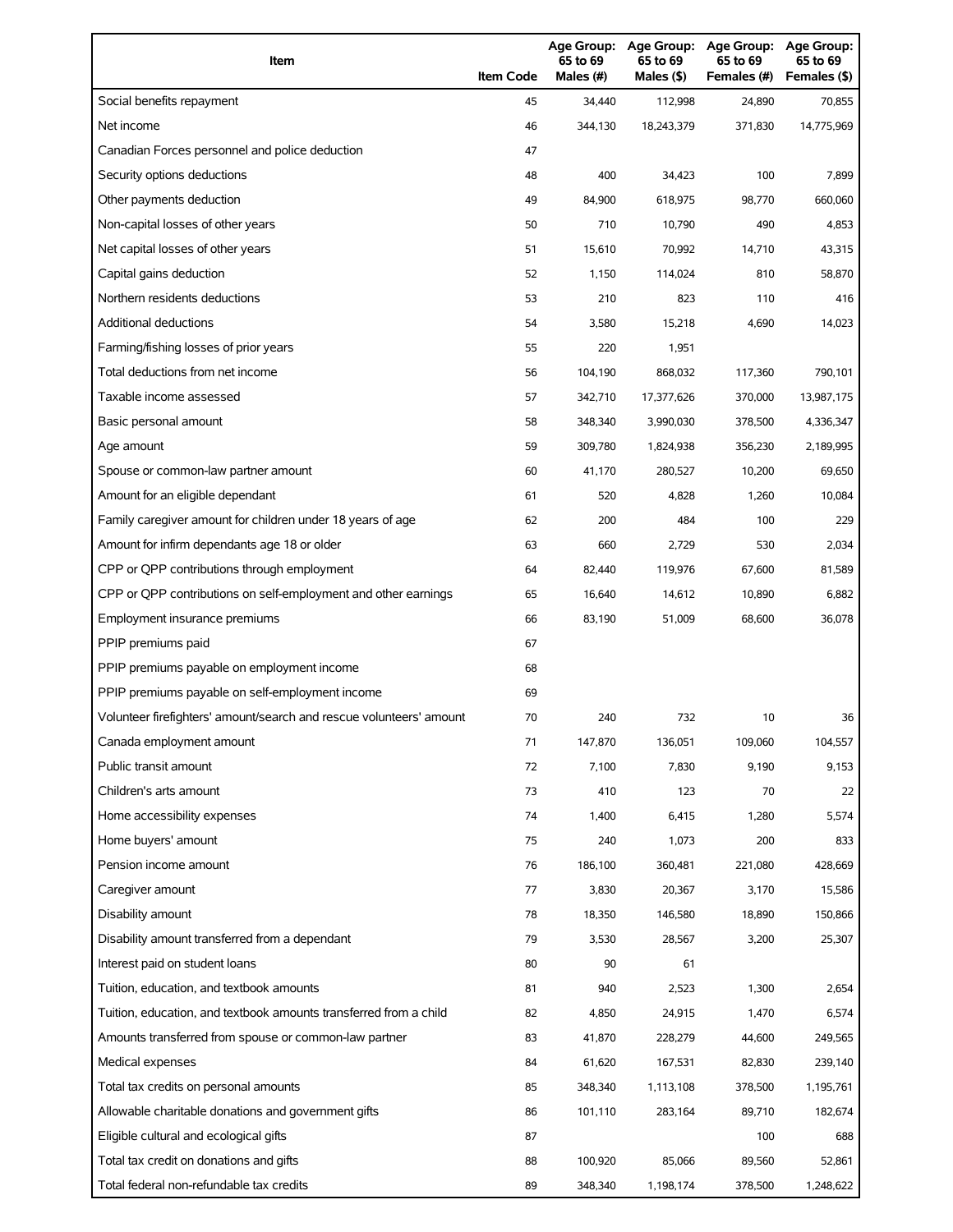| Item                                                        | <b>Item Code</b> | <b>Age Group:</b><br>65 to 69<br>Males (#) | <b>Age Group:</b><br>65 to 69<br>Males $(§)$ | <b>Age Group:</b><br>65 to 69<br>Females (#) | <b>Age Group:</b><br>65 to 69<br>Females (\$) |
|-------------------------------------------------------------|------------------|--------------------------------------------|----------------------------------------------|----------------------------------------------|-----------------------------------------------|
| Federal dividend tax credit                                 | 90               | 82,090                                     | 205,032                                      | 87,200                                       | 134,055                                       |
| Minimum tax carryover                                       | 91               | 1,000                                      | 3,981                                        | 620                                          | 3,805                                         |
| Basic federal tax                                           | 92               | 232,290                                    | 2,072,236                                    | 221,850                                      | 1,259,430                                     |
| Federal foreign tax credit                                  | 93               | 40,280                                     | 32,725                                       | 45,410                                       | 18,763                                        |
| Federal political contribution tax credit                   | 94               | 5,020                                      | 948                                          | 3,610                                        | 621                                           |
| Investment tax credit                                       | 95               | 490                                        | 2,579                                        | 280                                          | 446                                           |
| Labour-sponsored funds tax credit (federally registered)    | 96               |                                            |                                              |                                              |                                               |
| Labour-sponsored funds tax credit (provincially registered) | 97               |                                            |                                              |                                              |                                               |
| Alternative minimum tax payable                             | 98               | 710                                        | 4,648                                        | 470                                          | 3,004                                         |
| Net federal tax                                             | 99               | 231,630                                    | 2,036,620                                    | 221,310                                      | 1,239,697                                     |
| CPP contributions on self-employment                        | 100              | 16,640                                     | 29,224                                       | 10,890                                       | 13,764                                        |
| Social Benefits repayment                                   | 101              | 34,440                                     | 112,998                                      | 24,890                                       | 70,855                                        |
| Working income tax benefit (WITB)                           | 102              | 4,370                                      | 4,087                                        | 3,140                                        | 2,690                                         |
| Children's fitness tax credit                               | 103              | 820                                        | 62                                           | 210                                          | 14                                            |
| Eligible educator school supply tax credit                  | 104              | 50                                         | 4                                            | 100                                          | 6                                             |
| Net provincial or territorial tax                           | 105              | 250,890                                    | 1,217,400                                    | 241,100                                      | 722,931                                       |
| Total tax payable                                           | 106              | 255,610                                    | 3,396,251                                    | 245,250                                      | 2,047,254                                     |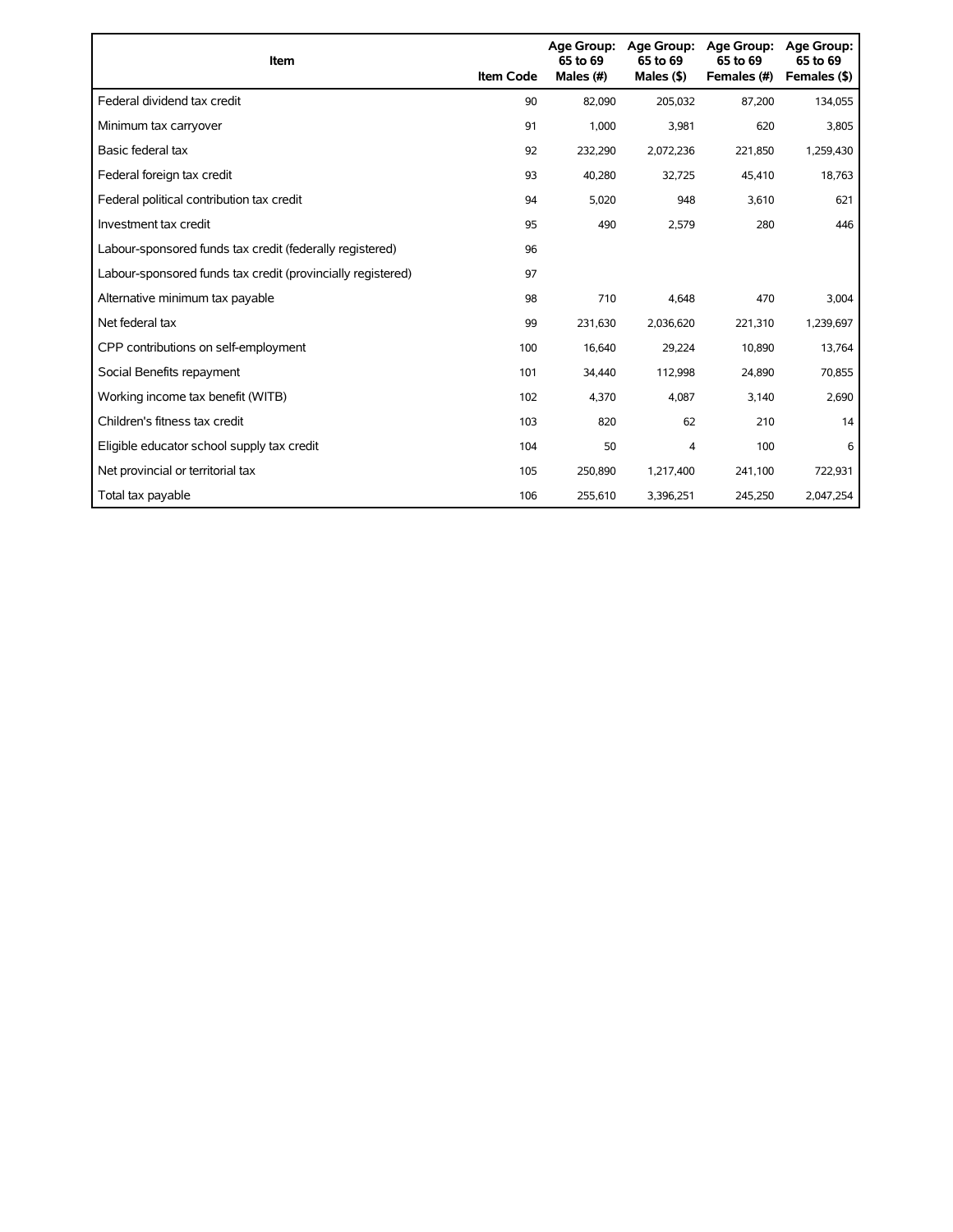| Item                                                                                          | Item<br>Code | Age<br>Group:<br>70 to 74<br>Males (#) | Age<br>Group:<br>70 to 74<br>Males (\$) | Age<br>Group:<br>70 to 74<br>Females (#) | Age<br>Group:<br>70 to 74<br>Females (\$) |
|-----------------------------------------------------------------------------------------------|--------------|----------------------------------------|-----------------------------------------|------------------------------------------|-------------------------------------------|
| Number of taxable returns                                                                     | $\mathbf{1}$ | 186,490                                |                                         | 178,070                                  |                                           |
| Number of non-taxable returns                                                                 | 2            | 76,510                                 |                                         | 110,720                                  |                                           |
| Total number of returns                                                                       | 3            | 263,000                                |                                         | 288,800                                  |                                           |
| Employment income                                                                             | 4            | 40,050                                 | 1,757,309                               | 27,460                                   | 731,595                                   |
| Commissions (from employment)                                                                 | 5            | 1,050                                  | 53,187                                  | 460                                      | 7,574                                     |
| Other employment income                                                                       | 6            | 43,800                                 | 47,520                                  | 19,920                                   | 16,684                                    |
| Old age security (OAS) pension                                                                | 7            | 248,550                                | 1,601,534                               | 274,550                                  | 1,759,410                                 |
| CPP or OPP benefits                                                                           | 8            | 248,720                                | 2,070,442                               | 261,320                                  | 1,810,209                                 |
| Other pensions and superannuation                                                             | 9            | 179,570                                | 4,785,334                               | 177,750                                  | 3,392,564                                 |
| Elected split-pension amount                                                                  | 10           | 24,310                                 | 197,810                                 | 77,430                                   | 925,911                                   |
| Universal child care benefit (UCCB)                                                           | 11           | 690                                    | 364                                     | 550                                      | 269                                       |
| Employment insurance and other benefits                                                       | 12           | 3,880                                  | 23,526                                  | 1,880                                    | 8,859                                     |
| Taxable amount of dividends from taxable Canadian corporations                                | 13           | 75,750                                 | 1,148,813                               | 83,840                                   | 796,404                                   |
| Interest and other investment income                                                          | 14           | 106,150                                | 364,373                                 | 120,810                                  | 345,931                                   |
| Net partnership income (limited or non-active partners only)                                  | 15           | 1,540                                  | 25,657                                  | 850                                      | 2,083                                     |
| Net rental income                                                                             | 16           | 16,660                                 | 118,434                                 | 14,720                                   | 92,230                                    |
| Taxable capital gains                                                                         | 17           | 51,910                                 | 586,942                                 | 61,970                                   | 410,179                                   |
| <b>RRSP</b> income                                                                            | 18           | 20,700                                 | 244,760                                 | 20,340                                   | 190,882                                   |
| Other income                                                                                  | 19           | 56,130                                 | 329,417                                 | 59,180                                   | 231,148                                   |
| Net business income                                                                           | 20           | 16,780                                 | 173,103                                 | 10,530                                   | 72,659                                    |
| Net professional income                                                                       | 21           | 4,790                                  | 252,688                                 | 1,840                                    | 38,215                                    |
| Net commission income                                                                         | 22           | 2,290                                  | 46,175                                  | 1,350                                    | 27,789                                    |
| Net farming income                                                                            | 23           | 4,910                                  | 3,236                                   | 2,230                                    | 5,497                                     |
| Net fishing income                                                                            | 24           |                                        |                                         | 10                                       | 14                                        |
| Workers' compensation benefits                                                                | 25           | 10,470                                 | 72,139                                  | 5,360                                    | 47,129                                    |
| Social assistance payments                                                                    | 26           | 14,720                                 | 28,174                                  | 20,160                                   | 29,529                                    |
| Net federal supplements                                                                       | 27           | 66,920                                 | 351,324                                 | 88,820                                   | 514,427                                   |
| Total income assessed                                                                         | 28           | 259,740                                | 14,283,252                              | 283,900                                  | 11,484,267                                |
| Registered pension plan (RPP) deduction                                                       | 29           | 3,240                                  | 13,251                                  | 3,180                                    | 9,017                                     |
| RRSP/PRPP deduction                                                                           | 30           | 15,480                                 | 184,210                                 | 9,710                                    | 122,476                                   |
| Deduction for elected split-pension amount                                                    | 31           | 92,530                                 | 1,124,780                               | 25,260                                   | 198,750                                   |
| Annual union, professional, or like dues                                                      | 32           | 20,390                                 | 7,311                                   | 10,780                                   | 4,054                                     |
| Child care expenses                                                                           | 33           | 60                                     | 141                                     | 10                                       | 65                                        |
| <b>Business investment loss</b>                                                               | 34           | 120                                    | 8,499                                   | 60                                       | 1,906                                     |
| Moving expenses                                                                               | 35           | 80                                     | 597                                     | 20                                       | 56                                        |
| Support payments made                                                                         | 36           | 1,760                                  | 34,629                                  | 30                                       | 183                                       |
| Carrying charges and interest expenses                                                        | 37           | 45,390                                 | 175,400                                 | 42,330                                   | 137,075                                   |
| Deduction for CPP/QPP contributions on self-employment and other earnings                     | 38           | 1,390                                  | 651                                     | 940                                      | 288                                       |
| Deduction for provincial parental insurance plan (PPIP) premiums on self-employment<br>income | 39           |                                        |                                         |                                          |                                           |
| Exploration and development expenses                                                          | 40           | 1,400                                  | 17,377                                  | 660                                      | 5,532                                     |
| Other employment expenses                                                                     | 41           | 3,070                                  | 17,822                                  | 1,130                                    | 3,938                                     |
| Clergy residence deduction                                                                    | 42           | 370                                    | 4,690                                   | 80                                       | 883                                       |
| Other deductions                                                                              | 43           | 10,510                                 | 60,705                                  | 11,440                                   | 109,733                                   |
| Total deductions before adjustments                                                           | 44           | 134,600                                | 1,650,104                               | 81,020                                   | 594,033                                   |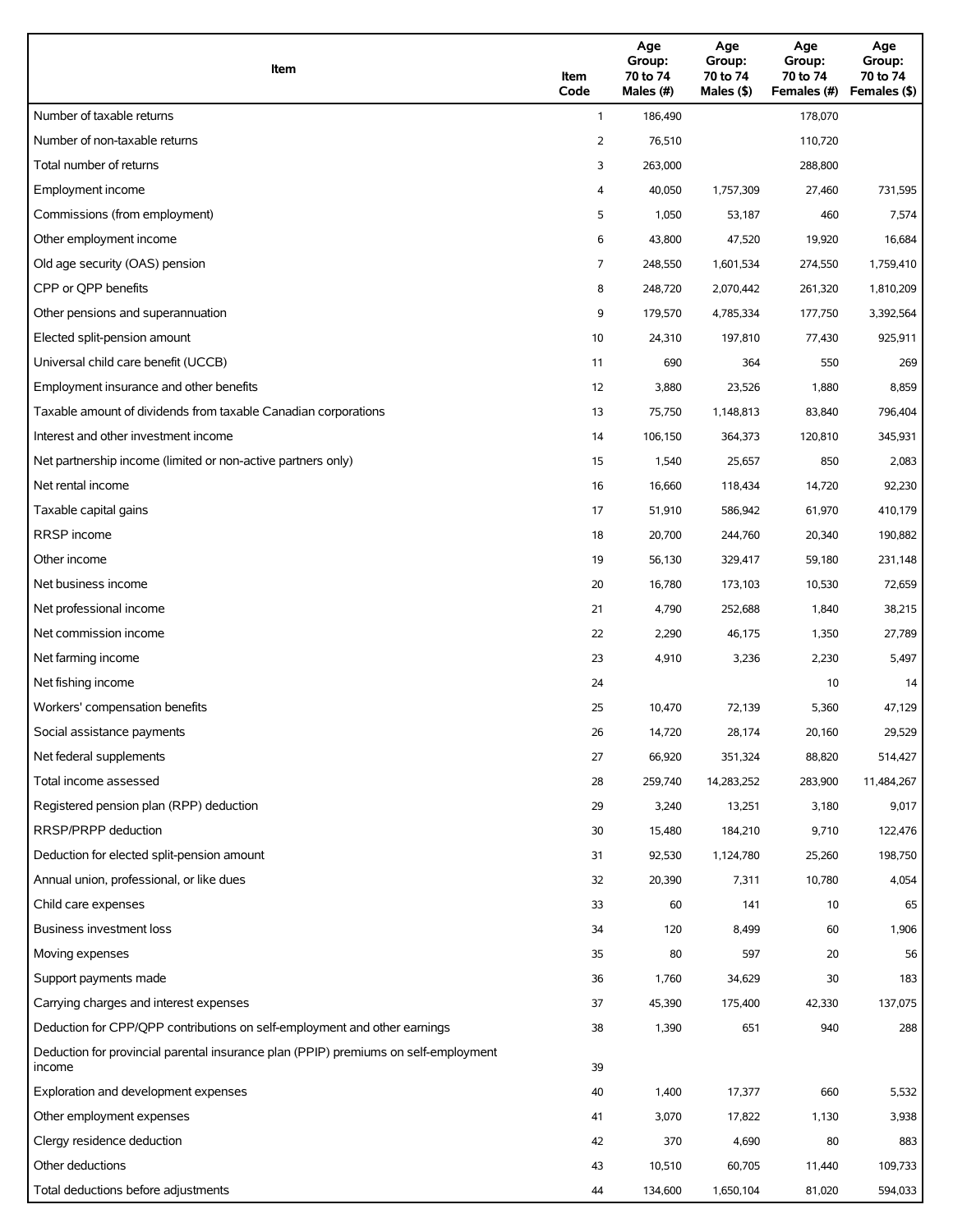| Item                                                                | <b>Item Code</b> | 70 to 74<br>Males (#) | 70 to 74<br>Males (\$) | Age Group: Age Group: Age Group:<br>70 to 74<br>Females (#) | Age Group:<br>70 to 74<br>Females (\$) |
|---------------------------------------------------------------------|------------------|-----------------------|------------------------|-------------------------------------------------------------|----------------------------------------|
| Social benefits repayment                                           | 45               | 25,770                | 98,748                 | 21,800                                                      | 73,802                                 |
| Net income                                                          | 46               | 259,440               | 12,548,367             | 283,780                                                     | 10,819,572                             |
| Canadian Forces personnel and police deduction                      | 47               |                       |                        |                                                             |                                        |
| Security options deductions                                         | 48               | 150                   | 11,437                 | 20                                                          | 440                                    |
| Other payments deduction                                            | 49               | 75,660                | 451,396                | 93,730                                                      | 590,899                                |
| Non-capital losses of other years                                   | 50               | 360                   | 10,583                 | 160                                                         | 1,549                                  |
| Net capital losses of other years                                   | 51               | 13,950                | 66,561                 | 13,510                                                      | 37,705                                 |
| Capital gains deduction                                             | 52               | 850                   | 78,661                 | 680                                                         | 49,045                                 |
| Northern residents deductions                                       | 53               | 110                   | 390                    |                                                             |                                        |
| Additional deductions                                               | 54               | 5,640                 | 16,934                 | 6,210                                                       | 17,511                                 |
| Farming/fishing losses of prior years                               | 55               | 190                   | 1,781                  |                                                             |                                        |
| Total deductions from net income                                    | 56               | 93,870                | 641,447                | 111,440                                                     | 698,090                                |
| Taxable income assessed                                             | 57               | 258,450               | 11,909,410             | 282,510                                                     | 10,122,558                             |
| Basic personal amount                                               | 58               | 263,000               | 3,013,322              | 288,800                                                     | 3,309,192                              |
| Age amount                                                          | 59               | 241,990               | 1,475,088              | 273,420                                                     | 1,719,954                              |
| Spouse or common-law partner amount                                 | 60               | 20,600                | 122,033                | 5,070                                                       | 35,348                                 |
| Amount for an eligible dependant                                    | 61               | 260                   | 2,180                  | 690                                                         | 5,103                                  |
| Family caregiver amount for children under 18 years of age          | 62               | 80                    | 168                    | 40                                                          | 100                                    |
| Amount for infirm dependants age 18 or older                        | 63               | 430                   | 1,635                  | 330                                                         | 1,208                                  |
| CPP or QPP contributions through employment                         | 64               | 7,130                 | 5,934                  | 5,050                                                       | 3,348                                  |
| CPP or QPP contributions on self-employment and other earnings      | 65               | 1,390                 | 651                    | 940                                                         | 288                                    |
| Employment insurance premiums                                       | 66               | 27,130                | 13,420                 | 18,610                                                      | 7,877                                  |
| PPIP premiums paid                                                  | 67               |                       |                        |                                                             |                                        |
| PPIP premiums payable on employment income                          | 68               |                       |                        |                                                             |                                        |
| PPIP premiums payable on self-employment income                     | 69               |                       |                        |                                                             |                                        |
| Volunteer firefighters' amount/search and rescue volunteers' amount | 70               | 120                   | 366                    |                                                             |                                        |
| Canada employment amount                                            | 71               | 77,120                | 56,175                 | 44,950                                                      | 34,911                                 |
| Public transit amount                                               | 72               | 3,280                 | 2,992                  | 4,410                                                       | 3,585                                  |
| Children's arts amount                                              | 73               | 140                   | 46                     | 40                                                          | 14                                     |
| Home accessibility expenses                                         | 74               | 1,430                 | 6,358                  | 1,230                                                       | 5,049                                  |
| Home buyers' amount                                                 | 75               | 120                   | 528                    | 90                                                          | 384                                    |
| Pension income amount                                               | 76               | 187,280               | 361,989                | 204,400                                                     | 394,100                                |
| Caregiver amount                                                    | 77               | 1,930                 | 10,334                 | 1,570                                                       | 7,864                                  |
| Disability amount                                                   | 78               | 16,850                | 134,647                | 17,060                                                      | 136,215                                |
| Disability amount transferred from a dependant                      | 79               | 2,030                 | 16,037                 | 1,720                                                       | 13,517                                 |
| Interest paid on student loans                                      | 80               |                       |                        | 30                                                          | 12                                     |
| Tuition, education, and textbook amounts                            | 81               | 380                   | 917                    | 540                                                         | 1,039                                  |
| Tuition, education, and textbook amounts transferred from a child   | 82               | 1,350                 | 6,519                  | 380                                                         | 1,642                                  |
| Amounts transferred from spouse or common-law partner               | 83               | 52,160                | 289,743                | 35,320                                                      | 191,143                                |
| Medical expenses                                                    | 84               | 54,010                | 160,780                | 69,320                                                      | 218,373                                |
| Total tax credits on personal amounts                               | 85               | 263,000               | 852,286                | 288,800                                                     | 913,542                                |
| Allowable charitable donations and government gifts                 | 86               | 83,390                | 246,103                | 71,530                                                      | 147,598                                |
| Eligible cultural and ecological gifts                              | 87               | 110                   | 676                    | 110                                                         | 813                                    |
| Total tax credit on donations and gifts                             | 88               | 83,310                | 72,898                 | 71,480                                                      | 42,335                                 |
| Total federal non-refundable tax credits                            | 89               | 263,000               | 925,184                | 288,800                                                     | 955,877                                |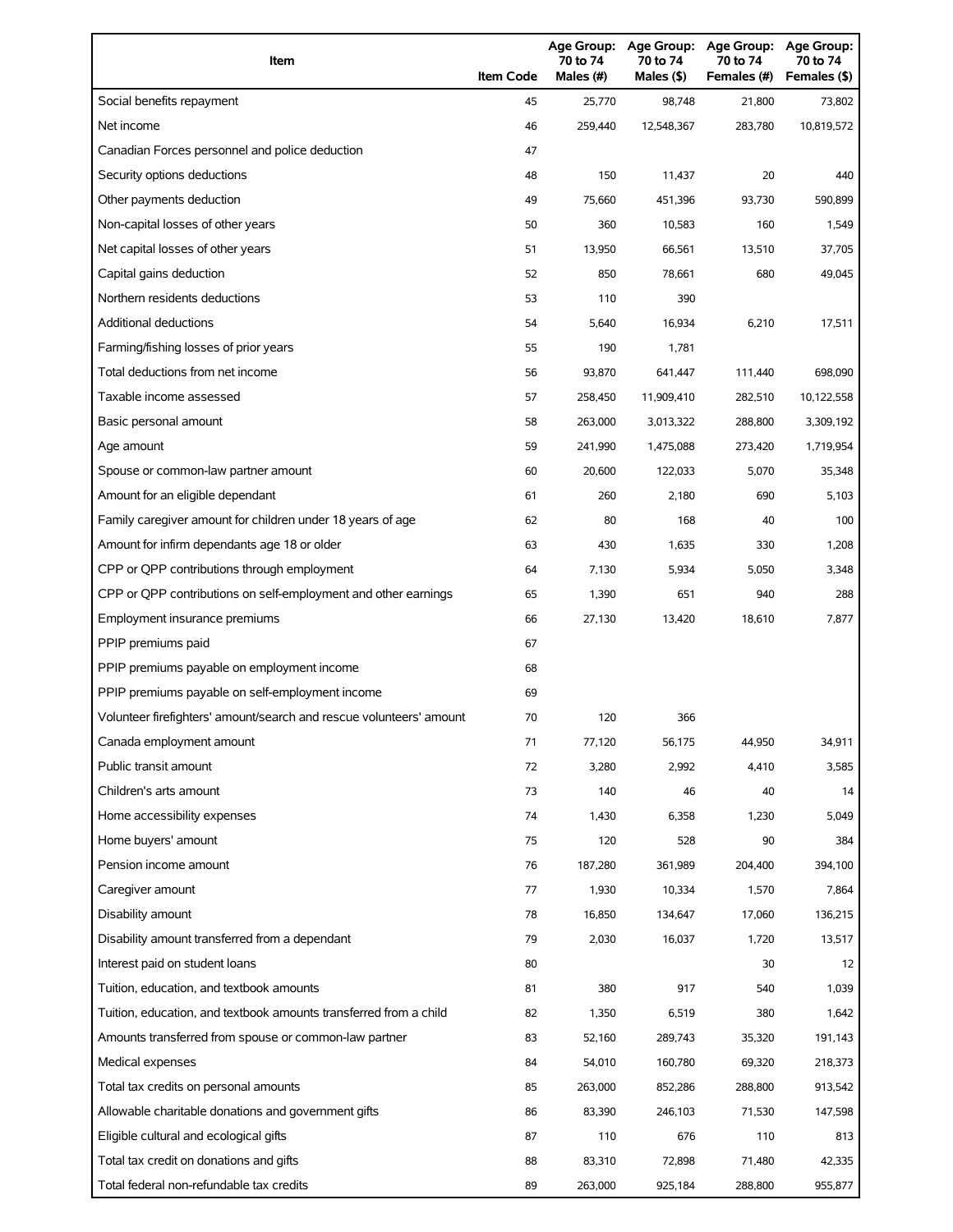| Item                                                        | <b>Item Code</b> | Age Group:<br>70 to 74<br>Males (#) | <b>Age Group:</b><br>70 to 74<br>Males $($ \$) | Age Group:<br>70 to 74<br>Females (#) | <b>Age Group:</b><br>70 to 74<br>Females (\$) |
|-------------------------------------------------------------|------------------|-------------------------------------|------------------------------------------------|---------------------------------------|-----------------------------------------------|
| Federal dividend tax credit                                 | 90               | 66,980                              | 150,486                                        | 72,180                                | 106,659                                       |
| Minimum tax carryover                                       | 91               | 660                                 | 2,532                                          | 420                                   | 1,320                                         |
| Basic federal tax                                           | 92               | 166,500                             | 1,296,212                                      | 159,430                               | 863,035                                       |
| Federal foreign tax credit                                  | 93               | 34,970                              | 20,708                                         | 39,480                                | 14,013                                        |
| Federal political contribution tax credit                   | 94               | 5,010                               | 953                                            | 3,530                                 | 582                                           |
| Investment tax credit                                       | 95               | 440                                 | 2,772                                          | 230                                   | 516                                           |
| Labour-sponsored funds tax credit (federally registered)    | 96               |                                     |                                                |                                       |                                               |
| Labour-sponsored funds tax credit (provincially registered) | 97               |                                     |                                                |                                       |                                               |
| Alternative minimum tax payable                             | 98               | 410                                 | 3,745                                          | 280                                   | 1,644                                         |
| Net federal tax                                             | 99               | 166,030                             | 1,272,711                                      | 159,070                               | 847,986                                       |
| CPP contributions on self-employment                        | 100              | 1,390                               | 1,302                                          | 940                                   | 577                                           |
| Social Benefits repayment                                   | 101              | 25,770                              | 98,748                                         | 21,800                                | 73,802                                        |
| Working income tax benefit (WITB)                           | 102              | 1,520                               | 1,621                                          | 1,320                                 | 1,217                                         |
| Children's fitness tax credit                               | 103              | 260                                 | 21                                             | 100                                   |                                               |
| Eligible educator school supply tax credit                  | 104              |                                     |                                                |                                       |                                               |
| Net provincial or territorial tax                           | 105              | 185,430                             | 764,870                                        | 177,160                               | 495,972                                       |
| Total tax payable                                           | 106              | 186,490                             | 2,137,635                                      | 178,070                               | 1,418,340                                     |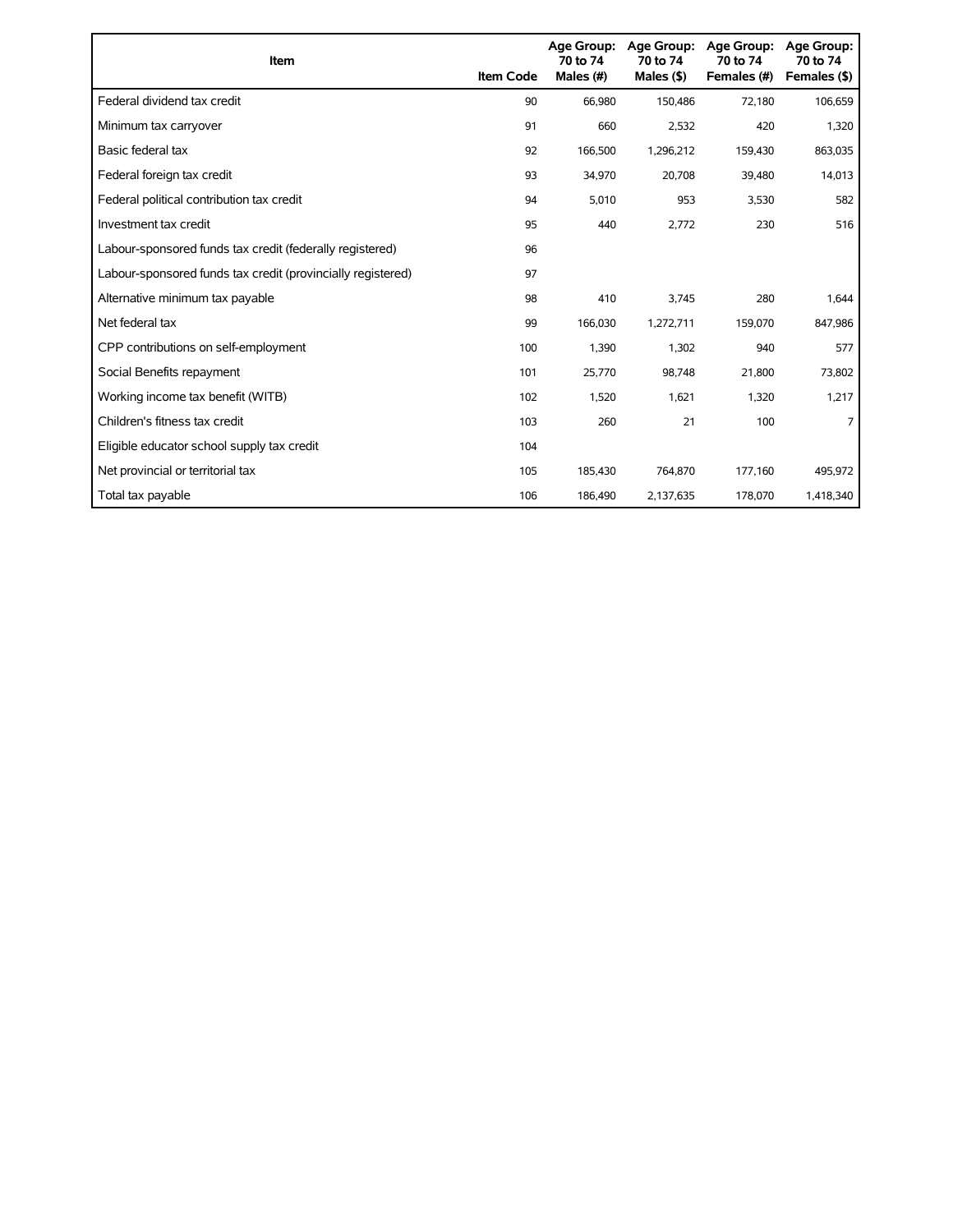| Item                                                                                          | Item<br>Code   | Age<br>Group:<br>75 to 79<br>Males (#) | Age<br>Group:<br>75 to 79<br>Males $(\$)$ | Age<br>Group:<br>75 to 79<br>Females (#) | Age<br>Group:<br>75 to 79<br>Females (\$) |
|-----------------------------------------------------------------------------------------------|----------------|----------------------------------------|-------------------------------------------|------------------------------------------|-------------------------------------------|
| Number of taxable returns                                                                     | $\mathbf{1}$   | 126,580                                |                                           | 123,510                                  |                                           |
| Number of non-taxable returns                                                                 | 2              | 58,500                                 |                                           | 92,490                                   |                                           |
| Total number of returns                                                                       | 3              | 185,080                                |                                           | 216,000                                  |                                           |
| Employment income                                                                             | 4              | 13,810                                 | 534,260                                   | 8,150                                    | 176,696                                   |
| Commissions (from employment)                                                                 | 5              | 340                                    | 19,410                                    | 140                                      | 1,137                                     |
| Other employment income                                                                       | 6              | 30,150                                 | 22,092                                    | 12,300                                   | 8,946                                     |
| Old age security (OAS) pension                                                                | $\overline{7}$ | 176,270                                | 1,120,428                                 | 207,260                                  | 1,303,445                                 |
| CPP or OPP benefits                                                                           | 8              | 173,010                                | 1,458,823                                 | 190,410                                  | 1,335,789                                 |
| Other pensions and superannuation                                                             | 9              | 138,120                                | 3,518,756                                 | 144,040                                  | 2,509,985                                 |
| Elected split-pension amount                                                                  | 10             | 17,260                                 | 130,569                                   | 50,500                                   | 570,942                                   |
| Universal child care benefit (UCCB)                                                           | 11             | 230                                    | 102                                       | 230                                      | 112                                       |
| Employment insurance and other benefits                                                       | 12             | 1,090                                  | 5,412                                     | 420                                      | 1,651                                     |
| Taxable amount of dividends from taxable Canadian corporations                                | 13             | 56,310                                 | 807,568                                   | 65,050                                   | 564,426                                   |
| Interest and other investment income                                                          | 14             | 83,260                                 | 266,706                                   | 99,880                                   | 294,570                                   |
| Net partnership income (limited or non-active partners only)                                  | 15             | 1,030                                  | 12,611                                    | 650                                      | 1,108                                     |
| Net rental income                                                                             | 16             | 10,790                                 | 88,450                                    | 9,330                                    | 72,689                                    |
| Taxable capital gains                                                                         | 17             | 39,720                                 | 449,777                                   | 49,370                                   | 359,377                                   |
| <b>RRSP</b> income                                                                            | 18             |                                        |                                           | 5,470                                    | 25,026                                    |
| Other income                                                                                  | 19             | 41,460                                 | 229,396                                   | 46,160                                   | 208,709                                   |
| Net business income                                                                           | 20             | 7,790                                  | 62,289                                    | 4,220                                    | 30,370                                    |
| Net professional income                                                                       | 21             | 2,430                                  | 96,431                                    | 670                                      | 11,232                                    |
| Net commission income                                                                         | 22             | 1,080                                  | 15,565                                    | 520                                      | 7,737                                     |
| Net farming income                                                                            | 23             | 3,450                                  | 6,389                                     | 1,530                                    | 3,681                                     |
| Net fishing income                                                                            | 24             |                                        |                                           |                                          |                                           |
| Workers' compensation benefits                                                                | 25             | 10,190                                 | 69,597                                    | 5,350                                    | 48,594                                    |
| Social assistance payments                                                                    | 26             | 11,200                                 | 21,523                                    | 18,880                                   | 25,898                                    |
| Net federal supplements                                                                       | 27             | 50,160                                 | 260,181                                   | 75,490                                   | 467,620                                   |
| Total income assessed                                                                         | 28             | 182,450                                | 9,234,519                                 | 212,710                                  | 8,042,325                                 |
| Registered pension plan (RPP) deduction                                                       | 29             | 440                                    | 856                                       | 420                                      | 751                                       |
| RRSP/PRPP deduction                                                                           | 30             | 3,210                                  | 24,203                                    | 1,720                                    | 14,309                                    |
| Deduction for elected split-pension amount                                                    | 31             | 67,220                                 | 781,500                                   | 14,250                                   | 103,390                                   |
| Annual union, professional, or like dues                                                      | 32             | 11,300                                 | 2,417                                     | 3,770                                    | 842                                       |
| Child care expenses                                                                           | 33             |                                        |                                           |                                          |                                           |
| Business investment loss                                                                      | 34             | 50                                     | 1,456                                     | 30                                       | 356                                       |
| Moving expenses                                                                               | 35             | 30                                     | 204                                       | 10                                       | 17                                        |
| Support payments made                                                                         | 36             | 1,210                                  | 16,838                                    | 20                                       | 55                                        |
| Carrying charges and interest expenses                                                        | 37             | 33,720                                 | 107,664                                   | 32,330                                   | 98,178                                    |
| Deduction for CPP/QPP contributions on self-employment and other earnings                     | 38             |                                        |                                           |                                          |                                           |
| Deduction for provincial parental insurance plan (PPIP) premiums on self-employment<br>income | 39             |                                        |                                           |                                          |                                           |
| Exploration and development expenses                                                          | 40             | 1,020                                  | 6,949                                     | 580                                      | 4,786                                     |
| Other employment expenses                                                                     | 41             | 950                                    | 5,486                                     | 310                                      | 985                                       |
| Clergy residence deduction                                                                    | 42             | 160                                    | 1,594                                     | 20                                       | 165                                       |
| Other deductions                                                                              | 43             | 7,740                                  | 51,577                                    | 9,010                                    | 117,182                                   |
| Total deductions before adjustments                                                           | 44             | 91,370                                 | 1,000,842                                 | 51,050                                   | 341,146                                   |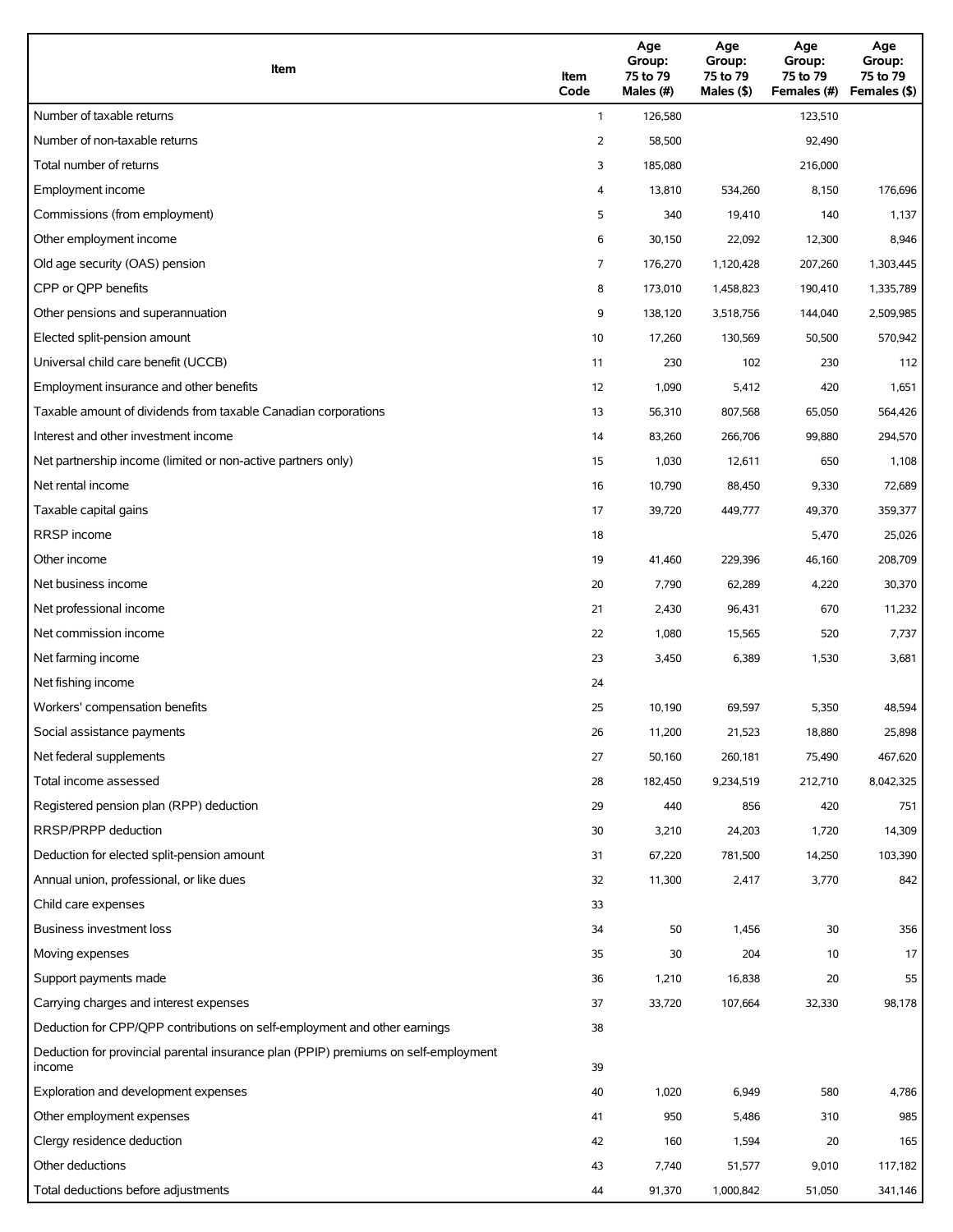| Item                                                                | <b>Item Code</b> | Age Group:<br>75 to 79<br>Males (#) | <b>Age Group:</b><br>75 to 79<br>Males (\$) | <b>Age Group:</b><br>75 to 79<br>Females (#) | <b>Age Group:</b><br>75 to 79<br>Females (\$) |
|---------------------------------------------------------------------|------------------|-------------------------------------|---------------------------------------------|----------------------------------------------|-----------------------------------------------|
| Social benefits repayment                                           | 45               | 15,650                              | 59,857                                      | 14,840                                       | 51,152                                        |
| Net income                                                          | 46               | 182,290                             | 8,180,266                                   | 212,650                                      | 7,651,100                                     |
| Canadian Forces personnel and police deduction                      | 47               |                                     |                                             |                                              |                                               |
| Security options deductions                                         | 48               | 60                                  | 4,052                                       |                                              |                                               |
| Other payments deduction                                            | 49               | 58,720                              | 351,173                                     | 80,210                                       | 541,906                                       |
| Non-capital losses of other years                                   | 50               | 130                                 | 3,013                                       | 80                                           | 1,466                                         |
| Net capital losses of other years                                   | 51               | 10,470                              | 42,890                                      | 10,350                                       | 29,434                                        |
| Capital gains deduction                                             | 52               | 610                                 | 63,346                                      | 480                                          | 35,733                                        |
| Northern residents deductions                                       | 53               |                                     |                                             | 50                                           | 164                                           |
| Additional deductions                                               | 54               | 5,540                               | 14,194                                      | 6,350                                        | 20,124                                        |
| Farming/fishing losses of prior years                               | 55               | 90                                  | 802                                         |                                              |                                               |
| Total deductions from net income                                    | 56               | 72,960                              | 480,094                                     | 94,730                                       | 629,485                                       |
| Taxable income assessed                                             | 57               | 181,490                             | 7,701,365                                   | 211,550                                      | 7,022,526                                     |
| Basic personal amount                                               | 58               | 185,070                             | 2,120,921                                   | 216,000                                      | 2,475,674                                     |
| Age amount                                                          | 59               | 172,760                             | 1,081,165                                   | 205,760                                      | 1,323,908                                     |
| Spouse or common-law partner amount                                 | 60               | 12,480                              | 66,091                                      | 2,910                                        | 19,990                                        |
| Amount for an eligible dependant                                    | 61               | 140                                 | 974                                         | 470                                          | 3,013                                         |
| Family caregiver amount for children under 18 years of age          | 62               |                                     |                                             |                                              |                                               |
| Amount for infirm dependants age 18 or older                        | 63               | 280                                 | 1,015                                       | 200                                          | 761                                           |
| CPP or QPP contributions through employment                         | 64               | 510                                 | 251                                         | 290                                          | 131                                           |
| CPP or QPP contributions on self-employment and other earnings      | 65               |                                     |                                             |                                              |                                               |
| Employment insurance premiums                                       | 66               | 7,790                               | 3,142                                       | 4,520                                        | 1,528                                         |
| PPIP premiums paid                                                  | 67               |                                     |                                             |                                              |                                               |
| PPIP premiums payable on employment income                          | 68               |                                     |                                             |                                              |                                               |
| PPIP premiums payable on self-employment income                     | 69               |                                     |                                             |                                              |                                               |
| Volunteer firefighters' amount/search and rescue volunteers' amount | 70               |                                     |                                             |                                              |                                               |
| Canada employment amount                                            | 71               | 41,740                              | 23,506                                      | 19,860                                       | 11,763                                        |
| Public transit amount                                               | 72               | 1,690                               | 1,322                                       | 2,640                                        | 1,812                                         |
| Children's arts amount                                              | 73               | 50                                  | 16                                          | 20                                           | 5                                             |
| Home accessibility expenses                                         | 74               | 1,200                               | 4,923                                       | 970                                          | 3,896                                         |
| Home buyers' amount                                                 | 75               | 60                                  | 228                                         | 40                                           | 144                                           |
| Pension income amount                                               | 76               | 141,880                             | 272,138                                     | 156,620                                      | 297,984                                       |
| Caregiver amount                                                    | 77               | 1,050                               | 5,949                                       | 880                                          | 4,532                                         |
| Disability amount                                                   | 78               | 15,770                              | 126,031                                     | 16,890                                       | 134,899                                       |
| Disability amount transferred from a dependant                      | 79               |                                     |                                             | 1,030                                        | 7,989                                         |
| Interest paid on student loans                                      | 80               |                                     |                                             |                                              |                                               |
| Tuition, education, and textbook amounts                            | 81               | 150                                 | 280                                         | 200                                          | 261                                           |
| Tuition, education, and textbook amounts transferred from a child   | 82               | 400                                 | 2,017                                       | 200                                          | 924                                           |
| Amounts transferred from spouse or common-law partner               | 83               | 47,930                              | 272,234                                     | 25,100                                       | 132,472                                       |
| Medical expenses                                                    | 84               | 40,950                              | 195,962                                     | 51,500                                       | 166,426                                       |
| Total tax credits on personal amounts                               | 85               | 185,070                             | 628,100                                     | 216,000                                      | 688,223                                       |
| Allowable charitable donations and government gifts                 | 86               | 60,440                              | 186,196                                     | 55,390                                       | 121,943                                       |
| Eligible cultural and ecological gifts                              | 87               |                                     |                                             | 80                                           | 284                                           |
| Total tax credit on donations and gifts                             | 88               | 60,410                              | 55,210                                      | 55,360                                       | 34,871                                        |
| Total federal non-refundable tax credits                            | 89               | 185,070                             | 683,310                                     | 216,000                                      | 723,093                                       |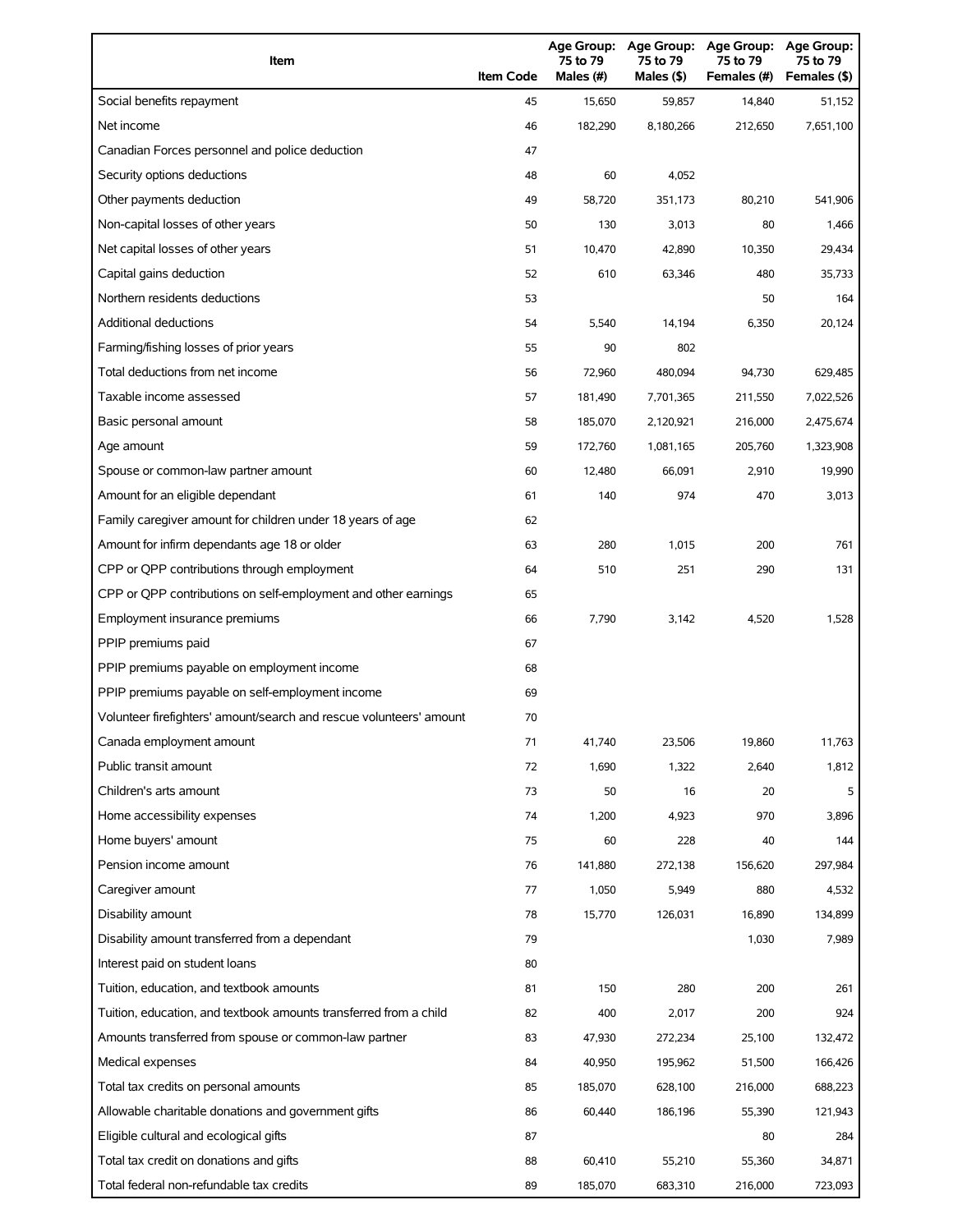| Item                                                        | <b>Item Code</b> | 75 to 79<br>Males (#) | Age Group: Age Group:<br>75 to 79<br>Males $($ \$) | <b>Age Group:</b><br>75 to 79<br>Females (#) | <b>Age Group:</b><br>75 to 79<br>Females (\$) |
|-------------------------------------------------------------|------------------|-----------------------|----------------------------------------------------|----------------------------------------------|-----------------------------------------------|
| Federal dividend tax credit                                 | 90               | 48,520                | 108,077                                            | 54,220                                       | 77,117                                        |
| Minimum tax carryover                                       | 91               | 360                   | 1,164                                              | 260                                          | 709                                           |
| Basic federal tax                                           | 92               | 107,860               | 764,195                                            | 107,570                                      | 562,186                                       |
| Federal foreign tax credit                                  | 93               | 26,380                | 13,359                                             | 30,580                                       | 12,381                                        |
| Federal political contribution tax credit                   | 94               | 4,190                 | 732                                                | 2,820                                        | 468                                           |
| Investment tax credit                                       | 95               | 300                   | 758                                                | 200                                          | 468                                           |
| Labour-sponsored funds tax credit (federally registered)    | 96               |                       |                                                    |                                              |                                               |
| Labour-sponsored funds tax credit (provincially registered) | 97               |                       |                                                    |                                              |                                               |
| Alternative minimum tax payable                             | 98               | 220                   | 1,796                                              | 180                                          | 1,289                                         |
| Net federal tax                                             | 99               | 107,540               | 749,794                                            | 107,270                                      | 548,909                                       |
| CPP contributions on self-employment                        | 100              |                       |                                                    |                                              |                                               |
| Social Benefits repayment                                   | 101              | 15,650                | 59,857                                             | 14,840                                       | 51,152                                        |
| Working income tax benefit (WITB)                           | 102              | 710                   | 799                                                | 660                                          | 613                                           |
| Children's fitness tax credit                               | 103              | 100                   | 7                                                  | 30                                           | 2                                             |
| Eligible educator school supply tax credit                  | 104              |                       |                                                    |                                              |                                               |
| Net provincial or territorial tax                           | 105              | 126,010               | 453,595                                            | 123,020                                      | 324,019                                       |
| Total tax payable                                           | 106              | 126,580               | 1,263,246                                          | 123,510                                      | 924,081                                       |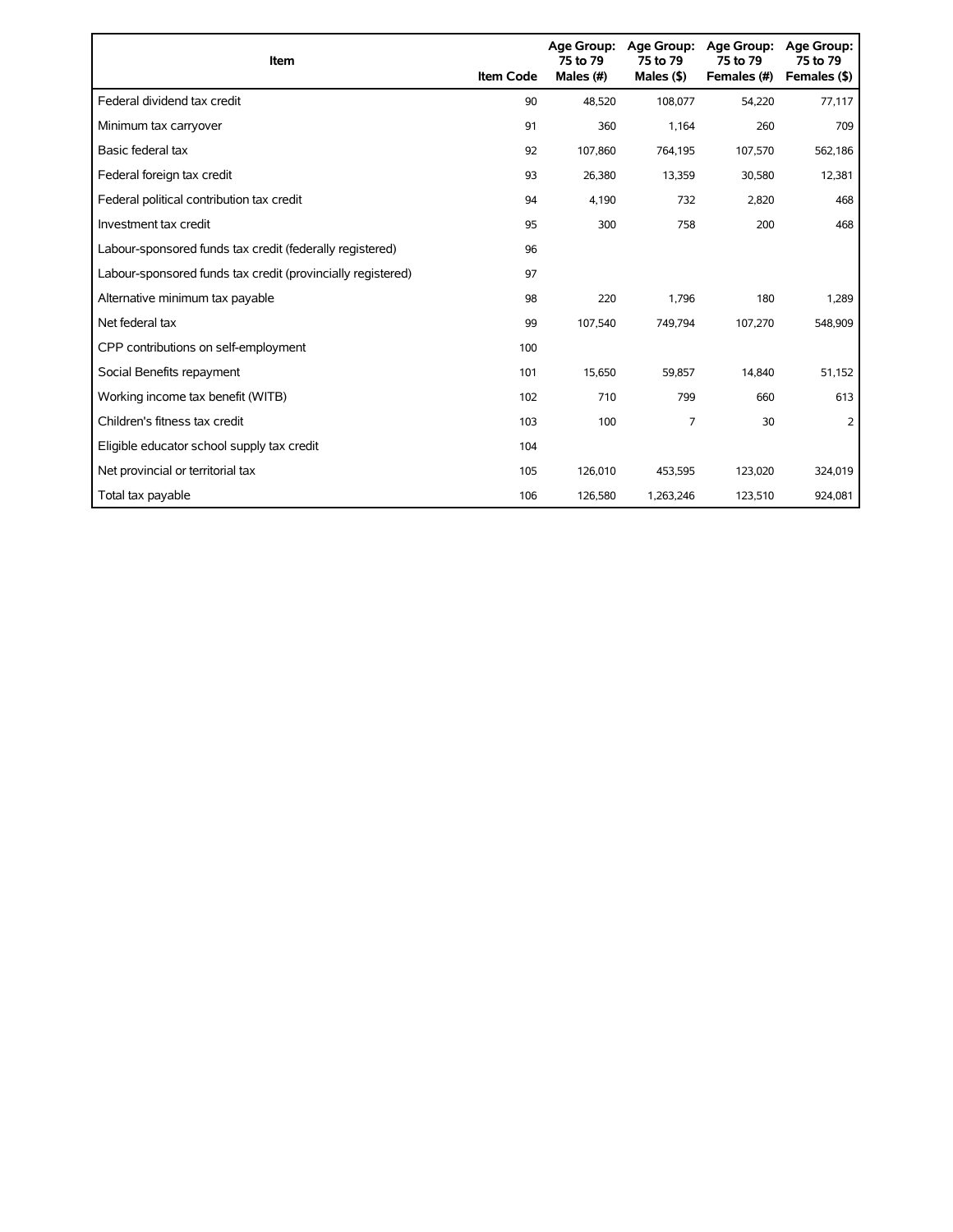| Item                                                                                          | Item<br>Code   | Age<br>Group:<br>80 and<br>over Males<br>(#) | Age<br>Group:<br>80 and<br>over Males<br>(5) | Age<br>Group:<br>80 and<br>over<br>Females (#) | Age<br>Group:<br>80 and<br>over<br>Females (\$) |
|-----------------------------------------------------------------------------------------------|----------------|----------------------------------------------|----------------------------------------------|------------------------------------------------|-------------------------------------------------|
| Number of taxable returns                                                                     | $\mathbf{1}$   | 172,650                                      |                                              | 214,590                                        |                                                 |
| Number of non-taxable returns                                                                 | 2              | 79,110                                       |                                              | 164,530                                        |                                                 |
| Total number of returns                                                                       | 3              | 251,760                                      |                                              | 379,120                                        |                                                 |
| Employment income                                                                             | 4              | 7,080                                        | 324,816                                      | 4,050                                          | 105,122                                         |
| Commissions (from employment)                                                                 | 5              | 140                                          | 10,330                                       | 40                                             | 942                                             |
| Other employment income                                                                       | 6              | 42,150                                       | 34,125                                       | 16,570                                         | 9,137                                           |
| Old age security (OAS) pension                                                                | $\overline{7}$ | 244,690                                      | 1,509,701                                    | 371,380                                        | 2,283,724                                       |
| CPP or QPP benefits                                                                           | 8              | 233,860                                      | 2,056,900                                    | 333,740                                        | 2,544,403                                       |
| Other pensions and superannuation                                                             | 9              | 189,500                                      | 4,331,138                                    | 246,400                                        | 3,738,117                                       |
| Elected split-pension amount                                                                  | 10             | 18,900                                       | 124,420                                      | 47,510                                         | 509,787                                         |
| Universal child care benefit (UCCB)                                                           | 11             | 80                                           | 37                                           | 90                                             | 50                                              |
| Employment insurance and other benefits                                                       | 12             | 360                                          | 1,171                                        | 130                                            | 296                                             |
| Taxable amount of dividends from taxable Canadian corporations                                |                |                                              |                                              |                                                |                                                 |
| Interest and other investment income                                                          | 13             | 84,910                                       | 1,275,486                                    | 122,400                                        | 1,402,151                                       |
|                                                                                               | 14             | 141,060                                      | 532,285                                      | 214,230                                        | 773,518                                         |
| Net partnership income (limited or non-active partners only)                                  | 15             | 1,160                                        | 9,266                                        | 890                                            | 2,007                                           |
| Net rental income                                                                             | 16             | 10,850                                       | 139,599                                      | 10,720                                         | 105,686                                         |
| Taxable capital gains                                                                         | 17             | 62,750                                       | 1,068,884                                    | 96,800                                         | 1,220,688                                       |
| RRSP income                                                                                   | 18             |                                              |                                              | 21,800                                         | 119,404                                         |
| Other income                                                                                  | 19             | 65,430                                       | 476,069                                      | 93,940                                         | 615,448                                         |
| Net business income                                                                           | 20             | 4,520                                        | $-59,852$                                    | 2,450                                          | 15,926                                          |
| Net professional income                                                                       | 21             | 1,660                                        | 47,907                                       | 380                                            | 3,972                                           |
| Net commission income                                                                         | 22             | 620                                          | 7,228                                        | 270                                            | 1,861                                           |
| Net farming income                                                                            | 23             | 3,760                                        | 12,367                                       | 2,020                                          | 9,413                                           |
| Net fishing income                                                                            | 24             | 20                                           | 14                                           | 10                                             | 29                                              |
| Workers' compensation benefits                                                                | 25             | 15,660                                       | 107.499                                      | 8,420                                          | 84,929                                          |
| Social assistance payments                                                                    | 26             | 16,530                                       | 22,547                                       | 37,130                                         | 39,593                                          |
| Net federal supplements                                                                       | 27             | 72,200                                       | 377,159                                      | 158,780                                        | 960,373                                         |
| Total income assessed                                                                         | 28             | 249,690                                      | 12,493,975                                   | 376,380                                        | 14,558,906                                      |
| Registered pension plan (RPP) deduction                                                       | 29             | 310                                          | 404                                          | 140                                            | 342                                             |
| RRSP/PRPP deduction                                                                           | 30             | 2,580                                        | 15,168                                       | 1,700                                          | 16,642                                          |
| Deduction for elected split-pension amount                                                    | 31             | 75,730                                       | 800,589                                      | 9,870                                          | 57,149                                          |
| Annual union, professional, or like dues                                                      | 32             | 10,340                                       | 1,497                                        | 3,050                                          | 336                                             |
| Child care expenses                                                                           | 33             |                                              |                                              |                                                |                                                 |
| Business investment loss                                                                      | 34             | 30                                           | 1,207                                        |                                                |                                                 |
| Moving expenses                                                                               | 35             | 20                                           | 69                                           | $10$                                           | 18                                              |
| Support payments made                                                                         | 36             | 1,290                                        | 16,768                                       |                                                |                                                 |
| Carrying charges and interest expenses                                                        | 37             | 51,180                                       | 164,029                                      | 66,750                                         | 225,309                                         |
| Deduction for CPP/QPP contributions on self-employment and other earnings                     | 38             |                                              |                                              |                                                |                                                 |
| Deduction for provincial parental insurance plan (PPIP) premiums on self-employment<br>income | 39             |                                              |                                              |                                                |                                                 |
| Exploration and development expenses                                                          | 40             | 1,400                                        | 14,253                                       | 930                                            | 6,110                                           |
| Other employment expenses                                                                     | 41             | 400                                          | 2,078                                        | 120                                            | 467                                             |
| Clergy residence deduction                                                                    | 42             | 100                                          | 1,010                                        |                                                |                                                 |
| Other deductions                                                                              | 43             | 13,530                                       | 79,219                                       | 18,910                                         | 139,130                                         |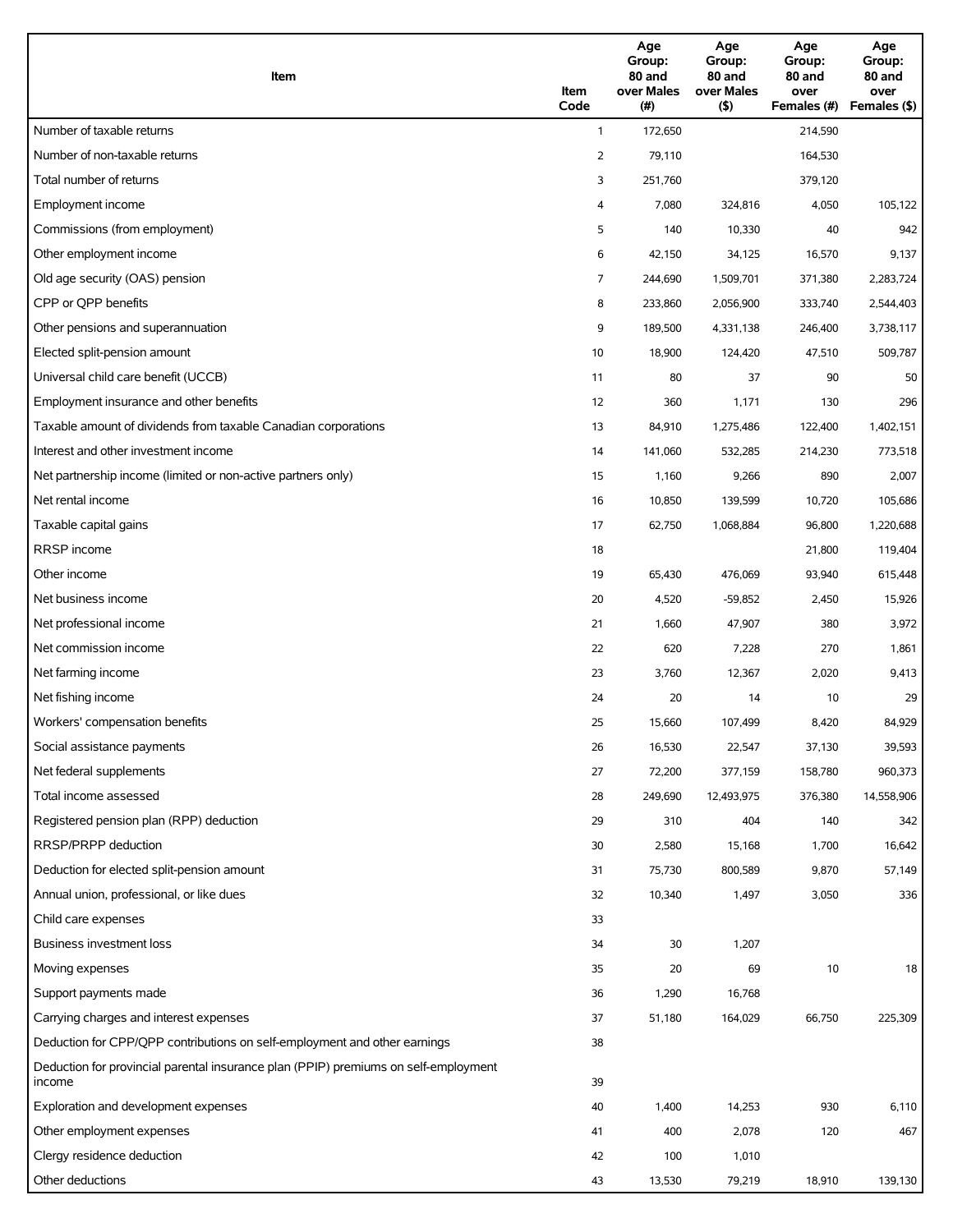| Item                                                                | <b>Item Code</b> | 80 and<br>over Males<br>(#) | 80 and<br>over Males<br>(5) | Age Group: Age Group: Age Group: Age Group:<br>80 and<br>over<br>Females (#) | 80 and<br>over<br>Females (\$) |
|---------------------------------------------------------------------|------------------|-----------------------------|-----------------------------|------------------------------------------------------------------------------|--------------------------------|
| Total deductions before adjustments                                 | 44               | 116,420                     | 1,097,031                   | 86,950                                                                       | 447,441                        |
| Social benefits repayment                                           | 45               | 22,650                      | 89,599                      | 26,330                                                                       | 99,960                         |
| Net income                                                          | 46               | 249,600                     | 11,400,721                  | 376,310                                                                      | 14,013,828                     |
| Canadian Forces personnel and police deduction                      | 47               |                             |                             |                                                                              |                                |
| Security options deductions                                         | 48               | 30                          | 2,255                       |                                                                              |                                |
| Other payments deduction                                            | 49               | 85,650                      | 506,855                     | 165,900                                                                      | 1,084,291                      |
| Non-capital losses of other years                                   | 50               | 110                         | 4,551                       | 70                                                                           | 1,474                          |
| Net capital losses of other years                                   | 51               | 15,120                      | 66,698                      | 18,240                                                                       | 56,887                         |
| Capital gains deduction                                             | 52               | 1,000                       | 123,713                     | 870                                                                          | 104,347                        |
| Northern residents deductions                                       | 53               | 70                          | 247                         | 70                                                                           | 350                            |
| <b>Additional deductions</b>                                        | 54               | 10,490                      | 32,436                      | 15,730                                                                       | 72,541                         |
| Farming/fishing losses of prior years                               | 55               | 90                          | 1,837                       |                                                                              |                                |
| Total deductions from net income                                    | 56               | 107,810                     | 738,756                     | 193,260                                                                      | 1,320,420                      |
| Taxable income assessed                                             | 57               | 248,790                     | 10,663,417                  | 374,440                                                                      | 12,696,328                     |
| Basic personal amount                                               | 58               | 251,760                     | 2,887,005                   | 379,120                                                                      | 4,347,938                      |
| Age amount                                                          | 59               | 234,010                     | 1,483,886                   | 359,520                                                                      | 2,347,244                      |
| Spouse or common-law partner amount                                 | 60               | 14,730                      | 61,372                      | 2,950                                                                        | 18,643                         |
| Amount for an eligible dependant                                    | 61               | 190                         | 1,096                       | 590                                                                          | 3,207                          |
| Family caregiver amount for children under 18 years of age          | 62               |                             |                             |                                                                              |                                |
| Amount for infirm dependants age 18 or older                        | 63               | 320                         | 1,293                       | 330                                                                          | 1,346                          |
| CPP or QPP contributions through employment                         | 64               | 140                         | 65                          | 80                                                                           | 35                             |
| CPP or QPP contributions on self-employment and other earnings      | 65               |                             |                             |                                                                              |                                |
| Employment insurance premiums                                       | 66               | 2,420                       | 882                         | 1,300                                                                        | 410                            |
| PPIP premiums paid                                                  | 67               |                             |                             |                                                                              |                                |
| PPIP premiums payable on employment income                          | 68               |                             |                             |                                                                              |                                |
| PPIP premiums payable on self-employment income                     | 69               |                             |                             |                                                                              |                                |
| Volunteer firefighters' amount/search and rescue volunteers' amount | 70               |                             |                             |                                                                              |                                |
| Canada employment amount                                            | 71               | 47,940                      | 19,023                      | 20,400                                                                       | 7,837                          |
| Public transit amount                                               | 72               | 1,640                       | 1,199                       | 2,930                                                                        | 1,745                          |
| Children's arts amount                                              | 73               |                             |                             |                                                                              |                                |
| Home accessibility expenses                                         | 74               | 2,110                       | 8,232                       | 1,860                                                                        | 6,550                          |
| Home buyers' amount                                                 | 75               | 40                          | 167                         | 30                                                                           | 99                             |
| Pension income amount                                               | 76               | 194,430                     | 368,968                     | 262,830                                                                      | 490,871                        |
| Caregiver amount                                                    | 77               | 1,000                       | 5,686                       | 1,120                                                                        | 6,077                          |
| Disability amount                                                   | 78               | 39,410                      | 314,995                     | 64,540                                                                       | 515,175                        |
| Disability amount transferred from a dependant                      | 79               | 1,110                       | 8,588                       | 1,360                                                                        | 10,520                         |
| Interest paid on student loans                                      | 80               |                             |                             |                                                                              |                                |
| Tuition, education, and textbook amounts                            | 81               | 70                          | 138                         | 110                                                                          | 151                            |
| Tuition, education, and textbook amounts transferred from a child   | 82               | 260                         | 1,387                       | 200                                                                          | 950                            |
| Amounts transferred from spouse or common-law partner               | 83               | 67,590                      | 402,176                     | 23,250                                                                       | 123,822                        |
| Medical expenses                                                    | 84               | 63,560                      | 435,829                     | 104,830                                                                      | 826,309                        |
| Total tax credits on personal amounts                               | 85               | 251,760                     | 900,306                     | 379,120                                                                      | 1,306,346                      |
| Allowable charitable donations and government gifts                 | 86               | 83,410                      | 411,697                     | 103,360                                                                      | 283,505                        |
| Eligible cultural and ecological gifts                              | 87               | 140                         | 1,891                       | 150                                                                          | 2,662                          |